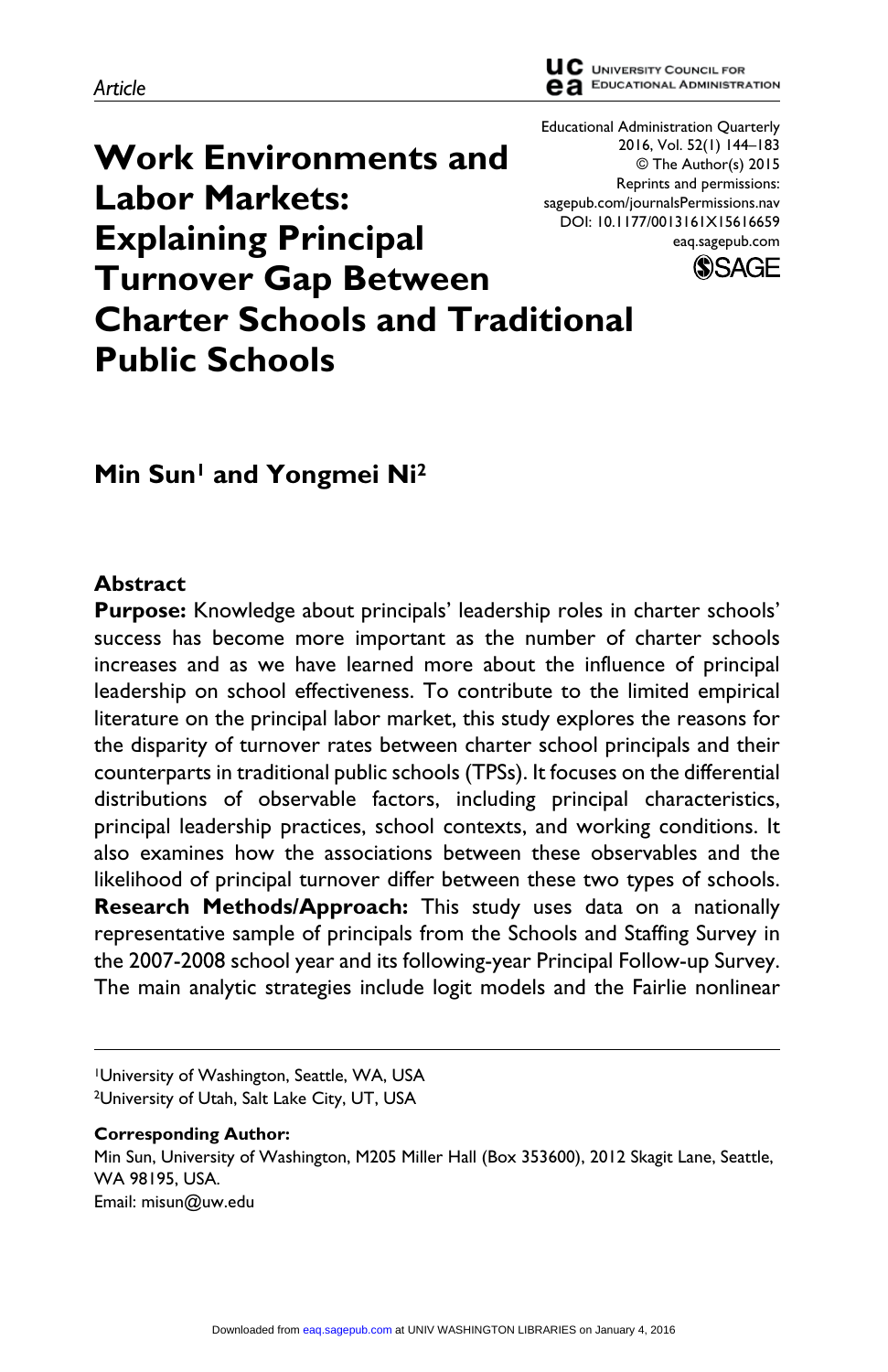decomposition technique. **Findings:** A statistically significant difference in charter–TPS principal turnover rates was confirmed. The explanatory variables collectively explained about 49% of the charter–TPS turnover gap: Principal characteristics explained 3%, principal leadership quality explained 4%, school contexts explained 2%, and working conditions explained 28%. Moreover, relative to TPS peers, three factors have stronger associations with the likelihood of charter school principal turnover: principal leadership quality, barriers to the dismissal of poor-performing or incompetent teachers, and salary. **Implications for Research and Practice:** This is one of first few studies that empirically explore the charter school principal workforce and labor market movements. Findings are practically informative for retaining principals in charter schools.

#### **Keywords**

principal turnover, charter school, logit regression, Fairlie nonlinear decomposition

# **Introduction**

Although the charter school movement has gained momentum nationwide, research findings on the effectiveness of charter schools have been mixed (e.g., Bifulco & Ladd, 2006; Booker, Gilpatric, Gronberg, & Jansen, 2007; Hanushek, Kain, Rivkin, & Branch, 2007; Ni & Rorrer, 2012; Sass, 2006; Zimmer, Gill, Booker, Lavertu, & Witte, 2012). Researchers have called for probing into organizational practices that affect charter schools' effectiveness in promoting student learning (Berends, Watral, Teasley, & Nicotera, 2007; Betts & Loveless, 2005). Among these organizational factors and practices, principal leadership has been regarded as instrumental in promoting students' graduation and achievement in both charter schools and traditional public schools (TPSs; Coelli & Green, 2012; Hoy & Miskel, 2007).

Of all school factors, the effect of principals on students' learning has been second only to the teacher quality, explaining about one quarter of all school effects (Leithwood, Louis, Anderson, & Wahlstrom, 2004). One standard deviation increase in the estimated principal effects would lead to a 2.6 percentage point increase in graduation rate and 2.5 percentage point increase in English exam scores (Coelli & Green, 2012). Principals influence students' learning through multiple avenues. They influence recruiting, developing, and retaining high-quality teachers (Ladd, 2011; Leithwood, Harris, & Hopkins, 2008; Plecki, Alejano, Knapp, & Lochmiller, 2006). They also take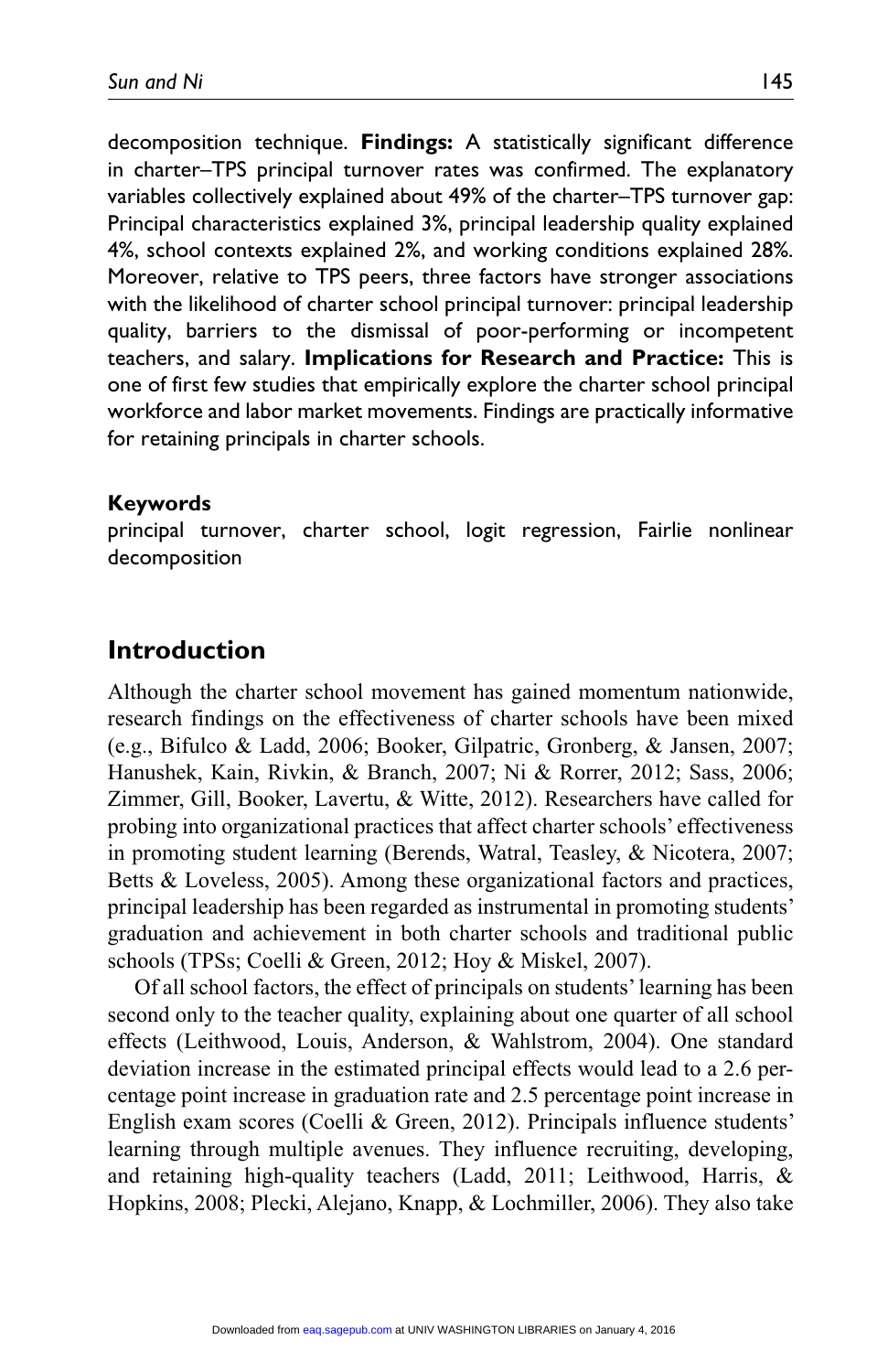essential roles in creating a positive learning culture and successfully implementing school reforms (Hoy & Miskel, 2007; Leithwood et al., 2004; Sun, Frank, Peneul, & Kim, 2014).

Given principals' significant contribution to school effectiveness, a growing number of studies have shown that principal turnover matters for schools' organizational capacity and student learning. Certain scope and type of principal turnover may be desirable if they result in a better match between the leader and the organization, or the infusion of new ideas into the organization, or dismissal of ineffective leaders (Béteille, Kalogrides, & Loeb, 2012). However, excessive principal turnover often leads to disruptive teaching and learning environments, which are detrimental to school performance, as illustrated by the increased likelihood of high teacher turnover rates and low student achievement gains (Béteille et al., 2012). This negative impact of principal turnover is especially salient for low-performing schools. Although the causal relationship between the rate of principal turnover and student achievement in charter schools has not been well established, it is believed that principals need extended periods of time to realize their full effect in schools (Coelli & Green, 2012), because leaders need at least 5 years to institute a change initiative in schools, and many major changes can take even longer to be fully implemented (Fullan, 1991, 2001; McAdams, 1997).

Studies have indicated that charter schools and TPSs have different principal turnover patterns. Our prior analyses of Utah administrative data showed that an average of 26% of principals left charter schools annually, which varied from roughly 14% to 44% across the years 2004 to 2010. This average annual turnover rate is significantly higher than the average of TPSs (Ni, Sun, & Rorrer, 2015) and is equivalent to the TPSs that serve the highest percentages of poor, minority, or low-performing students, as this type of school often experiences more severe principal turnover than other TPSs (Béteille et al.,  $2012$ ).<sup>1</sup> This higher turnover rate of charter school principals was also confirmed by the report on the performance of New York City charter schools (New York City Charter School Center, 2012). Principal turnover issues have also attracted public media attention (e.g., Education Week, Warner Perspectives) and made policy makers and charter school managers concerned about the capacity building of charter schools.

However, the reasons for the disparity in principal turnover between these two school types have not been well explored. Given the importance of principal leadership to student learning, the lack of explanations for the significantly higher turnover rate in charter schools stands as a gap in the literature that should be addressed to advance our understanding of who left from charter schools and the potential impact of this turnover. Comparing charter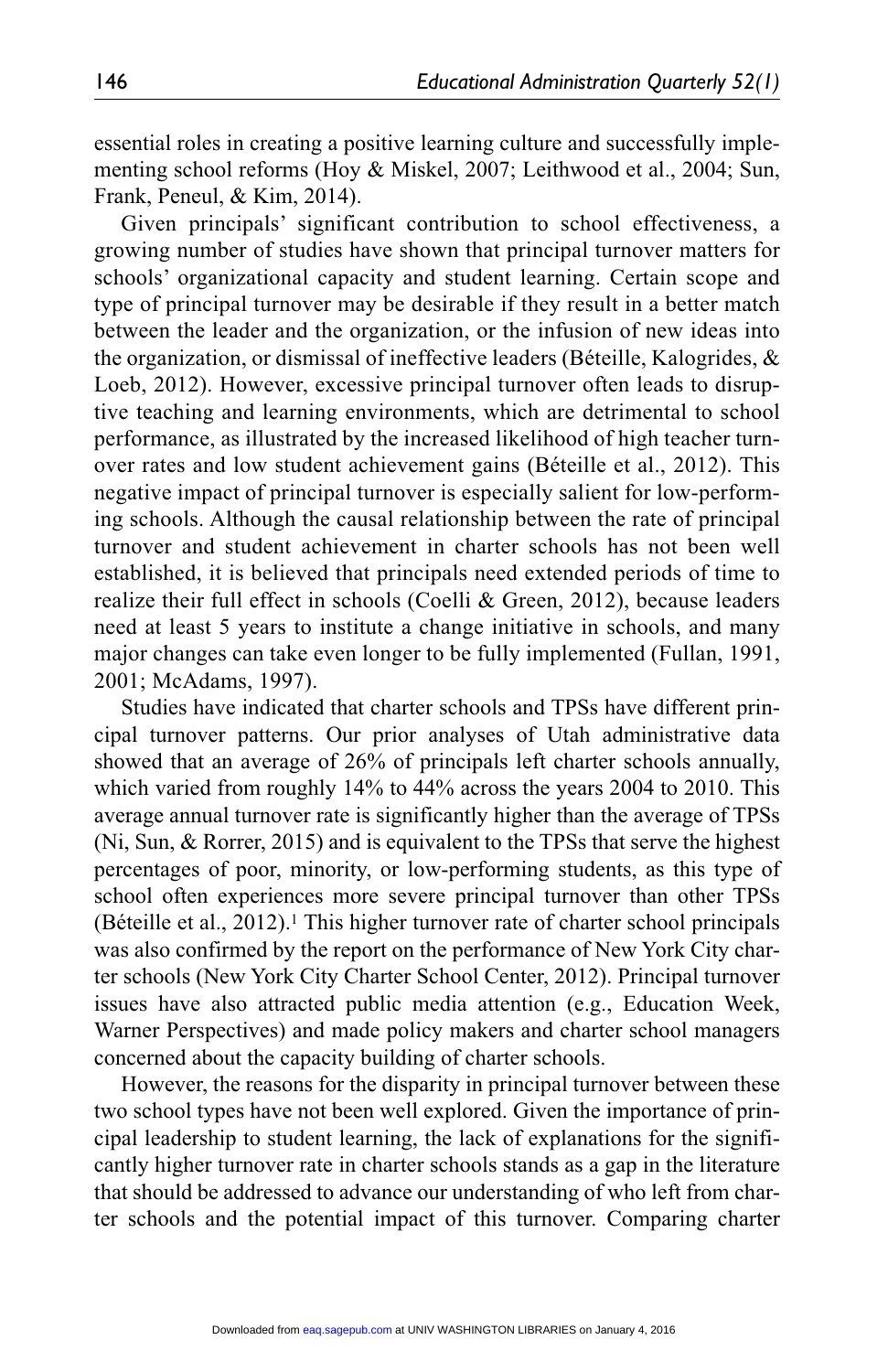schools with TPSs on this issue will highlight the disparities in principal labor markets between these two types of schools.

The purpose of this study then is to examine comprehensively how the charter–TPS principal turnover gap is associated with observable principal and school factors that the literature has identified as linked, either empirically or theoretically, to principal turnover. In studying this question, we use the nationally representative sample from the Schools and Staffing Survey (SASS) in school year 2007-2008 and its following-year Principal Follow-up Survey (PFS). Foreshadowing our analysis, the data show a statistically significant 8.1% difference in charter–TPS principal turnover rates, with 28.7% of charter school principals and 20.6% of TPS principals leaving their schools (also see Battle & Gruber, 2010). We use a nonlinear decomposition technique proposed by Fairlie (2005) to identify and quantify the contributions of charter–TPS differences in a battery of measurable characteristics to the turnover gap. These explanatory variables collectively explained about 49% of the charter–TPS turnover gap. We also identify three policy-malleable factors that have larger correlations with principals leaving charter schools: principal leadership quality, barriers to the dismissal of poor-performing or incompetent teachers, and principal salary. Finally, we discuss the implications of our findings on understanding the principal labor market in charter schools, given the caveats of data availability and analysis.

# **Explanatory Factors of Charter–TPS Principal Turnover Gap**

In this study, "principal turnover" is defined as a principal leaving a school, either voluntarily or involuntarily. On leaving, a principal can move to another school but as its principal, leave principalship, or retire. Due to the limitations of our data, which we will discuss when explaining our measures, principals' transition patterns were not examined in this study; rather, we were primarily interested in identifying and explaining the gap in turnover rates.

Scholars argue that compared with TPSs charter schools are more vulnerable to high rates of principal turnover because most charter schools are mission-driven, which makes it harder to recruit candidates with the right "fit." In addition, unlike TPSs, charter schools are "often independent and unable to tap into a pool of ready candidates when it comes to hiring" (Campbell, 2010, p. 5). Understanding which factors influence principal turnover is critical to improving leadership sustainability and leadership succession in charter schools. In this study, we investigate four categories of explanatory variables: principal characteristics, principal leadership practices, school contexts, and working conditions. We review literatures on the differences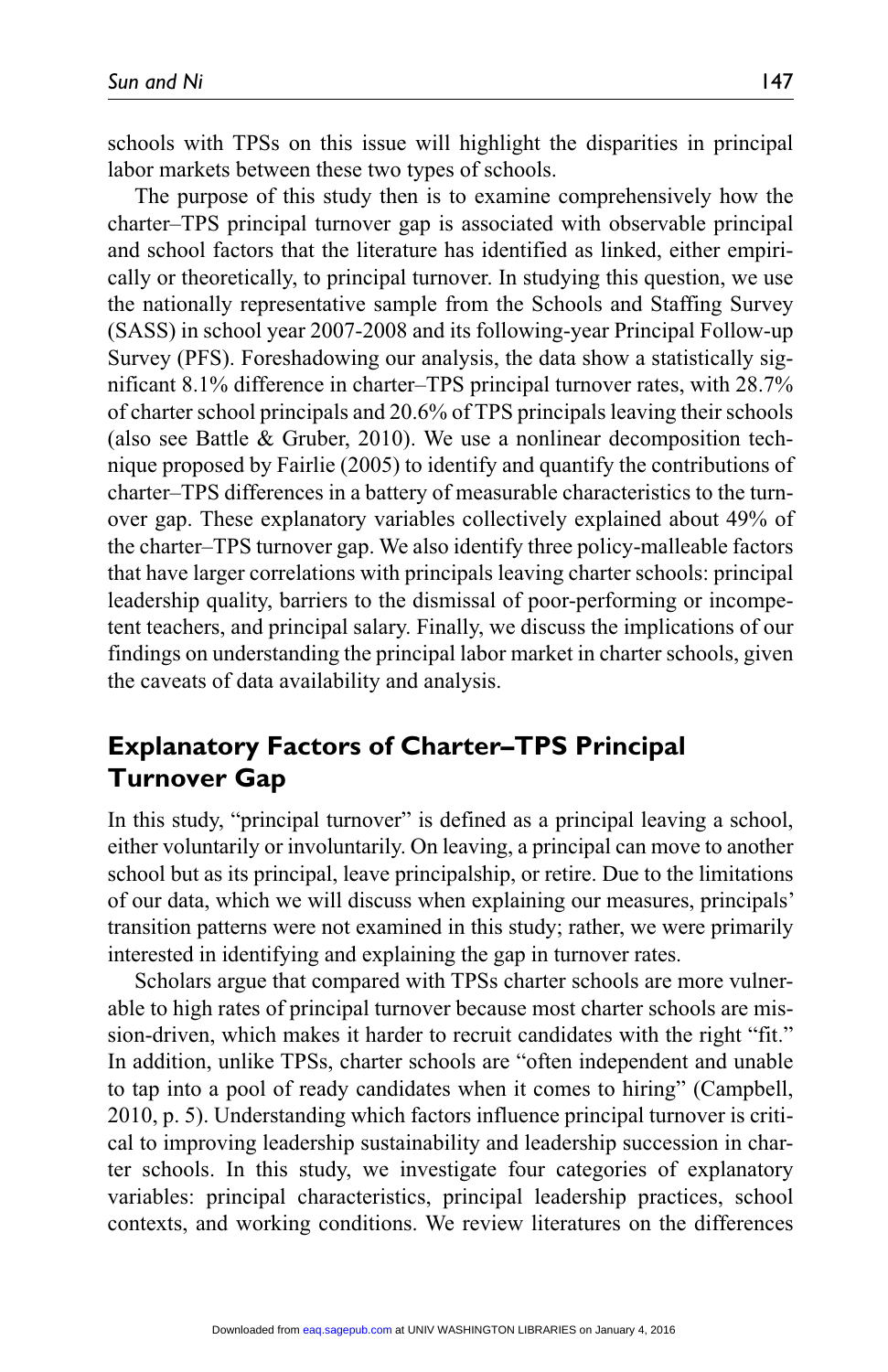between charter schools and TPSs in the distributions of these factors and hypothesize (a) how these differences might explain the principal turnover gap and (b) how these factors may have differential influences on principal turnover due to charter schools' operational mechanisms.

### *Principal Characteristics*

Prior studies have shown that principals in charter schools differ from their TPS peers in many characteristics that may predict the likelihood of turnover. Principal age and experience are two examples. Texas principals who were 45 years old or younger were more likely to stay in their building positions than principals who were older than 45 (Fuller, Young, & Orr, 2007). In North Carolina, Gates et al. (2006) found that the probability that principals would change schools or positions decreased as experience increased. Moreover, this probability decreased more rapidly as a principal's experience deviated from the average in the sample; that is, very young and very old principals were least likely to change schools or positions.

Gender and race also influence the likelihood of principal turnover. While some studies found that female principals left their positions at a higher rate than men (Fuller et al., 2007; Gates et al., 2006), others reported a higher turnover rate for male principals (Baker, Punswick, & Belt, 2010). Black and Hispanic principals were more likely to leave their positions than White principals (Baker et al., 2010; Gates et al., 2006). Principal stability was higher in schools where the principals were of the same race as the majority of the student population (Gates et al., 2006). Since charter school and TPS principals tend to have similar demographic characteristics (Campbell & Gross, 2008; Ni, 2012), we anticipate that demographic characteristics (e.g., age, gender, race) will not be the main sources of the charter–TPS turnover gap.

The likelihood of turnover is also related to principals' professional characteristics. Principals with more teaching and school leadership experience were more likely to remain in their positions (Baker et al., 2010; Papa, 2007). Concerning the association between principals' educational levels and the probability of their turnover, research findings have been mixed. For example, Gates et al. (2006) found no effect of education on the probability of leaving the system, but principals in Illinois who had a master's degree were less likely to change positions within the state system than principals without such advanced degree. Since charter school principals tend to have less experience in teaching and in leading a school than their TPS peers and a smaller percentage of charter school principals have a master's degree or higher, we hypothesize that the differences in these professional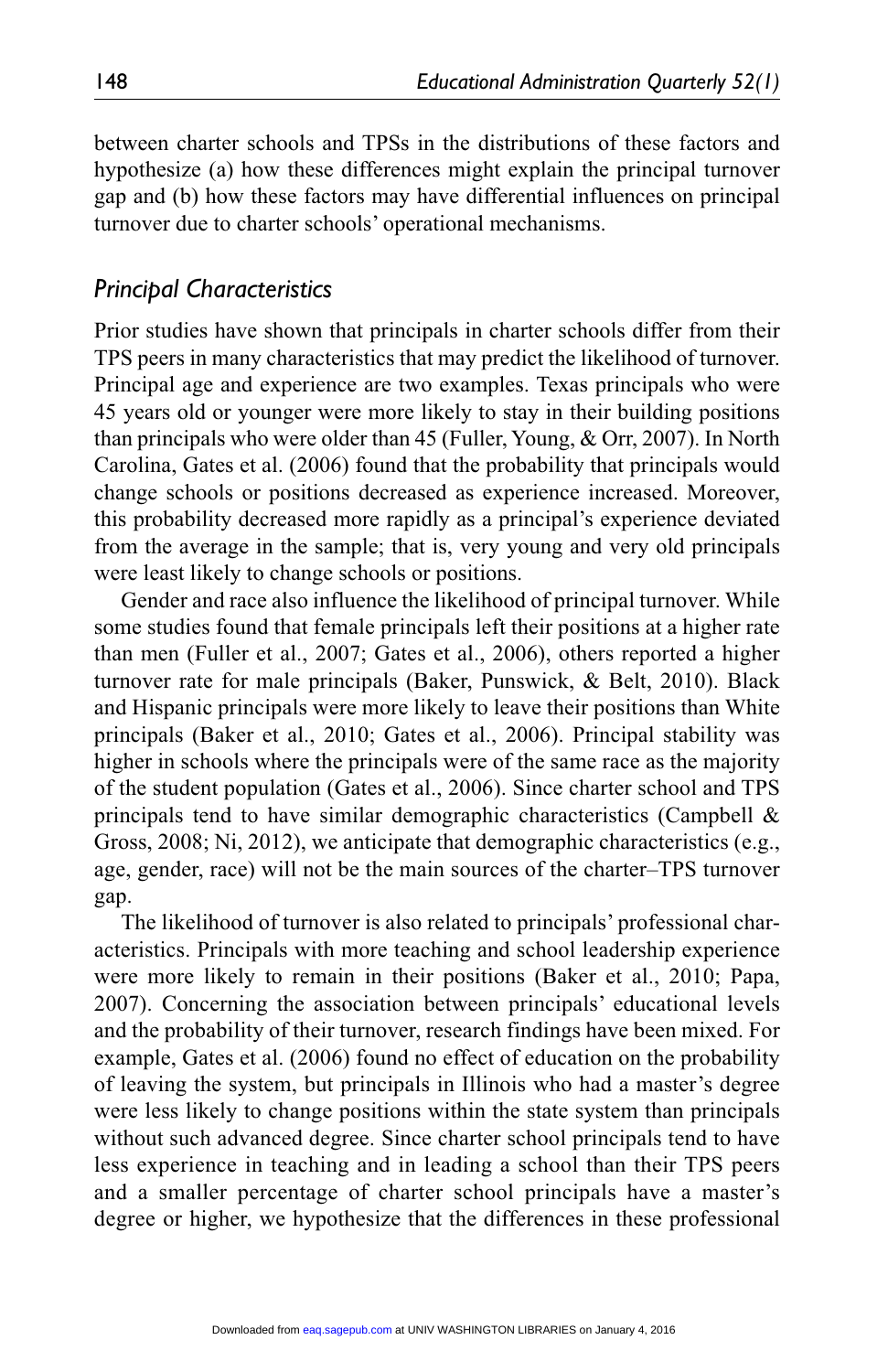characteristics can contribute to the principal turnover gap (Campbell  $\&$ Gross, 2008; Ni, 2012).

### *Principal Leadership Practices*

Leadership effectiveness varies widely among principals. Given a general lack of rigorous measures on principal leadership quality, Branch, Hanushek, and Rivkin (2013) used value-added measures and confirmed that in Texas the least effective principals were least likely to remain in their current position and most likely to leave the public schools entirely. However, most lowperforming principals moved to principal positions at other schools, rather than exiting the profession (Branch et al., 2013). Béteille et al. (2012) used data from a large urban school district and found that poor school performance borne little association with principal turnover. In contrast, research studies on leadership turnover in other professions found that leaders were often forced to resign following a significant decline in performance (Denis & Denis, 1995). To our knowledge, studies comparing the quality of principal leadership between charter and TPS schools have been very rare.

In addition, charter school principals experience substantially more autonomy than their TPS peers over internal school activities, including setting performance standards, establishing the curriculum, evaluating and hiring teachers, setting discipline and policies, and deciding how to spend the budget (Gawlik, 2008). Advocates for charter schools argue that granting principals greater decision-making power in their daily activities allows them to organize school resources efficiently to boost students' learning. Such flexibility is expected to result in high job satisfaction of charter school principals, making them more likely to stay in their current positions or schools (Gawlik, 2008).

# *School Contexts*

Earlier studies present mixed results on the influences of several school contextual factors on principal turnover. Although prior studies show consistent findings that schools that serve high percentages of at-risk and low-performing students tend to employ larger numbers of uncertified teachers and suffer from high principal turnover (Baker et al., 2010; Gates et al., 2006; Loeb, Kalogrides, & Horng, 2010; Mitgang, 2003; Papa, 2007; Papa, Lankford, & Wyckoff, 2002; Partlow, 2007), the estimated influences of school location, school size, and educational level vary across studies. The variation is mostly due to the differences in comparison groups and local principal labor markets. For example, in terms of school location, Papa et al. (2002) found that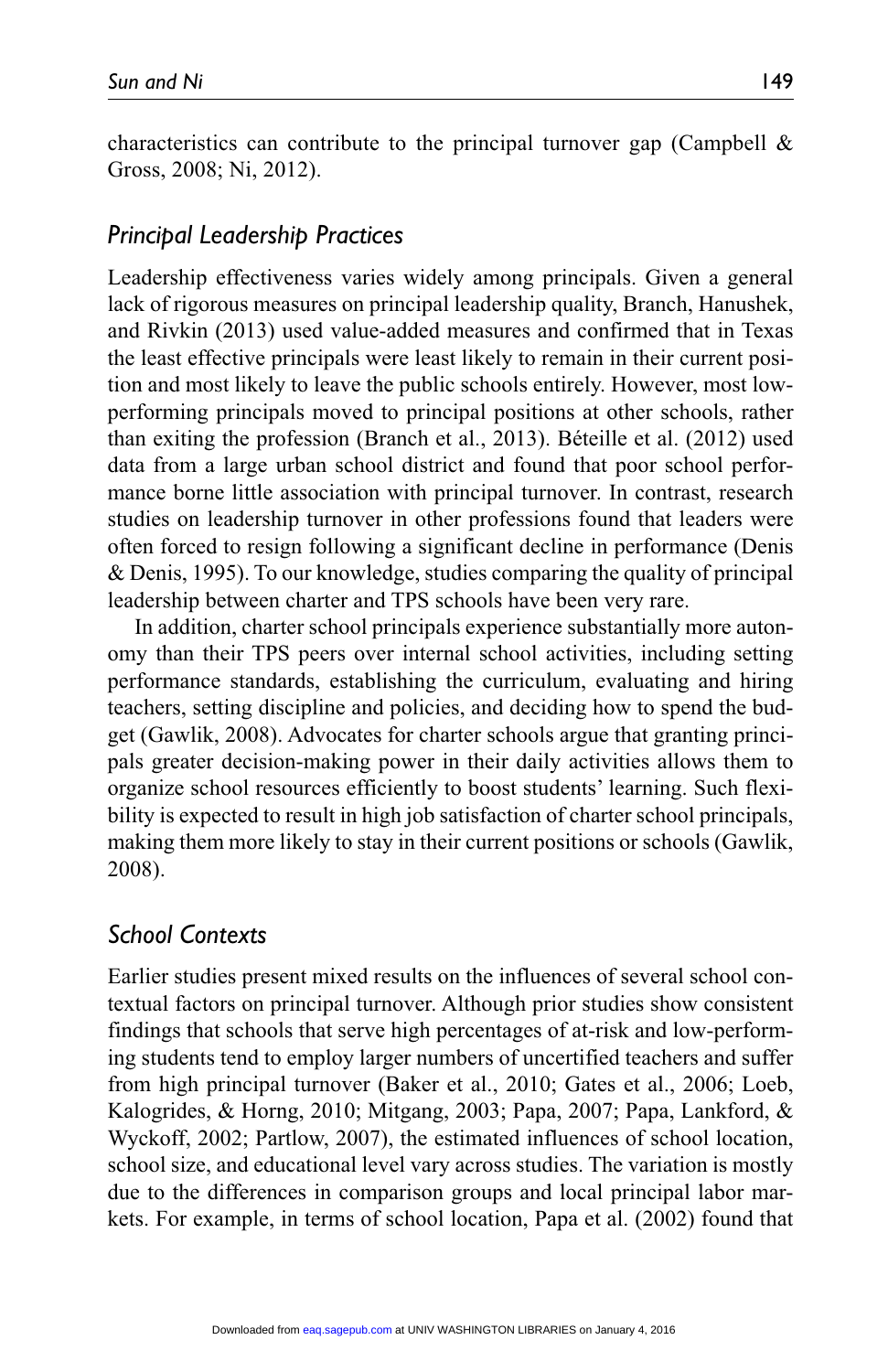urban school principals were more likely to change positions within their current districts and less likely to move to new districts than their suburban peers in New York City schools. In North Carolina, principals in urban schools had a larger probability of leaving the system or changing schools but a smaller probability of changing to a nonprincipal position than peers in rural areas, while principals in suburban schools were less likely to switch to nonprincipal positions than rural peers (Gates et al., 2006).

With regard to school size, larger schools showed a greater degree of principal stability in Missouri, Illinois, and North Carolina (Baker et al., 2010; DeAngelis & White, 2011; Gates et al., 2006), while in Colorado, large schools tended to have a greater turnover of school leaders than middle-sized and small schools (Akiba & Reichardt, 2004). In terms of educational level, Missouri middle school principals were less likely to stay than high school principals because middle school principalship is often regarded as a stepping stone to a secondary principalship (Baker et al., 2010). On the other hand, high school principals were significantly more likely to move to principal positions in other districts and to change to nonprincipal positions (DeAngelis & White, 2011).

Charter schools differ systematically from TPSs in many contextual factors. Charter schools tend to be located in areas with a higher population density to enhance their prospects of attracting enough students. Charter schools are usually smaller than TPSs and tend to hire teachers without state certification (Cannata, 2007). Many charter schools provide only K-8 education since it generally costs less than high school education (Arsen, Plank, & Sykes, 1999). To some extent, charter schools implicitly select or shape their student bodies in terms of socioeconomic, ethnic/racial, or cultural backgrounds (Carnoy, Jacobsen, Mishel, & Rothstein, 2005; Scott & Villavicencio, 2009). We hypothesize that these contextual differences can contribute to the difference in principal turnover between charter schools and TPSs.

### *Working Conditions*

Compared to the volume of studies examining personal and school factors predicting principal turnover, studies on how organizational conditions affect principal turnover have been few. The existing evidence shows that principals with a relatively higher salary, compared to peers in the same labor market with similar education and working experience, are more likely to stay in their current schools (Baker et al., 2010; Papa et al., 2002). Loeb et al. (2010) reported that other nonpecuniary working conditions, including school safety, collegial school culture, availability of resources, and parental involvement, are associated with low principal turnover rates. They also showed that high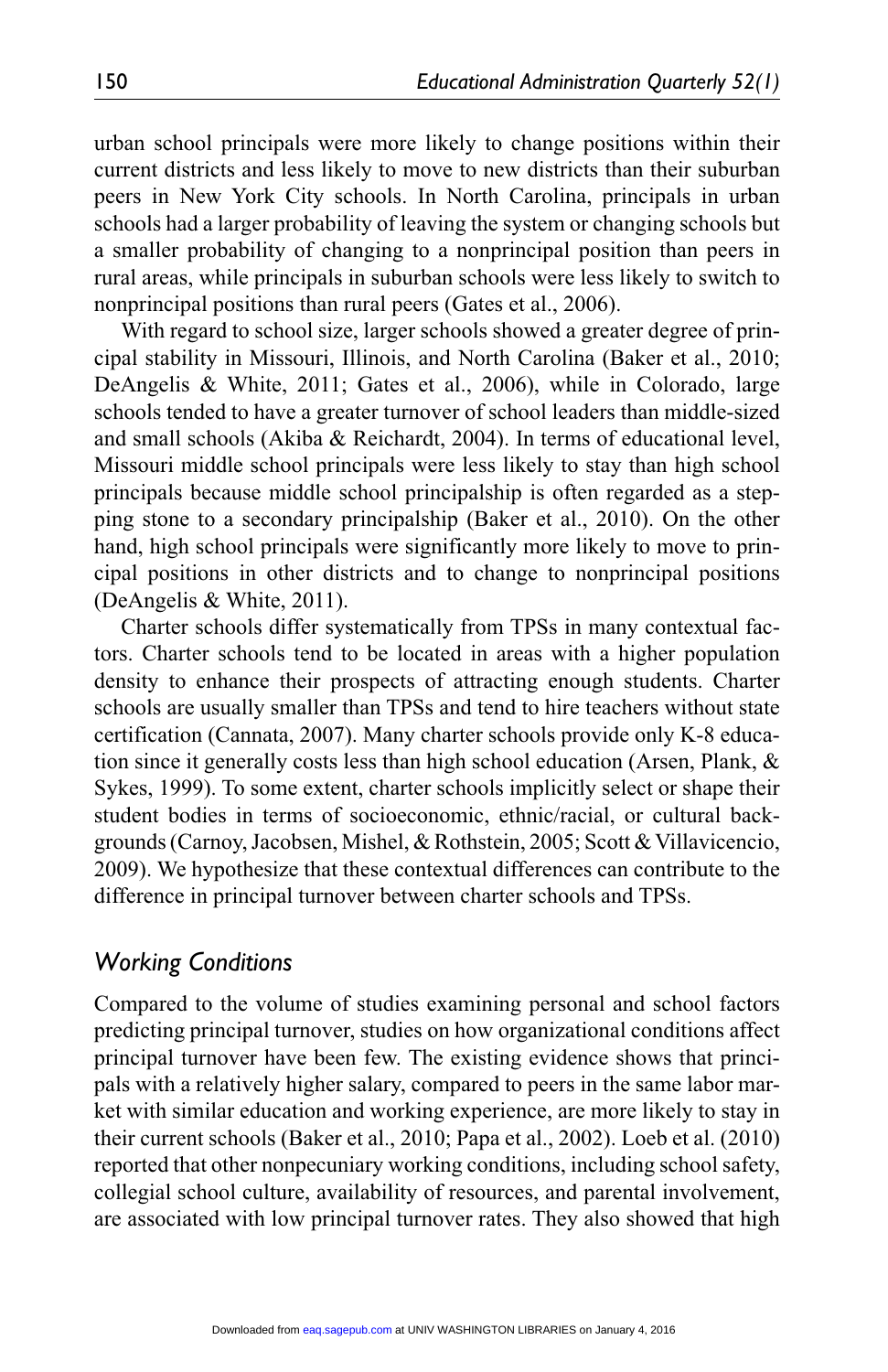rates of principal turnover in schools serving poor, minority, and low-achieving students may be driven not necessarily by these student characteristics but rather by the schools' undesirable working conditions.

Being a charter school principal carries additional responsibilities that TPS principals may not face. Charter school principals often have to secure and manage facilities, recruit students and teachers, raise and manage funds, and coordinate curriculum and instruction, while the district central office often shares these responsibilities with TPS principals (Allen & Gawlik, 2009). As a result, charter school principals generally experience significantly heavier workloads (Campbell, 2010; Campbell & Gross, 2008), which may increase the likelihood of turnover. Moreover, traditional leadership programs and professional development for principals often do not address the specific needs of leading charter schools, which often leaves these principals underprepared for the job. This lack of professional development, guidance, and support decreases the retention rate (MacBeath et al., 2009). Furthermore, principals under collective bargaining contracts stayed in their schools longer on average than those without such contracts (Hawthorne-Clay, 2010). We anticipate that charter school principals would be less likely to have union membership than their TPS peers, which could also contribute to their principals' higher turnover rate. The totality of this evidence led us to anticipate that school working conditions would explain part of the different principal turnover rates between charter schools and TPSs.

# *Differential Influences of These Factors Between These Two Types of Schools*

Charter schools are established to incorporate autonomy in school governance and the market mechanisms of choice and competition in their operation (Chubb & Moe, 1990; Finn, Manno, &Vanourek, 2000; Kolderie, 2004). These different operational mechanisms could either augment or reduce the influences of these explanatory factors on principals' likelihood of turnover. For example, charter school personnel management may be more similar to practices in private sector than TPSs in that charter school principals are the executives of the organizations whose job security is more closely related to their performance (Jenter & Kanaan, 2006). Therefore, we speculate that lower performing charter school principals have a higher chance to be fired or forced to quit than their TPS peers.

Moreover, charter schools are structured to establish flexible salary schedules to attract and retain talents. This flexibility may create a larger variation in principals' pecuniary compensation across schools and thus create choices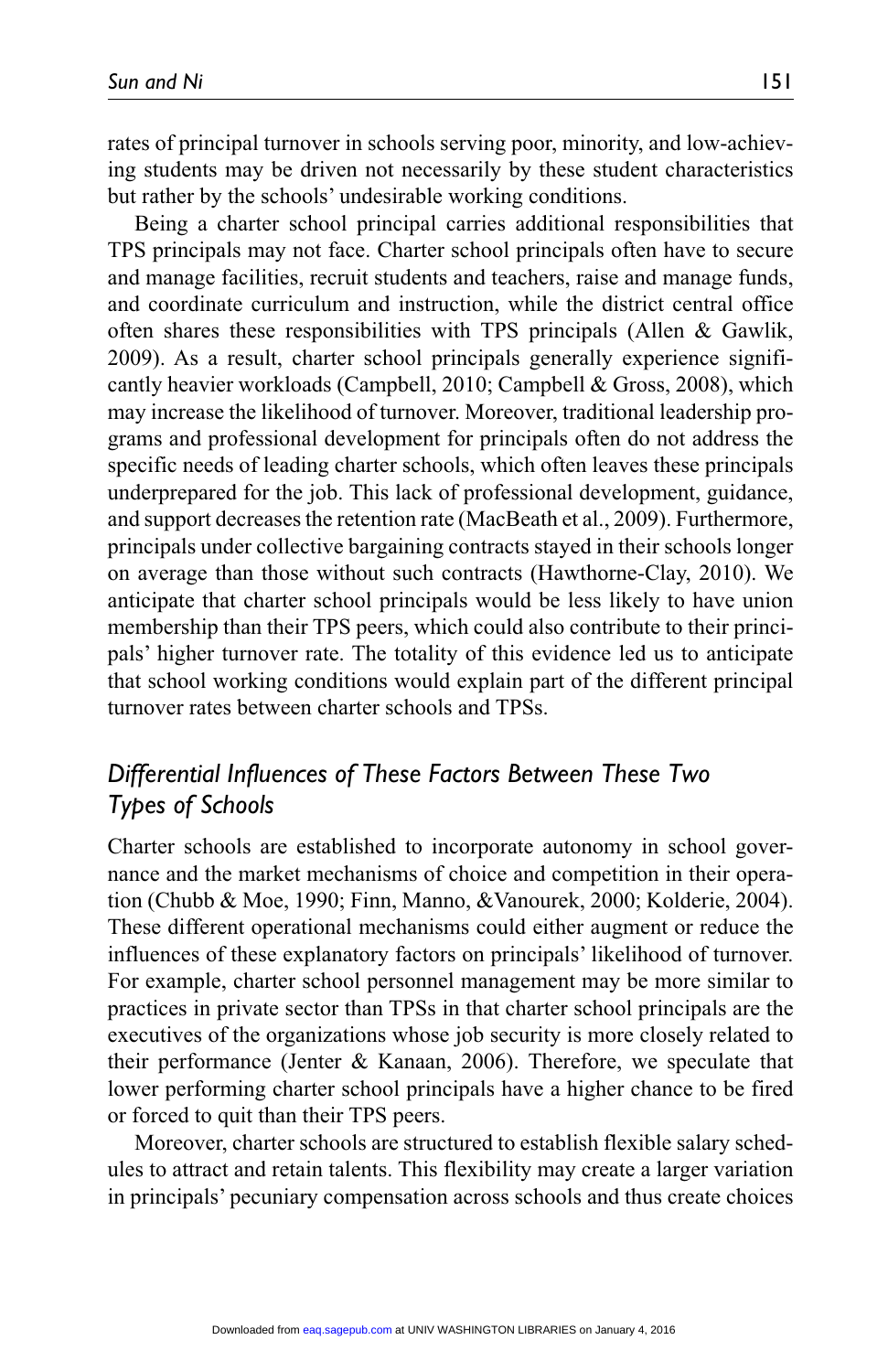for principals. We expect that charter school principals' career movements are more responsive to the variations in salary than TPS peers. In addition, the principalship in charter schools has greater autonomy of hiring and retaining effective teachers, and firing poor-performing or incompetent ones (Campbell, 2010; Gawlik, 2008; Preston, Goldring, Berends, & Cannata, 2012). This greater control over school management also comes with greater demands on high performance and more responsibilities, as mentioned previously. When job demands exceed the control and support necessary to meet those demands, it is predicted that stress and dissatisfaction would grow among charter school principals and they become more likely to lower their commitment and leave the position (Fox, Dwyer, & Ganster, 1993; Grissom, Nicholson-Crotty, & Harrington, 2014). This leads us to speculate that autonomy in school management would matter more for charter school principals. We empirically test these conjectures.

### **Method**

#### *Sample*

This study draws on nationally representative data from the SASS in 2007- 2008 and the PFS in 2008-2009, both of which were sponsored by the National Center for Education Statistics of the U.S. Department of Education and were conducted by the U.S. Census Bureau. The PFS includes all schools whose principals completed the SASS in 2007-2008. We also merged the SASS and PFS with Common Core of Data to obtain more school-level characteristics.

The SASS public school sampling frame consisted of 90,410 TPSs and 3,850 charter schools, whose principals were automatically included in the principal survey sample. The overall base-weighted response rate for the SASS principal survey was 79.4%. Of these who responded to the SASS principal survey, about 99.4% responded to the PFS, which yielded 78.9% of the overall base-weighted PFS response rate. The final weights of the SASS data were adjusted for potential nonresponse bias.<sup>2</sup>

Moreover, the 2007-2008 SASS sampling frame used the 2005-2006 Common Core of Data public school universe data files. If a state did not have charter schools in the 2005-2006 school year, there would be no charter school principals sampled in 2007-2008 SASS from that state. The final analytic sample includes 220 charter school principals who represent 2,720 charter school principals nationwide and 4,750 TPS principals who represent a national population of 64,6703 TPS principals.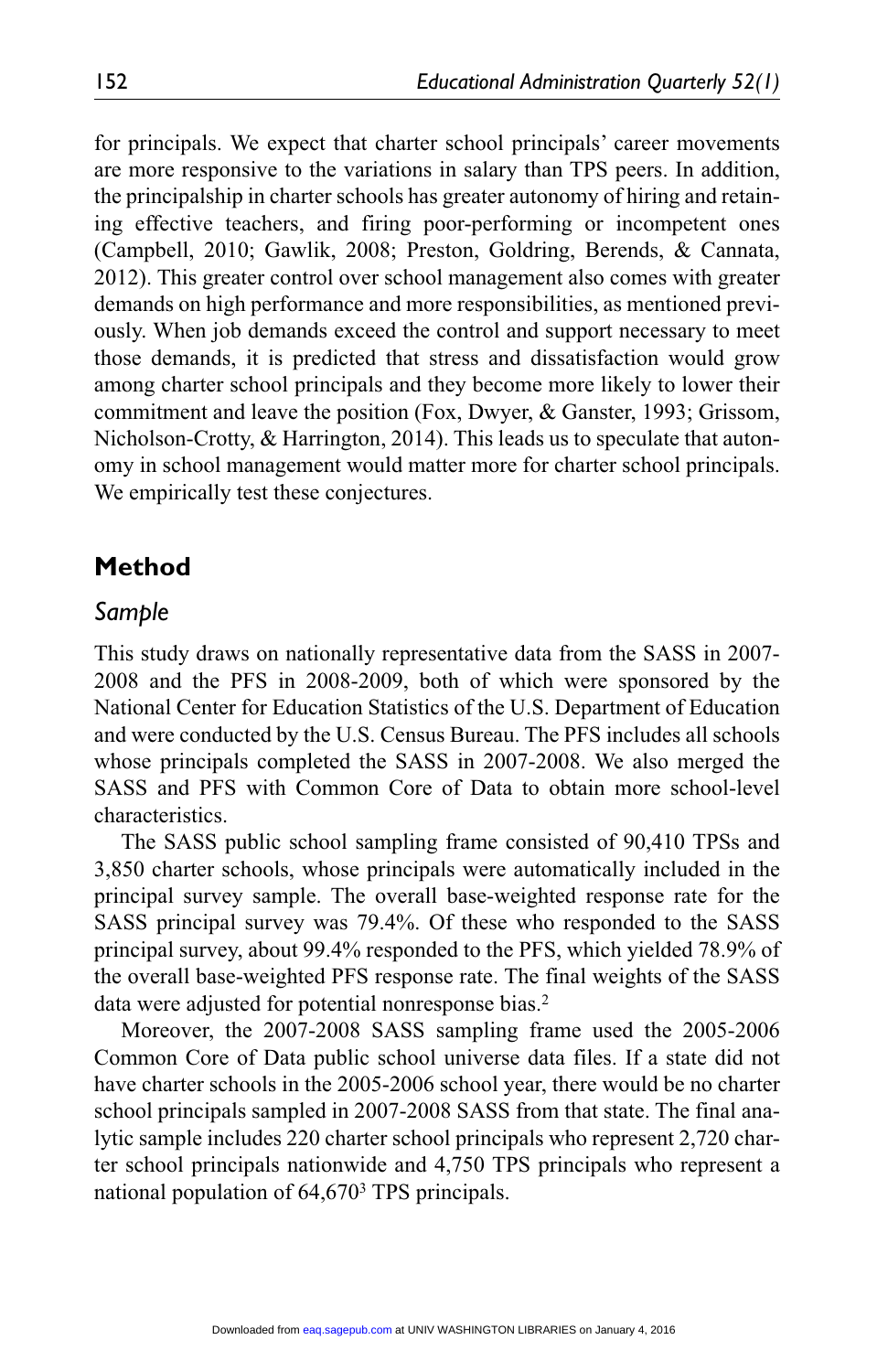### *Measures*

We measured *principal turnover*, our outcome variable, as whether principals in the 2007-2008 SASS left the school (coded as "1"), or remained as principals in the same schools (coded as "0") in 2008-2009.4 The indicator of *charter school* was coded as "1" if the principal worked in a charter school during 2007-2008 school year, and otherwise as "0."

As discussed above, we include four sets of explanatory factors, with multiple measures in each category: principal characteristics, principal leadership practices, school contexts, and working conditions. As summarized in Table 1, principal characteristics include principals' personal (i.e., gender, race, age) and professional characteristics (i.e., preservice training, educational level, years of teaching and principalship, management experience outside of education). School contextual variables include measures of school size, urbanicity, educational level, and student demographics.

Principal leadership practices include teacher ratings of principal leadership quality and principals' self-ratings of influence over personnel decisions. *Principal leadership quality* is a composite measure of teachers' reported leadership practices from the 2007-2008 SASS teacher survey, averaged over five items and aggregated to the school level: (a) the school administration's behavior toward the staff is supportive and encouraging; (b) my principal enforces school rules for student conduct and backs me up when I need it; (c) the principal knows what kind of school he or she wants and has communicated it to the staff; (d) in this school, staff members are recognized for a job well done; and (e) I like the way things are run at this school, on 4-point scale from 1 (*strongly disagree*) to 4 (*strongly agree*). Factor analysis results indicate one factor with eigenvalue  $> 1$  and Cronbach's  $\alpha = .87$ . Factor analysis and Cronbach's α were conducted with sampling weights.

The measure of *influence on hiring and evaluating teachers* is another composite measure of the principal influence on evaluating teachers and hiring new full-time teachers, averaged over two items: (a) principal influence on evaluating teachers of this school and (b) principal influence on hiring new full-time teachers of this school, on 4-point scale from 1 (*no influence*) to 4 (*major influence*).

The third measure of *barriers to dismissal of poor-performing or incompetent teachers* (Cronbach's  $\alpha = .77$ ) is developed by summing across six barriers, including (a) personnel policies, (b) length of time required for termination process, (c) effort required for documentation, (d) tight deadlines for completing documentation, (e) tenure, and (f) teacher associations or unions, on a 2-point scale from 1 (*yes*) to 0 (*no*).

Working conditions include measures of principals' salary, workload, union membership, professional development, pupil–teacher ratio as a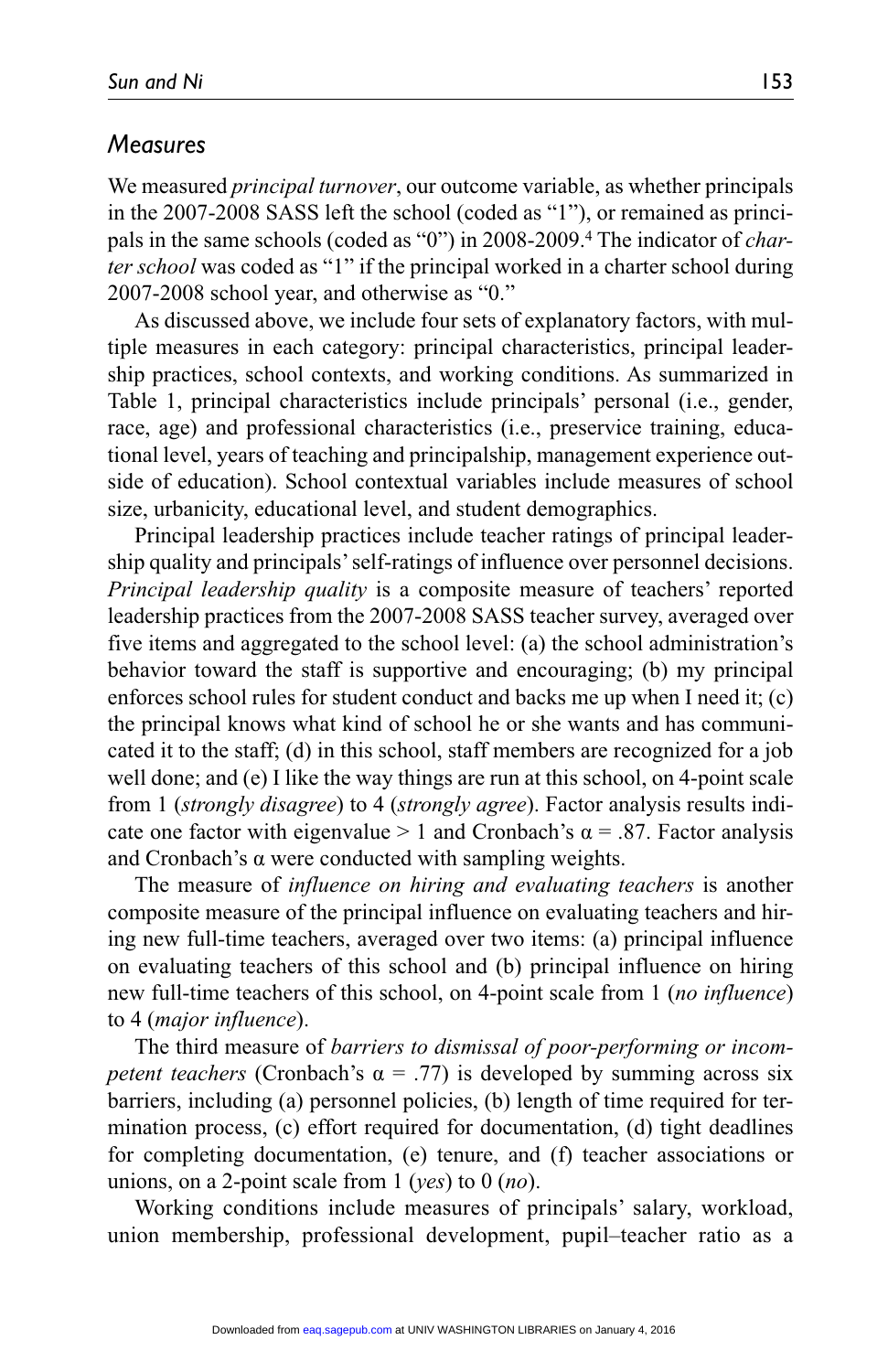| Variables                                                  | Descriptions                                                                                                                                                                                                                                      |
|------------------------------------------------------------|---------------------------------------------------------------------------------------------------------------------------------------------------------------------------------------------------------------------------------------------------|
| Turnover                                                   | I if the principal left the school; 0 if the principal<br>stayed                                                                                                                                                                                  |
| Charter school                                             | I if the principal worked in a charter school during<br>the 2007-2008 school year; 0 if worked in a TPS                                                                                                                                           |
| Principal characteristics                                  |                                                                                                                                                                                                                                                   |
| Female                                                     | I if the principal was female; 0 if the principal was<br>male                                                                                                                                                                                     |
| Race/ethnicity                                             |                                                                                                                                                                                                                                                   |
| White                                                      | I if the principal was White; 0 if the principal was<br>non-White                                                                                                                                                                                 |
| Same race as the<br>majority of the<br>students            | I if the principal was the same race as the majority<br>of students in this school: 0 if otherwise                                                                                                                                                |
| Age                                                        |                                                                                                                                                                                                                                                   |
| Younger than 35                                            | I if the principal was 35 years old or younger; 0 if<br>older than 35                                                                                                                                                                             |
| Older than 50                                              | I if the principal was 50 years or older; 0 if younger<br>than 50                                                                                                                                                                                 |
| Training:                                                  |                                                                                                                                                                                                                                                   |
| Preservice training                                        | I if the principal participated in any district or school<br>trainings or development programs for aspiring<br>school principals; 0 if otherwise                                                                                                  |
| Having a master's<br>degree or higher                      | I if the principal had a master's degree or higher<br>(e.g., educational specialist or professional diploma<br>at least I year beyond master's level, doctorate, or<br>first professional degree (PhD, EdD, MD, LLB, JD,<br>DDS.); 0 if otherwise |
| Having a master's<br>degree in education<br>administration | I if the principal had a master's degree in education<br>administration: 0 if otherwise                                                                                                                                                           |
| Experience                                                 |                                                                                                                                                                                                                                                   |
| New principal in this<br>school                            | I if the principal had 3 or fewer years of<br>principalship experience in this school; 0 if<br>otherwise                                                                                                                                          |
| Management<br>experience outside<br>education <sup>a</sup> | I if the principal had any management experience<br>outside of the field of education; 0 if otherwise                                                                                                                                             |
| Principal leadership practices                             |                                                                                                                                                                                                                                                   |
| Principal leadership<br>quality                            | Composite measure of teachers' reported leadership<br>practices (Cronbach's $\alpha$ = .87)                                                                                                                                                       |

### **Table 1.** Variable Definitions.

*(continued)*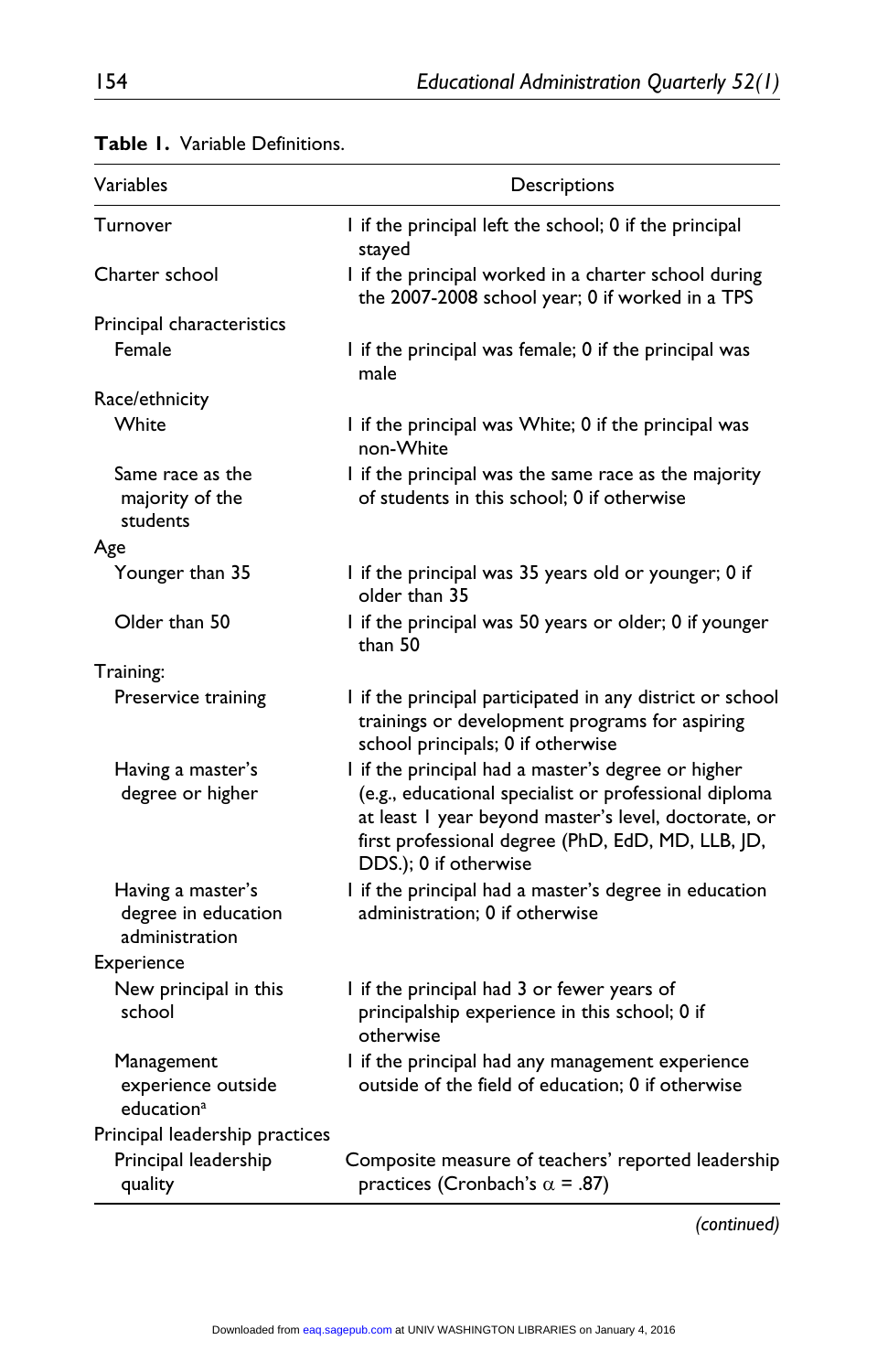# **Table 1. (continued)**

| Variables                                                                 | Descriptions                                                                                                                                 |
|---------------------------------------------------------------------------|----------------------------------------------------------------------------------------------------------------------------------------------|
| Influence on hiring and<br>evaluating teachers <sup>b</sup>               | Composite measure of the principal influence<br>on evaluating teachers and hiring new full-time<br>teachers                                  |
| Barriers to dismissal<br>of poor-performing<br>or incompetent<br>teachers | Composite measure of barriers to the dismissal of<br>poor-performing or incompetent teachers in this<br>school (Cronbach's $\alpha$ = .77)   |
| School contexts                                                           |                                                                                                                                              |
| Urbanicity                                                                |                                                                                                                                              |
| City                                                                      | I if the school was classified as a city by the U.S.<br>Census; 0 if suburb, small town, or rural                                            |
| Suburb                                                                    | I if the school was classified as a suburb by the U.S.<br>Census; 0 if city, small town, or rural                                            |
| <b>Education level</b>                                                    |                                                                                                                                              |
| Middle school                                                             | I if the school was a middle school; 0 if an<br>elementary or high school                                                                    |
| High school                                                               | I if the school was a high school; 0 if an elementary<br>or middle school                                                                    |
| School size                                                               |                                                                                                                                              |
| Small school                                                              | I if the school had fewer than 200 students; 0 if<br>otherwise                                                                               |
| Big school                                                                | I if the school had 1,200 or more students; 0 if<br>otherwise                                                                                |
| Student demographics                                                      |                                                                                                                                              |
| % FRL <sup>c</sup>                                                        | The percentage of students eligible for free- and<br>reduced-price lunch                                                                     |
| % non-White                                                               | The percentage of non-White students                                                                                                         |
| % limited English<br>proficiency                                          | The percentage of students with limited English<br>proficiency                                                                               |
| Working conditions                                                        |                                                                                                                                              |
| Log (salary)                                                              | Logarithm of the principal's annual salary before<br>taxes and deductions                                                                    |
| Working hours per<br>week $>60$                                           | I if the principal spent more than 60 hours on all<br>school-related activities during a typical full week<br>at this school; 0 if otherwise |
| Under collective                                                          | I if the principal was represented under a collective                                                                                        |
| bargaining contract                                                       | bargaining agreement; 0 if otherwise                                                                                                         |
| Professional<br>development                                               | I if the principal had participated in any professional<br>development activities related to the role of<br>principal; 0 if otherwise        |

*(continued)*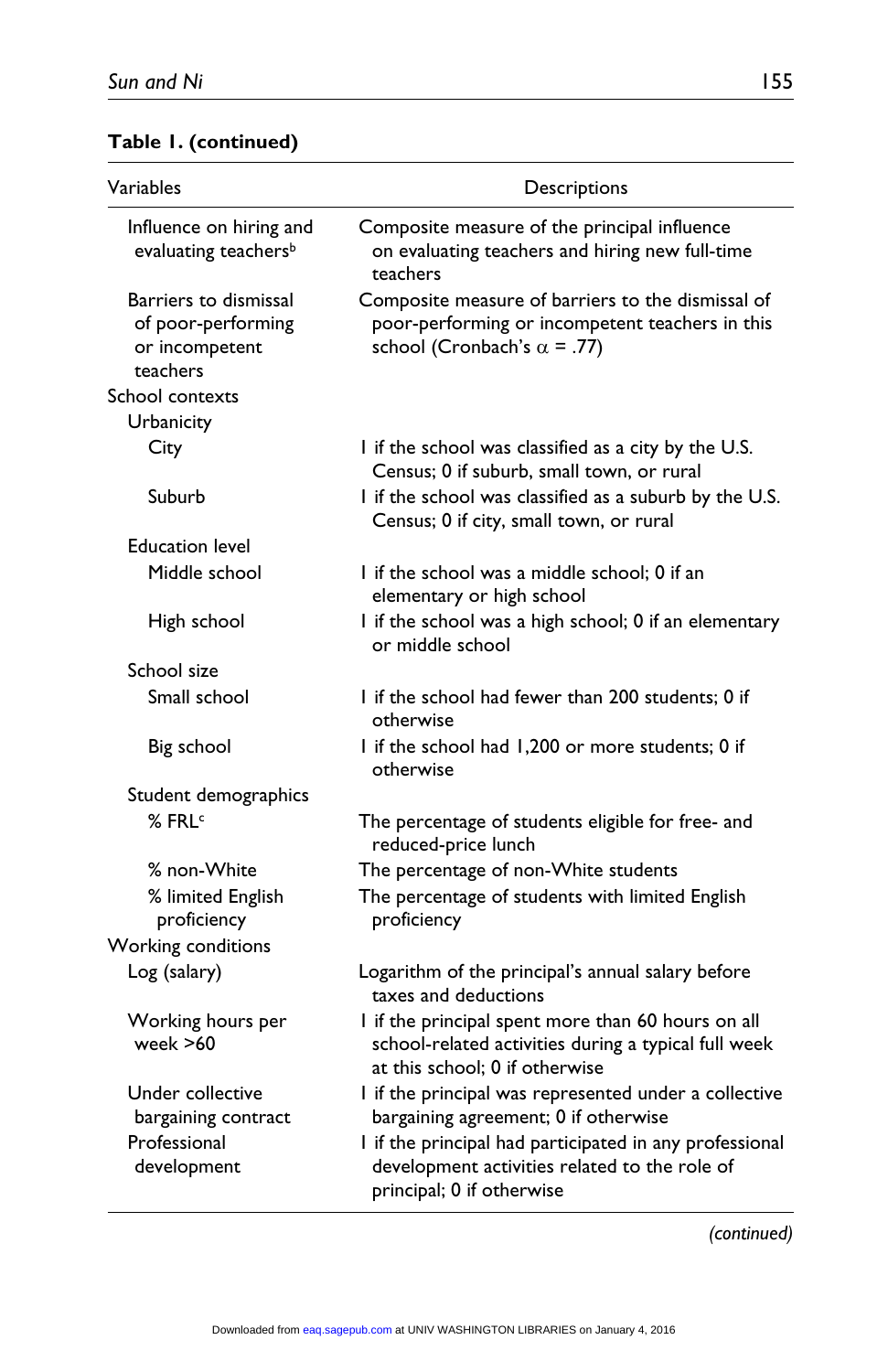| Variables                                                 | Descriptions                                                                                                                                                                              |
|-----------------------------------------------------------|-------------------------------------------------------------------------------------------------------------------------------------------------------------------------------------------|
| % uncertified teachers<br>% new teachers                  | The percentage of teachers who were uncertified<br>The percentage of teachers who had three or fewer<br>years of working experience in the current school<br>in the 2007-2008 school year |
| Pupil-teacher ratio,<br>a proxy for school<br>resources   | Pupil-teacher ratio in the 2007-2008 school year                                                                                                                                          |
| Made AYP, a proxy for<br>accountability pressure          | I if the school made AYP at the end of the 2006-<br>2007 school year; 0 if the school failed to make<br><b>AYP</b>                                                                        |
| Parental involvement                                      | Composite measure of frequencies of parental<br>participation in school events (Cronbach's $\alpha$ = .80)                                                                                |
| Abuse teachers, a proxy<br>for school safety <sup>d</sup> | Composite measure of principals' reported<br>frequency of abusing teachers issues occurred at<br>the school (Cronbach's $\alpha$ = .73)                                                   |

#### **Table 1. (continued)**

*Note.* TPS = traditional public schools; AYP = adequately yearly progress; FRL = free- or reduced-price lunch.

a Since the number of years of principals' teaching experience is highly correlated with several variables (e.g., had a master's degree in education administration and management experience outside of education), we dropped this variable from the final model. <sup>b</sup>We considered using a longer version of principals' influence by including principals' influence on other school activities, such as setting performance standards, establishing curriculum, determining the content of in-service professional development for teachers, and deciding how the school budget will be spent. We then decided to use this short version of principals' influence on evaluating teachers and hiring new full-time teachers for two reasons: (a) the means of the short version differed significantly between charter school and TPSs while the longer version did not and (b) the short version had a stronger correlation with the outcome variable of principal turnover rate than the longer version. Since the percentage of students approved for free- or reduced-price lunch is highly correlated with the school's Title 1 status ( $\rho = 0.44$ , *p* ≤ .001), we did not include the variable of "Title I status" in the model. <sup>d</sup>We also considered other teachers' reported measures of school working conditions, such as *collegiality among teachers* (e.g., most of teachers share the same beliefs and values, or cooperative efforts among staff members) and *teacher morale* (e.g., the stress and disappointments involved in teaching, enthusiasm of teaching). These two variables are significantly correlated with *abuse teachers* ( $p = -0.208$  or  $p = -0.147$ ,  $p \le .001$ ). Thus they were not included in the final analysis.

proxy for school resources, percentages of uncertified and new teachers, and if made adequately yearly progress as a proxy for school accountability. Moreover, we also develop two composite measures: parental involvement and school safety. *Parental involvement* (Cronbach's  $\alpha = .80$ ) is averaged over the percentage of parental participation in (a) open house or back-to-school night, (b) all regularly scheduled schoolwide parent–teacher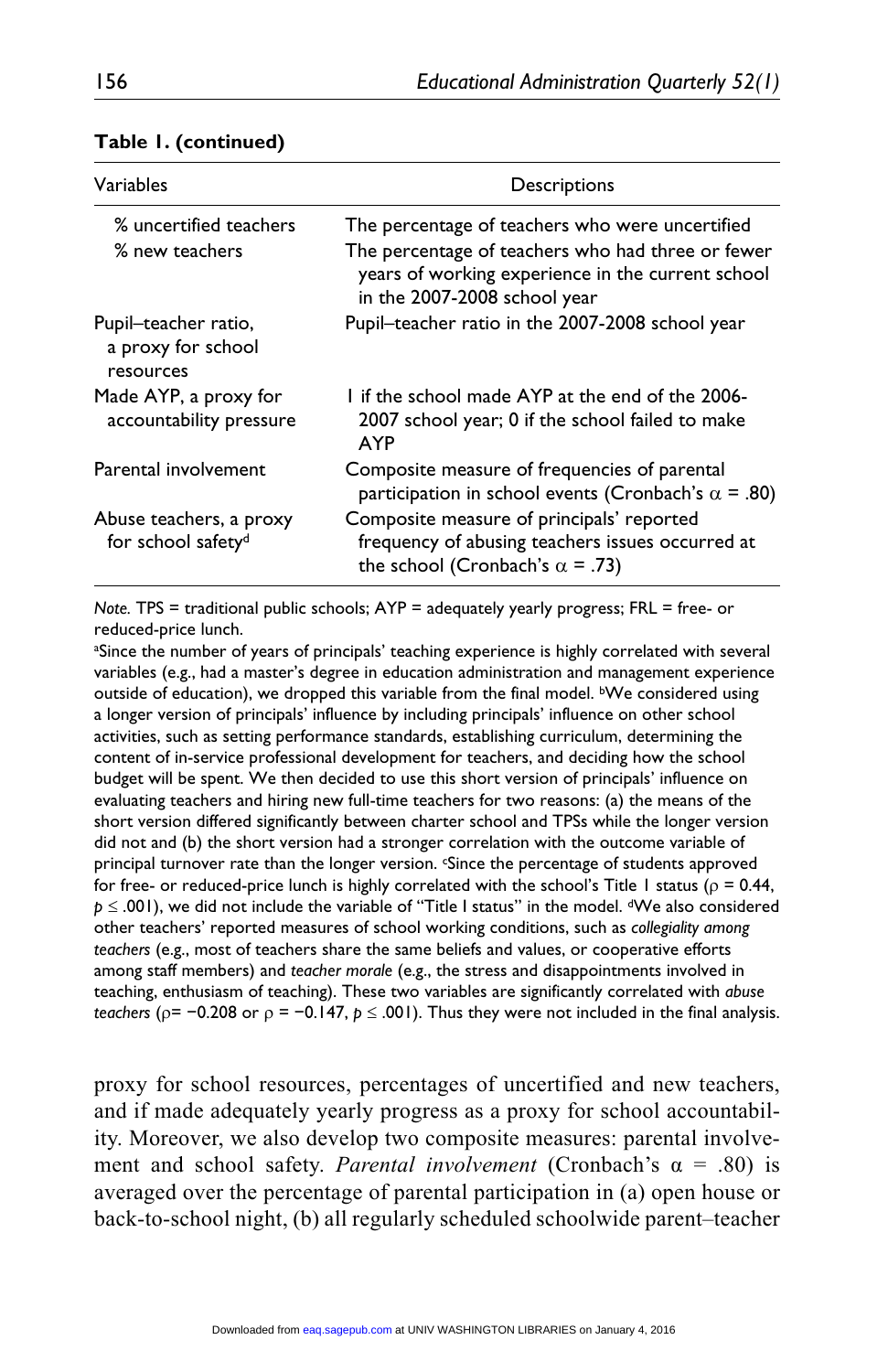conferences, (c) one or more special subject area events (e.g., science fair, concerts), and (d) volunteer in the school on a regular basis, on a 4-point scale of 1 (0% to 5%), 2 (26% to 50%), 3 (51% to 75%), and 4 (76% to 100%).

*School safety* is measured by the incidences of abusing teachers<sup>5</sup> (Cronbach's  $\alpha$  = .73), averaged from principals' reported frequencies of the following issues of abusing teachers occurred at the school: (a) physical abuse of teachers, (b) student verbal abuse of teachers, (c) widespread disorder in classrooms, and (d) student acts of disrespect for teachers, on a 5-point scale of 1 (*never happens*), 2 (*happens on occasion*), 3 (*happens at least once a month*), 4 (*happens at least once a week*), and 5 (*happens daily*).

### *Analytic Strategies*

The main analytical strategy used in this study is a nonlinear decomposition technique proposed by Fairlie (2005) to identify and quantify the separate contributions of group differences in the various measurable characteristics to predict the disparity in charter–TPS principal turnover rates. This decomposition technique is an extension of the standard Oaxaca–Blinder approach to nonlinear models (Blinder, 1973; Oaxaca, 1973). Both Fairlie and Oaxaca– Blinder techniques have been used by educational researchers to explain group mean differences. To name a few, Stuit and Smith (2012) used Fairlie's approach to study the differential teacher turnover rates between charter and TPSs. Harris (2006) used the Oaxaca–Blinder approach to analyze differences and similarities in the salary determinants of Michigan's charter and TPSs. Brown and Corcoran (1997) used a similar decomposition approach to study the contribution of differences in college coursework and the wage gap between female and male students.

The first step of Fairlie's approach is to use a binomial logit model to estimate the predicted probabilities of principal turnover by the explanatory variables. The second step is to decompose the mean difference in turnover probabilities for charter and TPS principals into several components, including (a) the part due to the different average values for each variable between the two groups, (b) the part due to the differences in estimates for each observable characteristic between the two groups, and (c) the part of unmeasured or unobserved determinants (Fairlie, 2005). The first part is particularly useful for this analysis. Below we elaborate these two steps in detail.

The first step of Fairlie's process is to estimate the probabilities of principal turnover using a binomial logit model. We use Stuit and Smith (2012)'s expressions to specify this binomial logit model: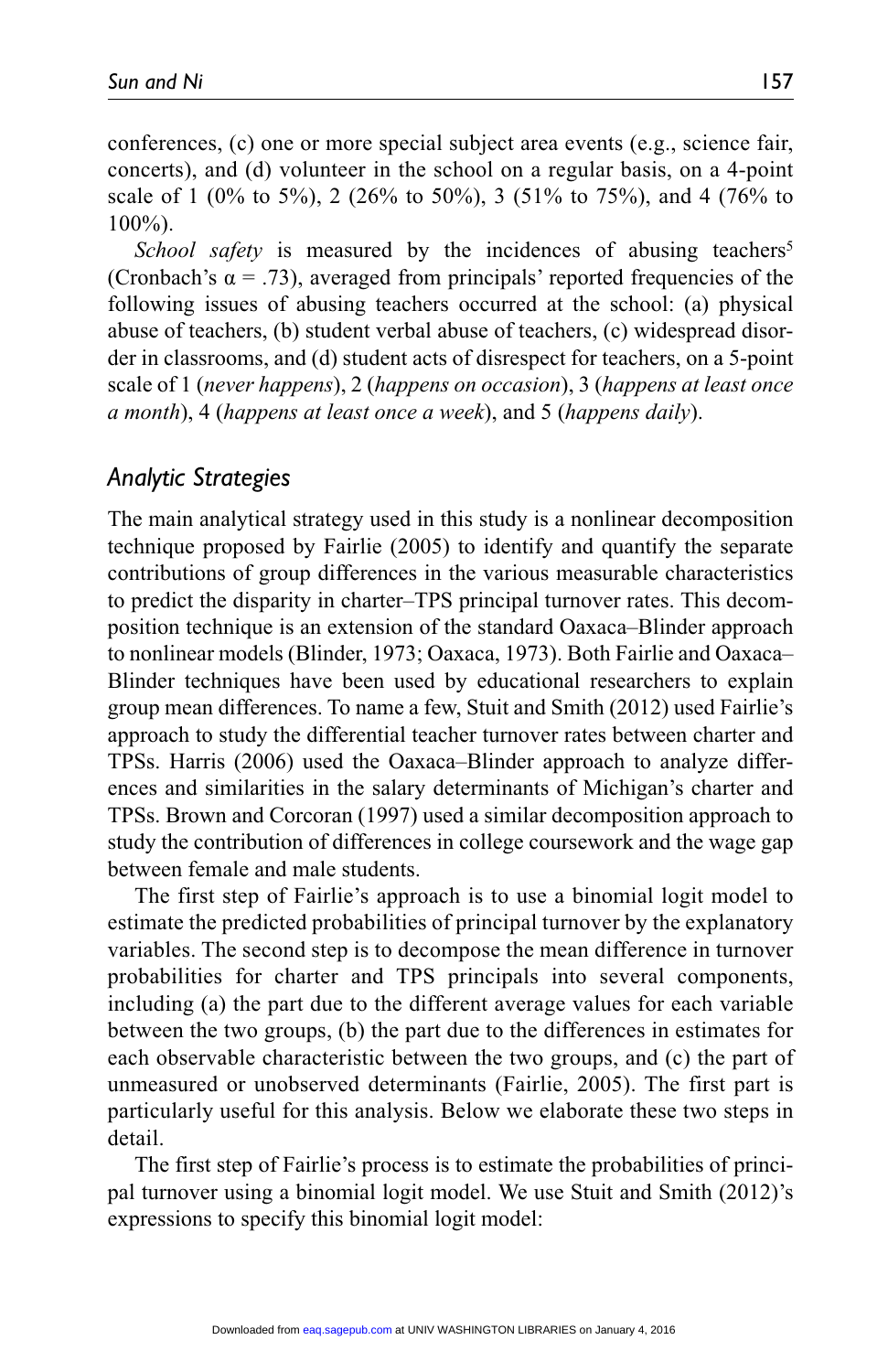$$
P_i = Pr(y_i = 1 | \mathbf{X}_i) = F(\mathbf{X}_i \hat{\mathbf{B}}) = \frac{\exp(\mathbf{X}_i \hat{\mathbf{B}})}{1 + \exp(\mathbf{X}_i \hat{\mathbf{B}})}.
$$
(1)

In Equation (1)  $y_i$  is a binary indicator equal to "1" if the principal *i* left his or her school in the 2008-2009 academic year. *F* represents the cumulative distribution function from the logistic distribution.  $X_i$  is a vector of explanatory variables as listed in Table 1 (e.g.,  $X_{1i}$ ,  $X_{ki}$ ) and  $\hat{B}$  is the corresponding vector of coefficients (e.g.,  $\hat{\beta}_1, ..., \hat{\beta}_k$ ).

We estimated parameters using full maximum likelihood. We added each set of the explanatory variables into the model separately to avoid multicollinearity issues and to estimate the unique contribution of each set of variables to principal turnover risk. We then added all of them together to the model to estimate each variable's unique contribution and the whole model's explanatory power on principal turnover risk. State fixed effects were added to control for state-specific practices and laws that systematically influence principals' career movement.

Then the mean difference in turnover probabilities for charter and TPS principals was decomposed as follows:

$$
\overline{P}_{t}^{c} - \overline{P}_{t}^{t} = \left[ \sum_{i=1}^{N^{c}} \frac{F\left(X_{i}^{c}\hat{\mathbf{B}}\right)}{N^{c}} - \sum_{i=1}^{N^{t}} \frac{F\left(X_{i}^{t}\hat{\mathbf{B}}\right)}{N^{t}} \right] + \left[ \sum_{i=1}^{N^{t}} \frac{F\left(X_{i}^{t}\hat{\mathbf{B}}^{c}\right)}{N^{t}} - \sum_{i=1}^{N^{t}} \frac{F\left(X_{i}^{t}\hat{\mathbf{B}}^{t}\right)}{N^{t}} \right].
$$
 (2)

In Equation (2), superscripts *c* and *t* identify coefficients and values from the charter and TPS samples respectively.  $\overline{P}_i^c$  represents the average probability of turnover and  $N^c$  represents the weighted sample size in charter schools, while  $\overline{P}_i^t$  represents the average probability of turnover and  $N^t$ represents the weighted sample size in TPS schools.  $\hat{B}$  refers to coefficients from the pooled sample of charter and TPS principals, which were obtained from Equation (1). The first bracketed term in Equation (2) represents the part of the charter–TPS gap that is due to group differences in distributions of X*i* ; we discuss this further below. The second bracketed term represents the part due to differences between coefficient  $\hat{B}^c$  (denoted as the estimates of  $X_i$  in charter school sample) and coefficient  $\hat{B}^t$  (denoted as the estimates of X*i* in TPSs), as well as unmeasured or unobserved determinants (Fairlie, 2005; Stuit & Smith, 2012). In other words, this term captures the "unexplained" portion of the turnover gap.

The first bracketed term in Equation (2) used estimates from the full sample of principals,  $\hat{B}$ , as weights. The total contribution of all explanatory variables was estimated by calculating the predicted probabilities in the two groups and then taking the difference between the average values of the two. Next, the contribution of individual variables was estimated using Expression (3).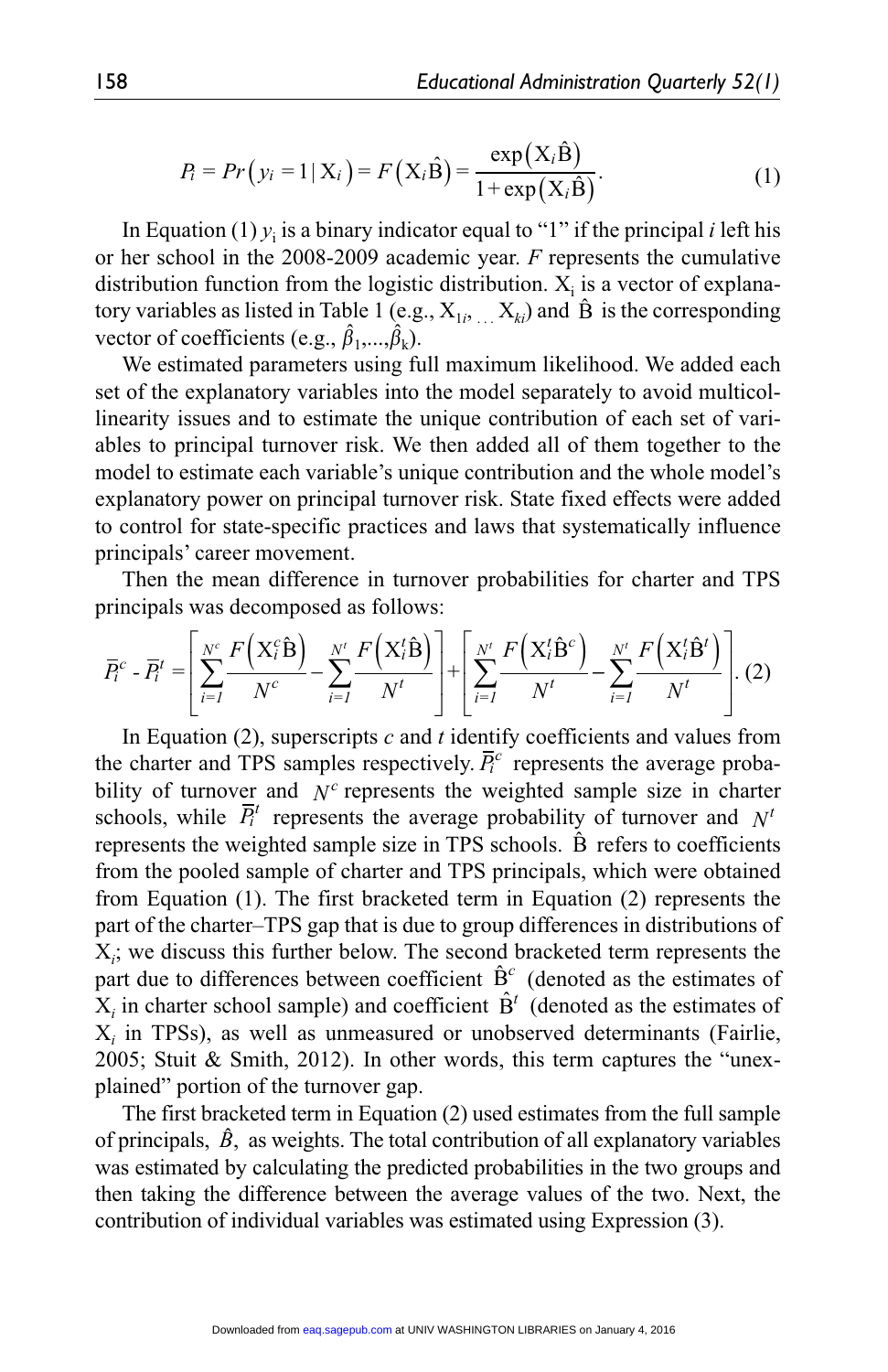$$
\frac{1}{N^c}\sum_{i=1}^{N^c} F\Big(\hat{\alpha} + x_{Ii}^c \hat{\beta}_I + x_{2i}^c \hat{\beta}_2, ..., + x_{ki}^c \hat{\beta}_k\Big) - F\Big(\hat{\alpha} + x_{Ii}^t \hat{\beta}_I + x_{2i}^c \hat{\beta}_2, ..., + x_{ki}^c \hat{\beta}_k\Big). \tag{3}
$$

In Expression (3),  $x_{1i}$ 's contribution to the gap is estimated to be equal to the difference in the average predicted probability of turnover from replacing the charter distribution of  $x_{1i}^c$  with the TPS distribution of  $x_{1i}^t$ , holding the distributions of the other variables (e.g.,  $x_{2i},...,x_{ki}$ ) constant (Fairlie, 2005, p. 308). For instance, if the *percentage of non-White* in a school predicts the likelihood of principal turnover, then the total estimated contribution of *percentage of non-White* to the turnover gap would be equal to the difference between the average predicted probability of principal turnover estimated from the distribution of *percentage of non-White* in charter schools and the average predicted probability based on the observed distribution of *percentage of non-White* in TPSs. The decomposition method requires the variable to have different observed distributions in the two types of schools *and* be a significant predictor of principal turnover to contribute significantly to the turnover gap.

We used a STATA program written by Jann (2006) to carry out the analysis. Fairlie's decomposition estimation requires equally sized samples of charter and TPS principals (Fairlie, 2005; Stuit & Smith, 2012). The STATA program randomly drew samples from the TPS group, which had the larger sample size, to match to the charter school group based on the predicted probabilities of turnover. The final sampling weights of principal surveys were used in this random draw of TPS principals. Because the estimates may vary in each random draw of TPS teachers used in the matching, the mean value of estimates from the separate decomposition estimates of 1,000 random subsamples was calculated and used to approximate the results of the entire TPS principals. Results may also be sensitive to the order in which the variable distributions are switched, so the ordering of variables was randomized for each of the 1,000 replications (Stuit & Smith, 2012).

As mentioned earlier, because of the difficulty in interpreting results, the Fairlie decomposition procedures do not explicitly estimate the contribution of the differential effects of explanatory factors between groups to the turnover gap. The differential effects, rather, are included in the "unexplained" portion, together with unmeasured or unobserved determinants (Fairlie, 2005). Therefore, to test whether some of the explanatory variables have differential effects on principal turnover in charter schools and TPSs, we add interaction terms between these explanatory factors  $(x_{1i}, ..., x_{ki})$  and the charter school indicator to the logit model in Equation 1. These interaction effects capture how the unique mechanisms in charter schools may alter the influences of these explanatory factors on the likelihood of principal turnover.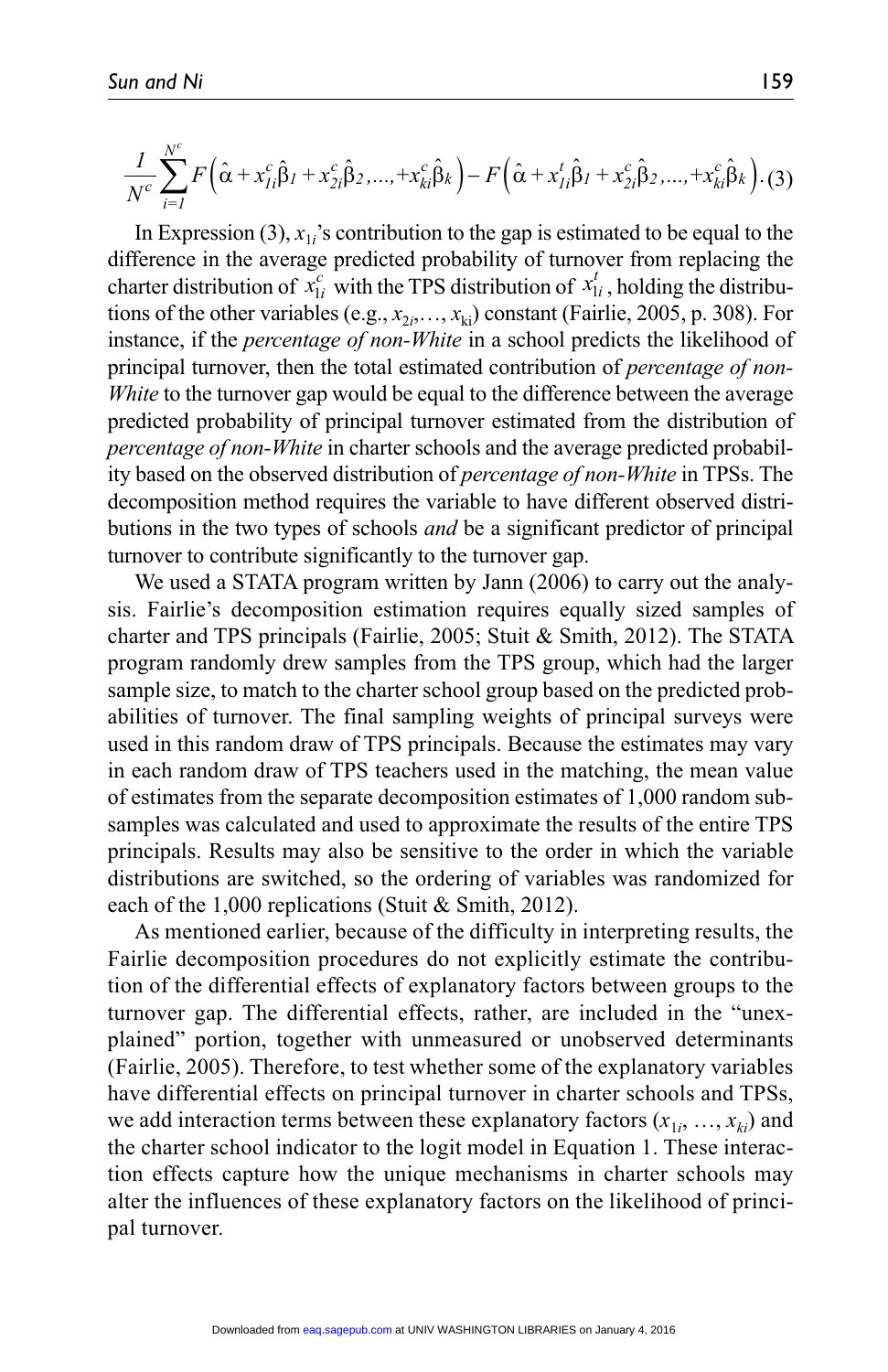# **Results**

We first describe the different distributions of key explanatory variables for charter schools and TPSs in Table 2, which summarizes these group differences and also reports the  $F$  statistic from Wald tests<sup>6</sup> used to assess the null hypothesis that the two means are equal. Because, as stated, a variable must *both* have different distributions in the two groups *and* be a significant predictor of principal turnover to contribute significantly to the turnover gap, we discuss the results from the logit regressions (Table 3) and the Fairlie decomposition (Table 4) together, as well as referring back to the descriptive statistics (Table 2). Last, we use interaction effects in a binomial logit regression to test whether and how charter school market mechanisms augment the influences of these explanatory factors on principal turnover.

# *Group Mean Differences in Principal Turnover Rates and Distributions of Explanatory Variables Between Charter Schools and TPSs*

As shown in Table 2, 28.7% of charter school principals and 20.6% of TPS principals left their schools, resulting in a statistically significant 8.1% gap in principal turnover rates ( $p \leq .05$ ). We report now on key observed explanatory variables, according to their four groupings: principal characteristics, principal leadership practices, school contexts, and working conditions.

Regarding principal characteristics, 74.9% of charter school principals were White, which was significantly lower than the 88% of TPS principals who were White ( $p \leq .001$ ). Similarly, charter school principals had on average less preservice training as aspiring principals than counterparts in TPSs (mean of charter schools, or "Mean<sub>c</sub>" = 49.6%, mean of TPSs, or "Mean<sub>*t*"</sub> = 58.3%,  $p \le 0.05$ ). A lower percentage of charter school principals had a master's degree or higher (Mean<sub>c</sub> = 89.8%, Mean<sub>t</sub> = 98.9%,  $p \le 0.001$ ), or a master's degree in education administration (Mean<sub>c</sub> = 67.6%, Mean<sub>t</sub> = 86.1%, *p*  $\leq$  0.01). Consistent with the perception that charter school principals had less educational leadership experience, a larger percentage of charter school principals were in their first 3 years of principalship in their current schools (Mean<sub>c</sub> = 42.5%, Mean<sub>t</sub> = 33.6%,  $p \le 0.05$ ) and had management experience outside of education (Mean<sub>c</sub> = 53.7%, Mean<sub>t</sub> = 38.2%,  $p \le 0.001$ ). Mean differences in principals' gender and age between these two school types were not statistically significant.

Regarding principal leadership practices, while there was no significant difference in teachers' ratings on principals who stayed between these two types of schools, principals who left charter schools, on average, were rated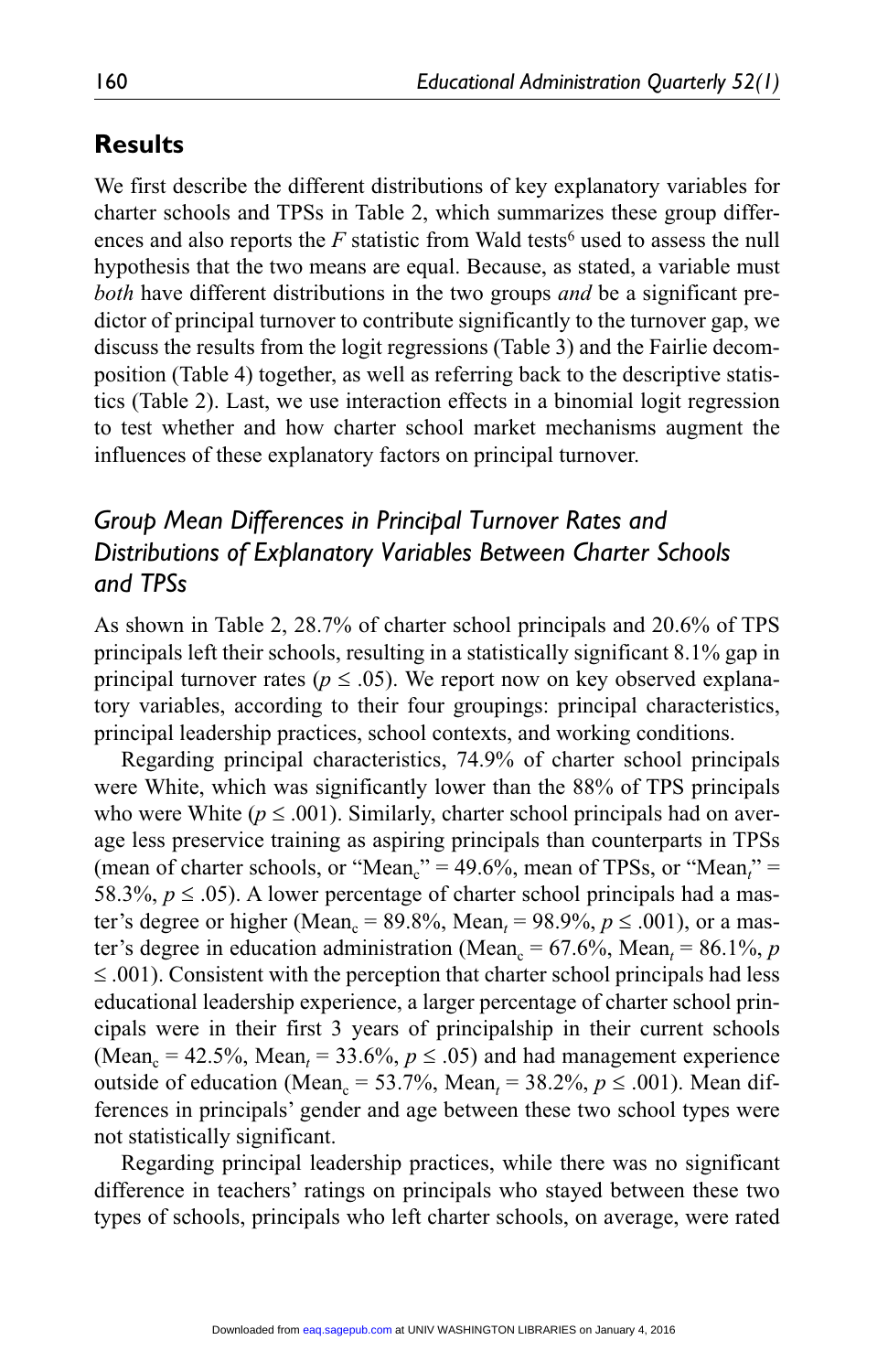**Table 2.** Descriptive Statistics.

|                                                                                  | Charter |       | <b>TPS</b> |       |                   |             |
|----------------------------------------------------------------------------------|---------|-------|------------|-------|-------------------|-------------|
|                                                                                  | M       | SE    | M          | SE    | <b>Difference</b> | Wald Test   |
| <b>Employment status</b>                                                         |         |       |            |       |                   |             |
| Turnover rate                                                                    | 0.287   | 0.037 | 0.206      | 0.009 | 0.081             | 4.20*       |
| Principal characteristics                                                        |         |       |            |       |                   |             |
| Female                                                                           | 0.567   | 0.041 | 0.499      | 0.011 | 0.068             | 2.51        |
| Race/ethnicity                                                                   |         |       |            |       |                   |             |
| White                                                                            | 0.749   | 0.038 | 0.880      | 0.007 | $-0.131$          | 11.58***    |
| Same race as the<br>majority of the<br>students                                  | 0.730   | 0.037 | 0.782      | 0.010 | $-0.052$          | 1.80        |
| Age                                                                              |         |       |            |       |                   |             |
| Younger than 35                                                                  | 0.098   | 0.023 | 0.104      | 0.007 | $-0.006$          | 0.04        |
| Older than 50                                                                    | 0.467   | 0.041 | 0.481      | 0.011 | $-0.014$          | 0. I I      |
| Training                                                                         |         |       |            |       |                   |             |
| Preservice<br>training                                                           | 0.496   | 0.041 | 0.583      | 0.011 | -0.087            | $4.10*$     |
| Having a master's<br>degree or higher                                            | 0.898   | 0.025 | 0.989      | 0.002 | $-0.091$          | 13.49***    |
| Having a master's<br>degree in<br>education<br>administration                    | 0.676   | 0.038 | 0.861      | 0.008 | -0.185            | $22.81***$  |
| Experience                                                                       |         |       |            |       |                   |             |
| New principal in<br>this school                                                  | 0.425   | 0.041 | 0.336      | 0.011 | 0.089             | 4.45*       |
| Management<br>experience<br>outside of<br>education                              | 0.537   | 0.041 | 0.382      | 0.011 | 0.155             | 13.26***    |
| Principal leadership practices                                                   |         |       |            |       |                   |             |
| Principal leadership<br>quality                                                  | 3.235   | 0.045 | 3.282      | 0.011 | $-0.047$          | 1.03        |
| Influence on hiring<br>and evaluating<br>teachers                                | 3.952   | 0.015 | 3.908      | 0.006 | 0.044             | 7.60**      |
| Barriers to the<br>dismissal of<br>poor-performing<br>or incompetent<br>teachers | 1.758   | 0.164 | 3.517      | 0.044 | -1.759            | $106.70***$ |

*(continued)*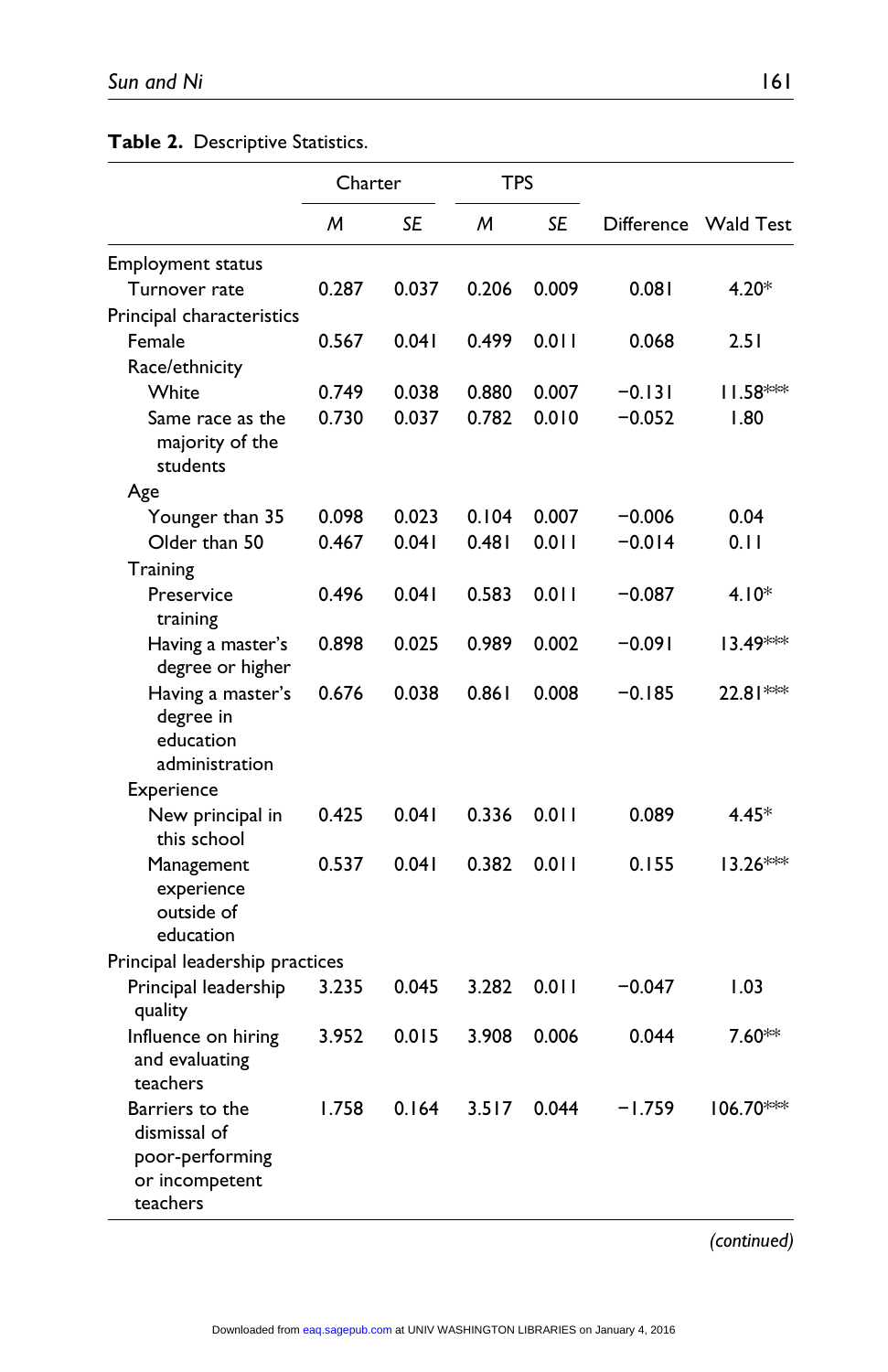|                                         | Charter |           | <b>TPS</b> |           |                   |                   |
|-----------------------------------------|---------|-----------|------------|-----------|-------------------|-------------------|
|                                         | M       | <b>SE</b> | M          | <b>SE</b> | <b>Difference</b> | <b>Wald Test</b>  |
| School contexts                         |         |           |            |           |                   |                   |
| Urbanicity                              |         |           |            |           |                   |                   |
| City                                    | 0.569   | 0.041     | 0.222      | 0.009     | 0.347             | 68.79***          |
| Suburb                                  | 0.214   | 0.033     | 0.319      | 0.010     | $-0.105$          | $9.21**$          |
| <b>Education level</b>                  |         |           |            |           |                   |                   |
| Middle school                           | 0.142   | 0.029     | 0.182      | 0.009     | $-0.040$          | 1.70              |
| High school                             | 0.234   | 0.036     | 0.189      | 0.007     | 0.045             | 1.46              |
| School size                             |         |           |            |           |                   |                   |
| Small school                            | 0.427   | 0.042     | 0.146      | 0.008     | 0.281             | 42.69***          |
| Big school                              | 0.012   | 0.006     | 0.069      | 0.004     | $-0.057$          | 68.51***          |
| Student demographics                    |         |           |            |           |                   |                   |
| $%$ FRL                                 | 38.510  | 2.900     | 41.380     | 0.654     | $-2.870$          | 0.93              |
| % non-White                             | 56.900  | 2.900     | 39.700     | 0.800     | 16.200            | 30.09***          |
| % limited English<br>proficiency        | 9.400   | 1.700     | 8.700      | 4.000     | 07.000            | 0.17              |
| Working condition                       |         |           |            |           |                   |                   |
| Log (salary)                            | 11.250  | 0.024     | 11.348     | 0.005     | $-0.098$          | 15.96***          |
| Working hours per<br>week $>60$         | 0.293   | 0.038     | 0.290      | 0.010     | 0.003             | 0.01              |
| Under collective<br>bargaining contract | 0.081   | 0.021     | 0.278      | 0.010     | $-0.197$          | 72.57***          |
| Professional<br>development             | 0.919   | 0.022     | 0.983      | 0.003     | $-0.064$          | 7.90**            |
| % uncertified<br>teachers               | 32.000  | 2.900     | 11.100     | 0.400     | 20.900            | $51.63***$        |
| % new teachers                          | 63.690  | 2.890     | 34.720     | 0.670     | 28.970            | 95.22***          |
| Pupil-teacher ratio                     | 15.074  | 0.510     | 14.432     | 0.104     | 0.642             | 1.52              |
| Made AYP                                | 0.681   | 0.038     | 0.752      | 0.009     | $-0.071$          | 3.21 <sup>†</sup> |
| Parental<br>involvement                 | 2.684   | 0.087     | 2.591      | 0.018     | 0.093             | 1.10              |
| Abuse teachers                          | 1.620   | 0.033     | 1.696      | 0.011     | $-0.076$          | $4.74*$           |

#### **Table 2. (continued)**

*Note*. TPS = traditional public school; AYP = adequately yearly progress; FRL = free- or reduced-price lunch. The descriptive statistics and Wald test were performed using final weights.

†*p* ≤ .10. \**p* ≤ .05. \*\**p* ≤ .01. \*\*\**p* ≤ .001.

lower by their teachers than counterparts who left TPSs (Mean<sub>c</sub> =  $3.07$ , Mean<sub> $t$ </sub> = 3.22,  $p \le 0.05$ ). Consistent with the literature, charter school principals had more influence over school personnel decisions (Mean<sub>c</sub> = 3.95, Mean<sub>t</sub> = 3.91,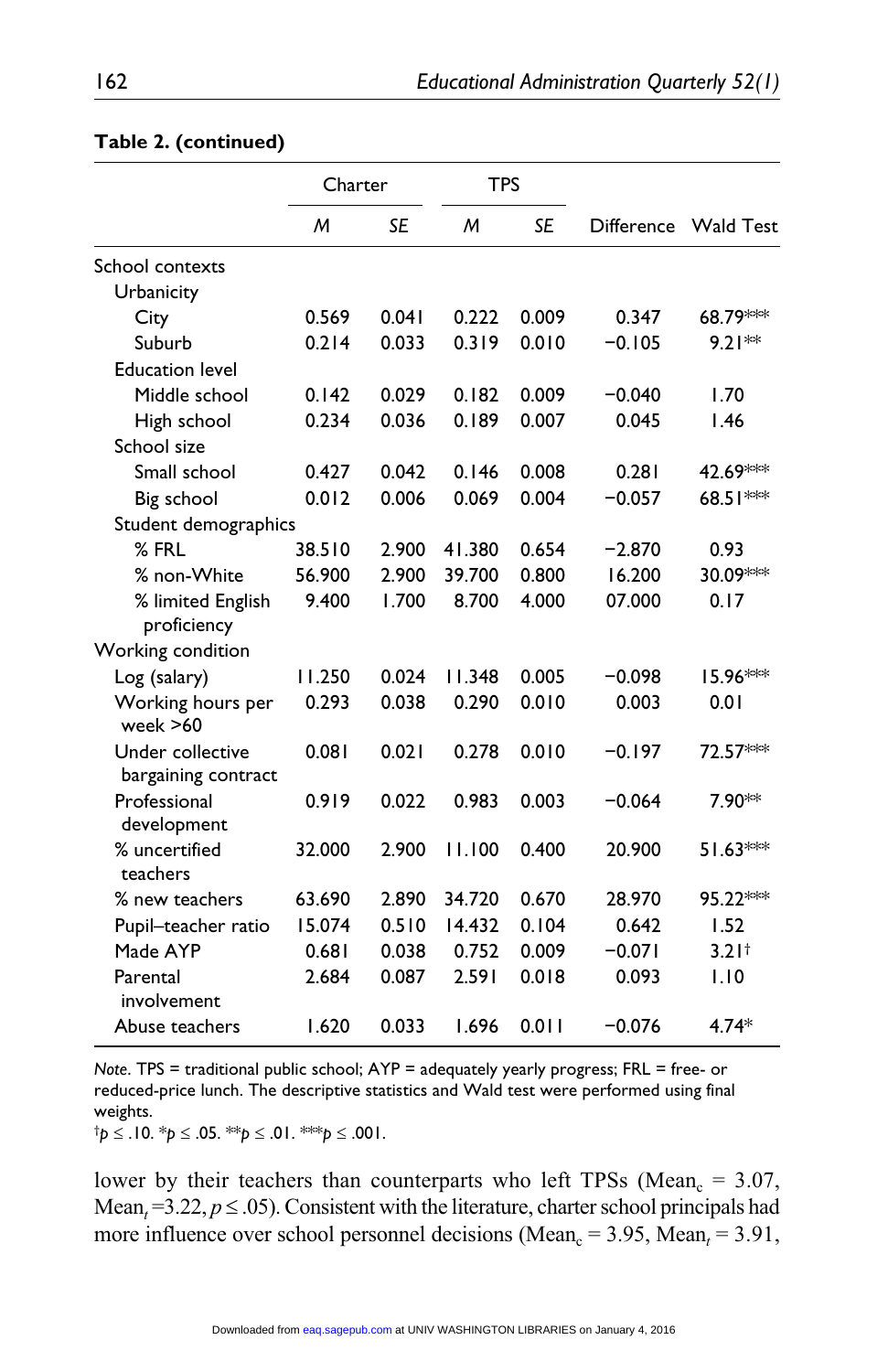| Variables                             | Model I             | Model 2               | Model 3             | Model 4                | Model 5          | Model 6               |
|---------------------------------------|---------------------|-----------------------|---------------------|------------------------|------------------|-----------------------|
| Charter school                        | $0.443*$<br>(0.191) | $0.402*$<br>(0.201)   | $0.417*$<br>(0.202) | $0.335^{+}$<br>(0.198) | 0.317<br>(0.204) | 0.230<br>(0.235)      |
| Principal characteristics             |                     |                       |                     |                        |                  |                       |
| Female                                |                     | $-0.324**$<br>(0.116) |                     |                        |                  | $-0.342**$<br>(0.123) |
| Race/ethnicity                        |                     |                       |                     |                        |                  |                       |
| White                                 |                     | $-0.279$ <sup>+</sup> |                     |                        |                  | $-0.126$              |
|                                       |                     | (0.162)               |                     |                        |                  | (0.183)               |
| Same race as the                      |                     | $-0.363**$            |                     |                        |                  | $-0.215$              |
| majority of the<br>students           |                     | (0.138)               |                     |                        |                  | (0.157)               |
| Age                                   |                     |                       |                     |                        |                  |                       |
| younger than 35                       |                     | 0.055                 |                     |                        |                  | 0.076                 |
|                                       |                     | (0.209)               |                     |                        |                  | (0.212)               |
| Older than 50                         |                     | $0.351**$             |                     |                        |                  | $0.376**$             |
|                                       |                     | (0.118)               |                     |                        |                  | (0.119)               |
| Training                              |                     |                       |                     |                        |                  |                       |
| Preservice training                   |                     | $-0.143$              |                     |                        |                  | $-0.129$              |
|                                       |                     | (0.113)               |                     |                        |                  | (0.118)               |
| Having a master's                     |                     | $-0.404$              |                     |                        |                  | $-0.435$              |
| degree or higher                      |                     | (0.450)               |                     |                        |                  | (0.463)               |
| Having a master's                     |                     | 0.288 <sup>†</sup>    |                     |                        |                  | 0.254                 |
| degree in education<br>administration |                     | (0.160)               |                     |                        |                  | (0.162)               |
| Experience                            |                     |                       |                     |                        |                  |                       |
| New principal in this                 |                     | 0.111                 |                     |                        |                  | 0.044                 |
| school                                |                     | (0.125)               |                     |                        |                  | (0.128)               |
| Management                            |                     | 0.082                 |                     |                        |                  | 0.063                 |
| experience outside<br>of education    |                     | (0.123)               |                     |                        |                  | (0.114)               |
| Principal leadership                  |                     |                       |                     |                        |                  |                       |
| Principal leadership                  |                     |                       | $-0.361**$          |                        |                  | $-0.272*$             |
| quality                               |                     |                       | (0.112)             |                        |                  | (0.117)               |
| Influence on hiring and               |                     |                       | $-0.027$            |                        |                  | 0.071                 |
| evaluating teachers                   |                     |                       | (0.189)             |                        |                  | (0.197)               |
| Barriers to the dismissal             |                     |                       | $-0.007$            |                        |                  | 0.002                 |
| of poor-performing or                 |                     |                       | (0.031)             |                        |                  | (0.031)               |
| incompetent teachers                  |                     |                       |                     |                        |                  |                       |
| School contexts                       |                     |                       |                     |                        |                  |                       |
| Urbanicity                            |                     |                       |                     |                        |                  |                       |
| City                                  |                     |                       |                     | $-0.223$               |                  | $-0.160$              |
|                                       |                     |                       |                     | (0.155)                |                  | (0.160)               |
| Suburb                                |                     |                       |                     | $-0.325*$              |                  | $-0.225$              |
|                                       |                     |                       |                     | (0.141)                |                  | (0.152)               |

**Table 3.** Marginal Effects of Binomial Models.

*(continued)*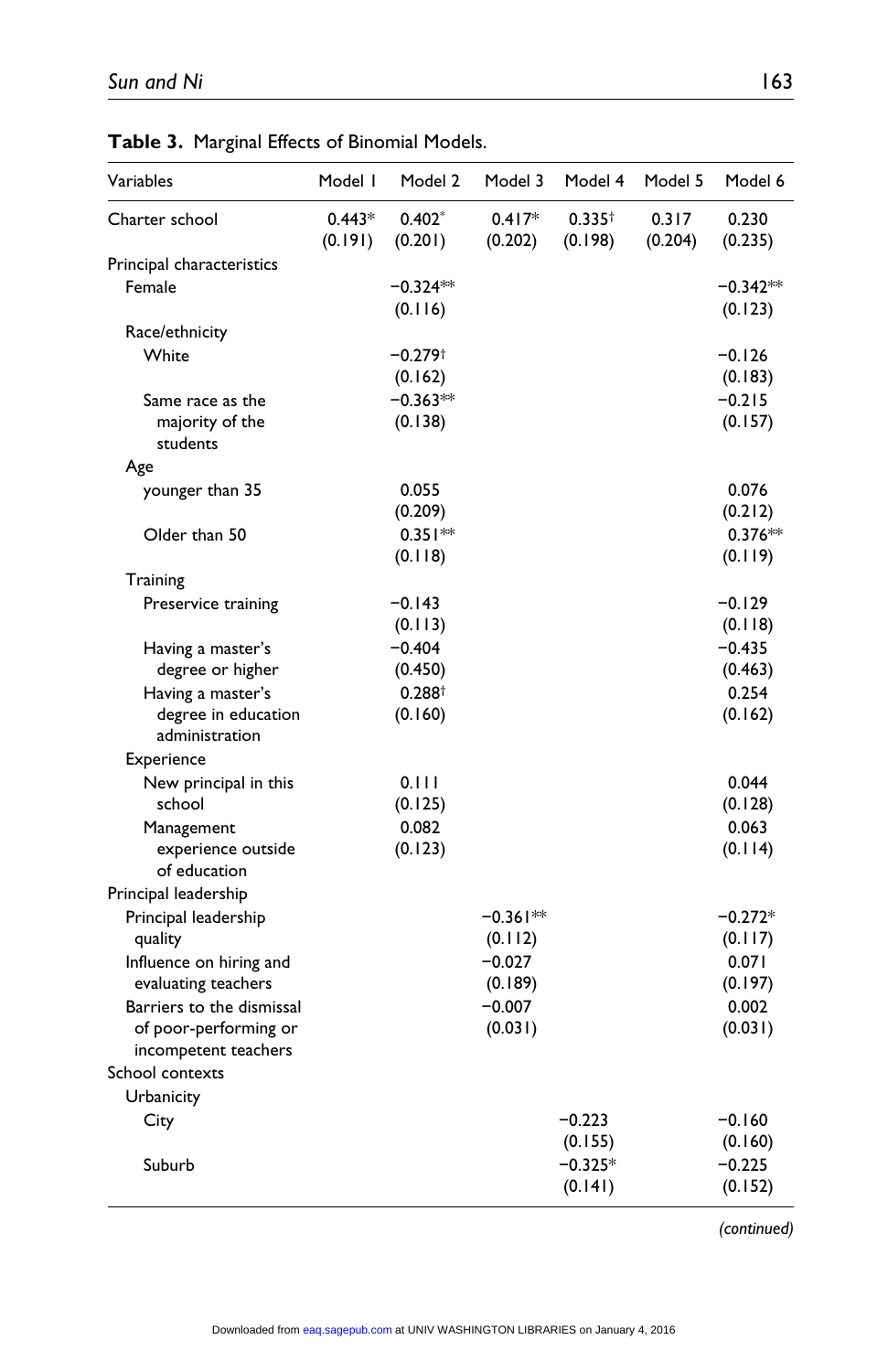| Variables                         | Model I | Model 2   | Model 3  | Model 4     | Model 5   | Model 6     |
|-----------------------------------|---------|-----------|----------|-------------|-----------|-------------|
| <b>Education level</b>            |         |           |          |             |           |             |
| Middle school                     |         |           |          | $-0.074$    |           | $-0.212$    |
|                                   |         |           |          | (0.152)     |           | (0.158)     |
| High school                       |         |           |          | $0.235^{+}$ |           | 0.054       |
|                                   |         |           |          | (0.134)     |           | (0.158)     |
| School size                       |         |           |          |             |           |             |
| Small school                      |         |           |          | $-0.063$    |           | $-0.202$    |
|                                   |         |           |          | (0.158)     |           | (0.174)     |
| Big school                        |         |           |          | $-0.023$    |           | 0.052       |
|                                   |         |           |          | (0.180)     |           | (0.194)     |
| Student demographics:             |         |           |          |             |           |             |
| $%$ FRL                           |         |           |          | $-0.000$    |           | $-0.000$    |
|                                   |         |           |          | (0.003)     |           | (0.003)     |
| % non-White                       |         |           |          | 0.009***    |           | $0.005+$    |
|                                   |         |           |          | (0.002)     |           | (0.003)     |
| % limited English                 |         |           |          | $-0.000$    |           | $-0.000$    |
| proficiency                       |         |           |          | (0.000)     |           | (0.000)     |
| Working conditions                |         |           |          |             |           |             |
| Log (salary)                      |         |           |          |             | $-0.114$  | $-0.276$    |
|                                   |         |           |          |             | (0.281)   | (0.351)     |
| Working hours per                 |         |           |          |             | $-0.088$  | $-0.111$    |
| week >60                          |         |           |          |             | (0.117)   | (0.123)     |
| Under collective                  |         |           |          |             | $-0.158$  | $-0.123$    |
| bargaining contract               |         |           |          |             | (0.127)   | (0.130)     |
| Professional                      |         |           |          |             | $-0.224$  | $-0.176$    |
| development                       |         |           |          |             | (0.338)   | (0.353)     |
| % uncertified teachers            |         |           |          |             | $-0.000$  | $-0.002$    |
|                                   |         |           |          |             | (0.003)   | (0.003)     |
| % new teachers                    |         |           |          |             | 0.003     | $0.004*$    |
|                                   |         |           |          |             | (0.002)   | (0.002)     |
| Pupil-teacher ratio               |         |           |          |             | $-0.014$  | $-0.019$    |
|                                   |         |           |          |             | (0.011)   | (0.012)     |
| Made AYP                          |         |           |          |             | $-0.227*$ | $-0.131$    |
|                                   |         |           |          |             | (0.115)   | (0.122)     |
| Parental involvement              |         |           |          |             | $-0.084$  | 0.001       |
|                                   |         |           |          |             | (0.069)   | (0.084)     |
| Abuse teachers                    |         |           |          |             | $0.211*$  | 0.148       |
|                                   |         |           |          |             | (0.100)   | (0.102)     |
| Model statistics                  |         |           |          |             |           |             |
| Wald chi-square test<br>statistic | $5.4*$  | 41.08 *** | 14.89*** | 34.99***    | 27.75**   | $127.69***$ |

#### **Table 3. (continued)**

*Note.* AYP = adequately yearly progress; FRL = free- or reduced-price lunch. Coefficients are in log odds. Model 1 includes only the indicator of charter school. Model 2 adds the set of principal characteristics into the model. Model 3 includes a set of measures on principal leadership practices in schools. Model 4 includes a set of measures on school contexts. Model 5 includes a set of measures on working conditions. Model 6 includes all explanatory variables and state fixed effects. †*p* ≤ .10. \**p* ≤ .05. \*\**p* ≤ .01.\*\*\**p* ≤ .001.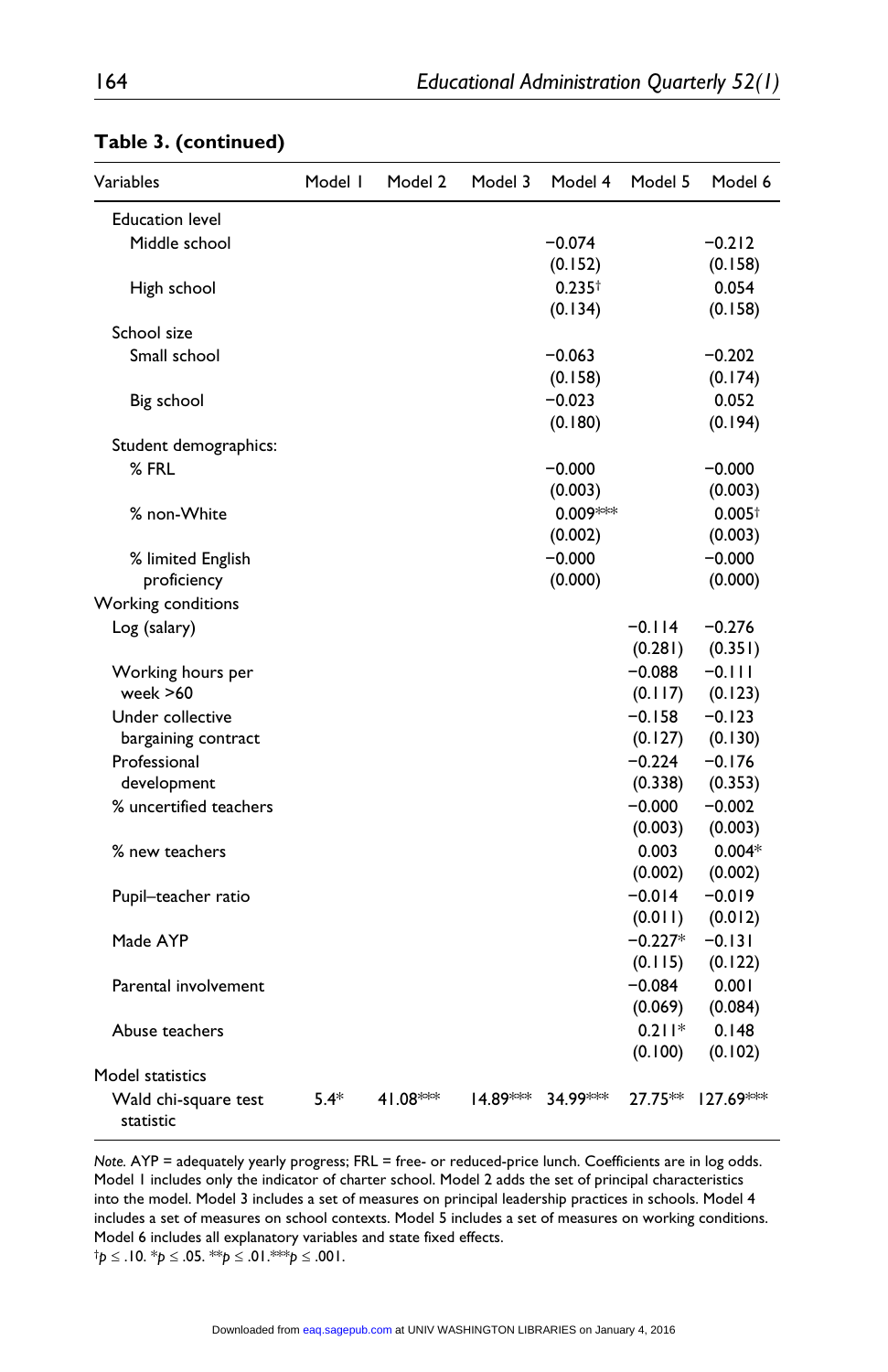| Charter turnover rate<br>TPS turnover rate<br>Charter-TPS gap |                                  |                       | 0.287<br>0.206<br>0.081 |           |
|---------------------------------------------------------------|----------------------------------|-----------------------|-------------------------|-----------|
|                                                               | Separate Models                  |                       | Full Model              |           |
| <b>Explanatory Variables</b>                                  | Estimates <sup>a</sup>           | % of Gap <sup>b</sup> | Estimates <sup>a</sup>  | % of Gapb |
| Principal characteristics <sup>c</sup>                        | 0.010<br>(0.013)                 | 12.63                 | 0.003<br>(0.011)        | 3.48      |
| Female                                                        | $-0.004*$<br>(0.002)             | $-5.17$               | $-0.004*$<br>(0.002)    | $-4.90$   |
| Race/ethnicity                                                |                                  |                       |                         |           |
| White                                                         | 0.008 <sup>†</sup><br>(0.005)    | 9.27                  | 0.003<br>(0.005)        | 3.67      |
| Same race as the<br>majority of the<br>students               | $0.004*$<br>(0.002)              | 4.43                  | 0.002<br>(0.002)        | 2.45      |
| Age                                                           |                                  |                       |                         |           |
| Younger than 35                                               | 0.000<br>(0.001)                 | $-0.05$               | 0.000<br>(0.000)        | 0.00      |
| Older than 50                                                 | $-0.001$<br>(0.001)              | $-1.13$               | $-0.001$<br>(0.001)     | $-1.22$   |
| Training                                                      |                                  |                       |                         |           |
| Preservice training                                           | 0.002<br>(0.002)                 | 2.78                  | 0.002<br>(0.002)        | 2.45      |
| Having a master's<br>degree or higher                         | 0.008<br>(0.009)                 | 9.39                  | 0.007<br>(0.009)        | 8.57      |
| Having a master's<br>degree in education<br>administration    | $-0.010$ <sup>+</sup><br>(0.006) | $-12.65$              | $-0.008$<br>(0.005)     | $-9.79$   |
| Experience                                                    |                                  |                       |                         |           |
| New principal in this<br>school                               | 0.002<br>(0.002)                 | 2.37                  | 0.001<br>(0.002)        | 1.22      |
| Management<br>experience outside<br>of education              | 0.003<br>(0.004)                 | 3.38                  | 0.002<br>(0.004)        | 2.45      |
| Principal leadership<br>practices <sup>c</sup>                | 0.006<br>(0.011)                 | 7.02                  | 0.003<br>(0.010)        | 3.67      |
| Principal leadership<br>quality                               | $0.003**$<br>(0.001)             | 4.27                  | $0.003*$<br>(0.001)     | 3.67      |

**Table 4.** Decomposition of Gap in Charter and TPS Principal Turnover.

*(continued)*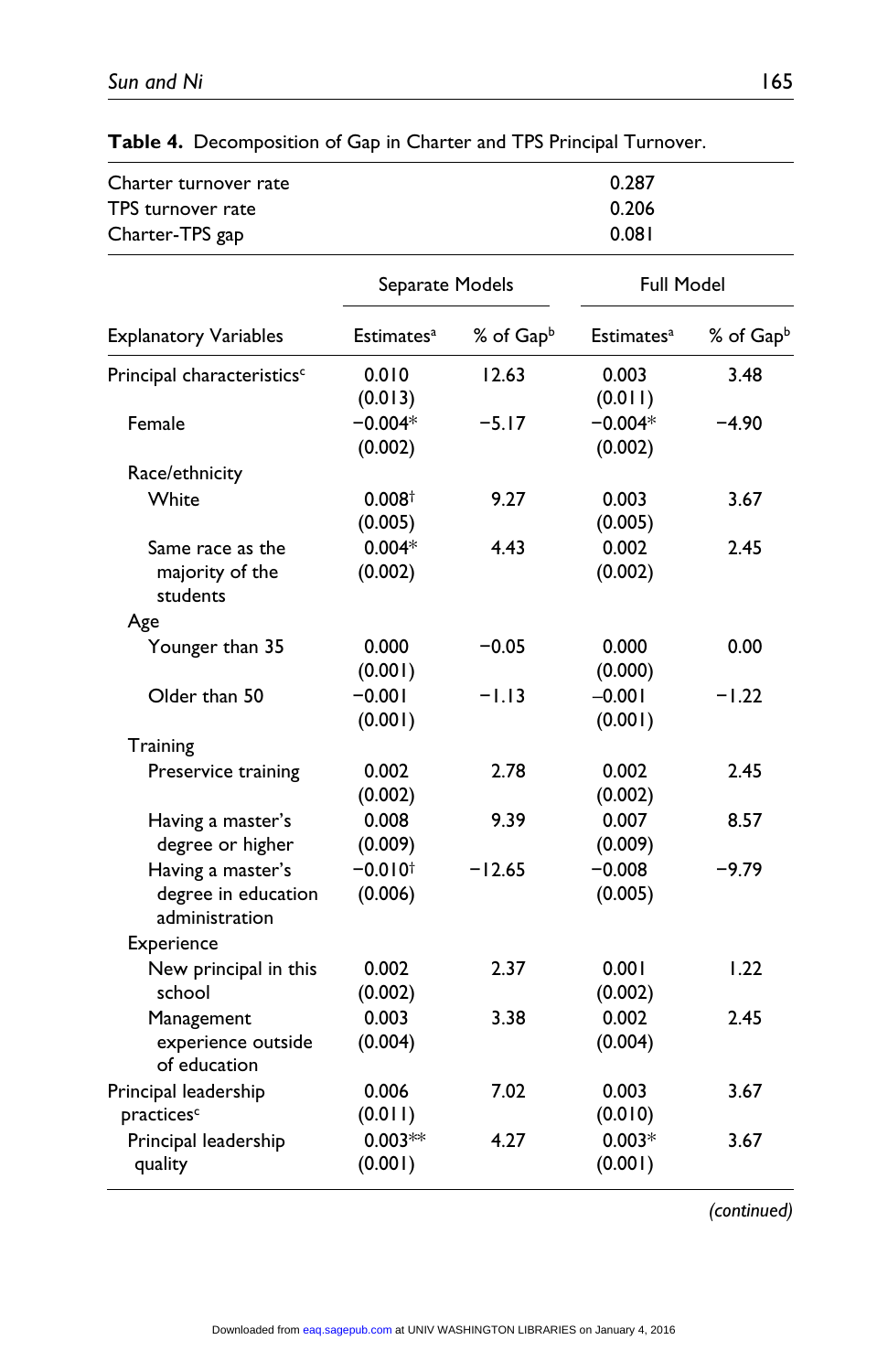|                                                                                | Separate Models        |           | <b>Full Model</b>             |           |
|--------------------------------------------------------------------------------|------------------------|-----------|-------------------------------|-----------|
| <b>Explanatory Variables</b>                                                   | Estimates <sup>a</sup> | % of Gapb | Estimates <sup>a</sup>        | % of Gapb |
| Influence on school's<br>personnel decisions                                   | $-0.000$<br>(0.002)    | $-0.3$    | 0.001<br>(0.002)              | 1.22      |
| Barriers to the<br>dismissal of poor-<br>performing or<br>incompetent teachers | 0.002<br>(0.012)       | 3.05      | $-0.001$<br>(0.01)            | $-1.22$   |
| School contexts <sup>c</sup>                                                   | 0.022<br>(0.017)       | 28.45     | 0.002<br>(0.016)              | 1.82      |
| Urbanicity                                                                     |                        |           |                               |           |
| City                                                                           | $-0.015$<br>(0.011)    | $-18.52$  | $-0.010$<br>(0.010)           | $-12.24$  |
| Suburb                                                                         | $0.006*$<br>(0.003)    | 6.91      | 0.004<br>(0.003)              | 4.90      |
| <b>Education level</b>                                                         |                        |           |                               |           |
| Middle school                                                                  | 0.001<br>(0.001)       | 1.13      | 0.001<br>(0.001)              | 1.22      |
| High school                                                                    | 0.002<br>(0.001)       | 2.7       | 0.000<br>(0.001)              | 0.00      |
| School size                                                                    |                        |           |                               |           |
| Small school                                                                   | $-0.003$<br>(0.009)    | $-3.377$  | $-0.010$<br>(0.008)           | $-12.24$  |
| Big school                                                                     | 0.000<br>(0.002)       | 0.000     | $-0.001$<br>(0.002)           | $-1.22$   |
| Student demographics                                                           |                        |           |                               |           |
| % FRL                                                                          | 0.000<br>(.002)        | 0.000     | 0.000<br>(0.002)              | 0.00      |
| % non-White                                                                    | $0.032***$<br>(0.008)  | 38.653    | 0.016 <sup>†</sup><br>(0.009) | 19.58     |
| % limited English<br>proficiency                                               | 0.000<br>(0.001)       | 0.000     | 0.000<br>(0.001)              | 0.00      |
| Working conditions <sup>c</sup>                                                | 0.022<br>(0.016)       | 26.92     | 0.023<br>(0.016)              | 27.61     |
| Log (salary)                                                                   | 0.002<br>(0.005)       | 2.41      | 0.005<br>(0.006)              | 6.12      |
| Working hours per<br>week >60                                                  | 0.000<br>(0.000)       | 0.03      | 0.000<br>(0.000)              | 0.00      |
| Under collective<br>bargaining contract                                        | 0.005<br>(0.004)       | 6.02      | 0.004<br>(0.004)              | 4.90      |

# **Table 4. (continued)**

*(continued)*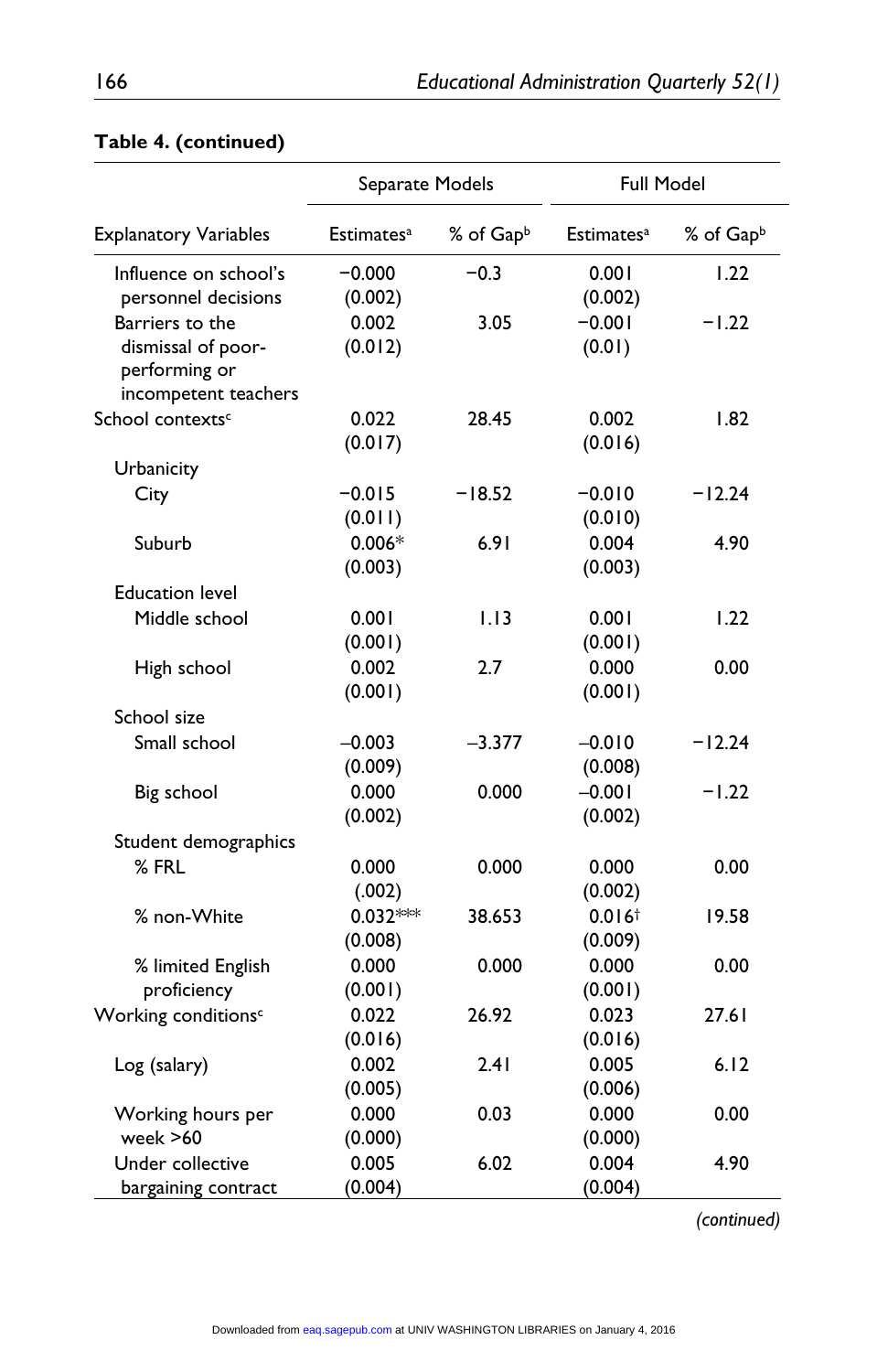#### **Table 4. (continued)**

|                                        | Separate Models        |                       | <b>Full Model</b>      |                       |
|----------------------------------------|------------------------|-----------------------|------------------------|-----------------------|
| <b>Explanatory Variables</b>           | Estimates <sup>a</sup> | % of Gap <sup>b</sup> | Estimates <sup>a</sup> | % of Gap <sup>b</sup> |
| Professional                           | 0.003                  | 3.34                  | 0.002                  | 2.45                  |
| development                            | (0.004)                |                       | (0.005)                |                       |
| % uncertified teachers                 | 0.001                  | 1.11                  | $-0.005$               | $-6.12$               |
|                                        | (0.010)                |                       | (0.010)                |                       |
| % new teachers                         | $0.014***$             | 17.19                 | $0.020*$               | 24.48                 |
|                                        | (0.001)                |                       | (0.01)                 |                       |
| Pupil-teacher ratio                    | $-0.001$               | $-1.50$               | $-0.002$               | $-2.45$               |
|                                        | (0.001)                |                       | (0.001)                |                       |
| Made AYP                               | 0.003 <sup>†</sup>     | 3.95                  | 0.002                  | 2.45                  |
|                                        | (0.002)                |                       | (0.002)                |                       |
| Parental involvement                   | $-0.001$               | $-1.22$               | 0.000                  | 0.00                  |
|                                        | (0.000)                |                       | (0.001)                |                       |
| Abuse teachers                         | $-0.003*$              | 3.53                  | $-0.002$ <sup>+</sup>  | $-2.45$               |
|                                        | (0.001)                |                       | (0.001)                |                       |
| State fixed effects <sup>c</sup>       | 0.010                  | 11.87                 | 0.010                  | 12.24                 |
|                                        | (0.003)                |                       | (0.004)                |                       |
| All included<br>explanatory variables  |                        |                       | 0.040                  | 48.82                 |
| Unexplained portion of<br>turnover gap |                        |                       | 0.041                  | 51.18                 |

*Note.* AYP = adequately yearly progress; TPS = traditional public school; FRL = free- or reduced-price lunch. Standard errors are included in the parentheses. The first two columns of "separate models" use the estimates from Models 2 to 5 in Table 3 at the first step in order to capture the independent contribution of each set of variables, while the last two columns of "full model" use the estimates from Model 6 to identify the unique contribution of each variable to the turnover gap after accounting for all other variables.

a This column includes the estimated amount of turnover gap explained by each variable or by a set of variables collectively. The estimates were calculated as the mean values from 1,000 random samples. <sup>b</sup>This column is calculated by dividing the estimates in column<sup>a</sup> by the amount of the turnover gap (0.081), which represents the proportion explained by the corresponding variable or set of variables. These rows include the combined estimates of a set of explanatory variables.

†*p* ≤ .10. \**p* ≤ .05. \*\**p* ≤ .01. \*\*\**p* ≤ .001.

 $p \leq 0.01$  and had fewer barriers to the dismissal of poor-performing or incompetent teachers (Mean<sub>c</sub> = 1.76, Mean<sub>t</sub> = 3.52,  $p \le 0.001$ ).

In terms of school contexts, a majority of charter schools (i.e., 56.9%) were located in cities and 22.2% of TPSs were located in cities ( $p \le 0.001$ ). In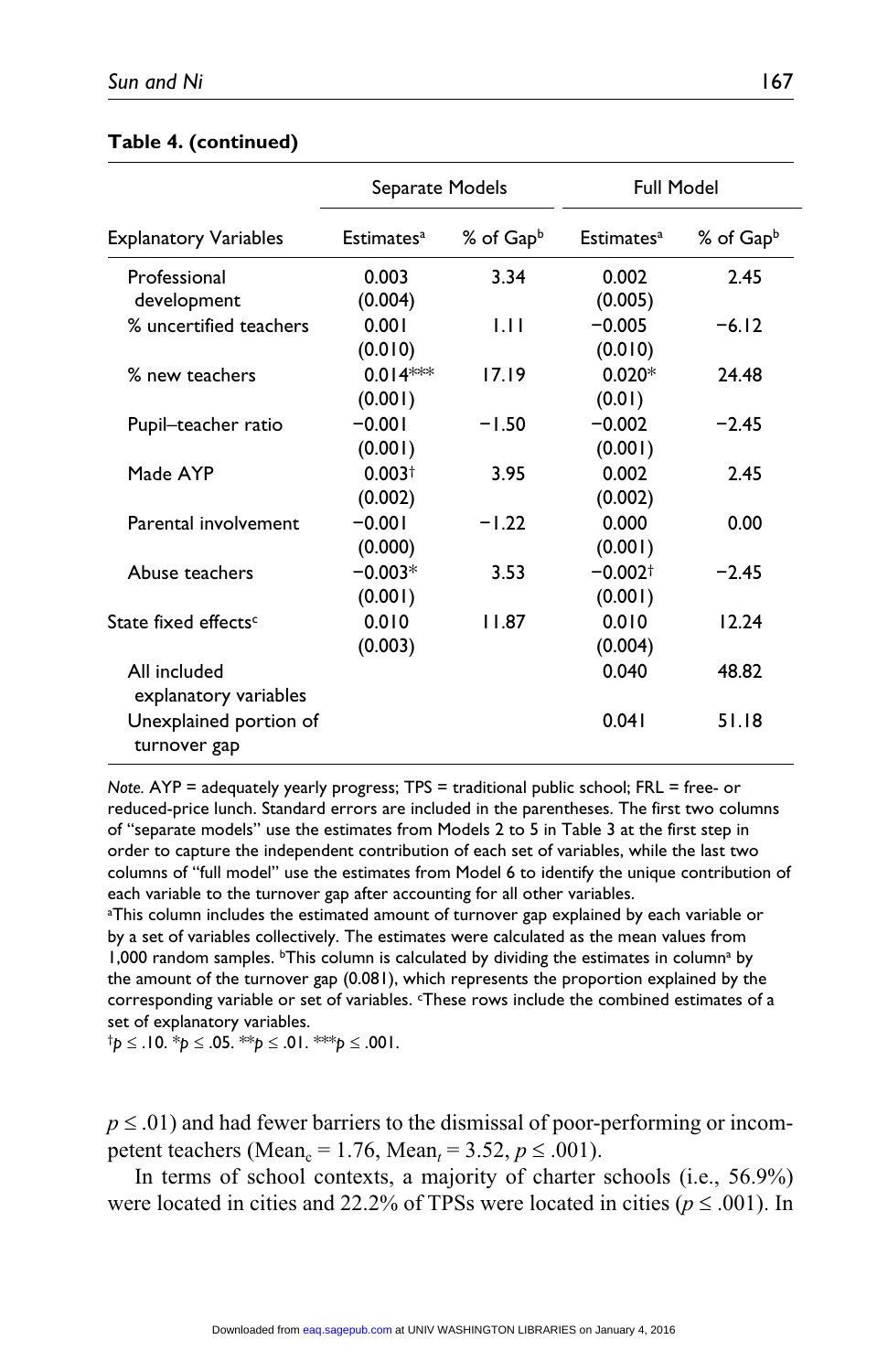contrast, 21.4% of charter schools were located in suburban settings and 31.9% of TPSs were located in suburbs ( $p \le 0.01$ ). While charter and TPSs showed similar distributions of percentages of schools across educational levels (elementary, middle, and high schools), the distributions of school sizes were different. Specifically, about 42.7% of charter schools were small schools with 200 students or fewer enrolled, in comparison to 14.6% of TPSs  $(p \leq .001)$ . Just over 1% of charter schools were big, with an enrollment of 1,200 students or more. This percentage was only one fifth of the percentage of big TPSs—6.9% ( $p \le 0.001$ ). In terms of students' demographics, an average of 56.9% of students enrolled in charter schools were non-White, in comparison to the average of 39.7% in TPSs ( $p \le 0.001$ ).

Regarding principals' working conditions, charter school principals were paid on average significantly less than their counterparts in TPSs (Mean<sub>c</sub>  $=$ 11.25 in logarithm, equivalent to an annual salary of \$76,880, Mean<sub>*t*</sub> = 11.35 in logarithm, equivalent to an annual salary of \$84,965,  $p \leq .001$ ). Counter to our expectation, charter school principals did not have a heavier work load than their TPS counterparts, as measured by the average percentage of principals who reported spending more than 60 hours per week on school-related activities. As anticipated, a lower percentage of charter school principals were unionized or under a collective bargaining contract (Mean<sub>c</sub> =  $8.1\%$ , Mean<sub>t</sub> = 27.8%,  $p \leq .001$ ). A smaller percentage of charter school principals participated in professional development than their TPS counterparts (Mean<sub>c</sub>  $= 91.9\%$ , Mean<sub>t</sub> = 98.3%,  $p \le 0.01$ ). Moreover, the percentage of uncertified teachers in charter schools was almost 3 times as in TPSs (Mean<sub>c</sub> =  $32\%$ , Mean<sub>t</sub> = 11.1%,  $p \le 0.001$ ) and the percentage of new teachers in charter schools was nearly twice as high as in TPSs (Mean<sub>c</sub> = 63.69%, Mean<sub>t</sub> = 34.72%,  $p \le 0.001$ ). Just over 68% of charter schools made adequately yearly progress at the end of year 2006-2007, in comparison with just over 75% of TPSs  $(p \leq 1)$ . Additionally, charter schools had significantly fewer school safety issues as measured by the average frequency of incidences of verbal and physical teacher abuse (Mean<sub>c</sub> = 1.62, Mean<sub>t</sub> = 1.7,  $p \le 0.05$ ). The pupil– teacher ratio and parental involvement seemed higher in charter schools than in TPSs, but these mean differences were not statistically significant.

## *Explaining the Principal Turnover Gap*

As stated previously, we interpret the results from logit regression and the Fairlie decomposition together, often referring back to the descriptive statistics on group mean differences in explanatory variables (Table 2). Table 3 summarizes results from the binomial logit models, including both the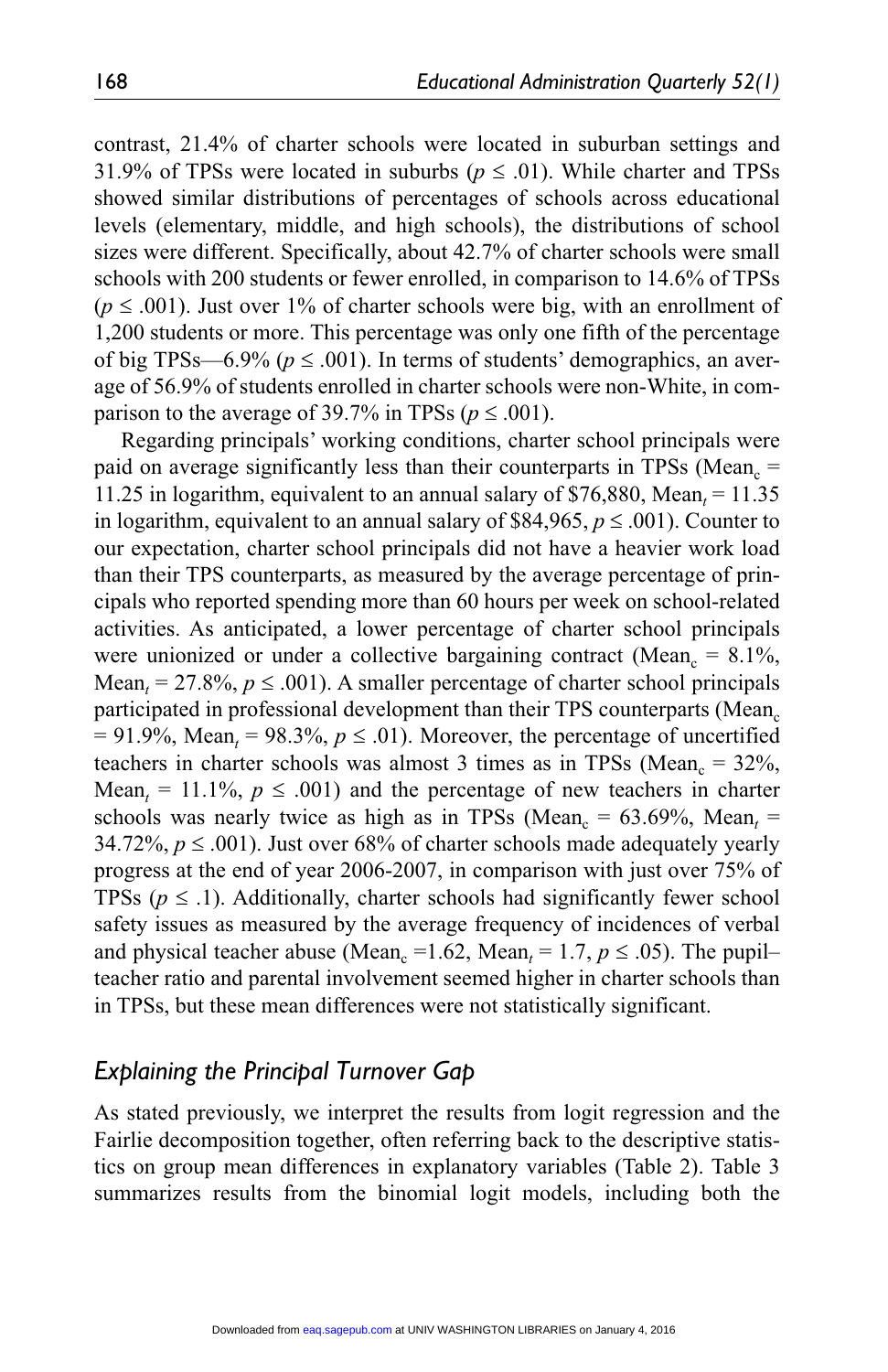estimated coefficient in log odds and standard error for each variable in its prediction of principal turnover. Models 2, 3, 4, and 5 show the estimates of effects from separate models for each of the four categories respectively, along with school type. Model 6 shows the effect of all four sets of explanatory variables when entered into the model all together.

Table 4 summarizes the decomposition analysis results: the first two columns of "separate models" use the estimates from Models 2 to 5 in Table 3 at the first step to capture the independent contribution of each set of variables, while the last two columns of "full model" use the estimates from Model 6 to identify the unique contribution of each variable to the turnover gap after accounting for all other variables. Following Fairlie (2005) and Stuit and Smith (2012), we report estimates of the absolute and relative contributions of all explanatory variables to the charter–TPS turnover gap. A positive sign indicates that the variable contributed to the turnover gap, while a negative sign indicates that the variable closed the turnover gap. In addition to reporting each variable's individual contribution, we report the total contribution of each of these four sets of variables.

The statistically significant charter–TPS turnover gap of 8.1% is further confirmed by an estimated coefficient of 0.443 (odds ratio = 1.557,  $p \le 0.05$ ; Model 1 in Table 3); that is, the odds of a principal leaving a charter school were 1.557 times greater than the odds of a principal leaving a TPS. Moreover, the estimated coefficient was reduced by 48% after conditioning on the explanatory variables and became statistically insignificant ( $\beta = 0.23$ , odds ratio  $= 1.259$ ). In other words, the combination of all explanatory variables explained a sufficient amount of the principal turnover gap. As indicated in the last two rows in Table 4, all explanatory variables together explained 48.82% of the charter–TPS turnover gap, while unobserved factors and differential effects of the explanatory variables accounted for the remaining 51.18% of the gap.

*Principal characteristics.* The combination of 10 principal characteristic variables initially explained 12.63% of the gap using Model 2 at the first step of logit regression. After accounting for the other three sets of variables in Model 6 at the first step, the amount of unique percentage of explained gap was reduced to 3.48%. In particular, since female principals were significantly less likely to leave their schools than their male counterparts (Table 3) and charter schools employed a higher percentage of female principals than TPSs, the variable *female* significantly closed the charter–TPS turnover gap by 4.9% (−0.004/0.081= −0.049, *p* ≤ .05; see Table 4). The variable of *same race as the majority of the students* was statistically significant in the separate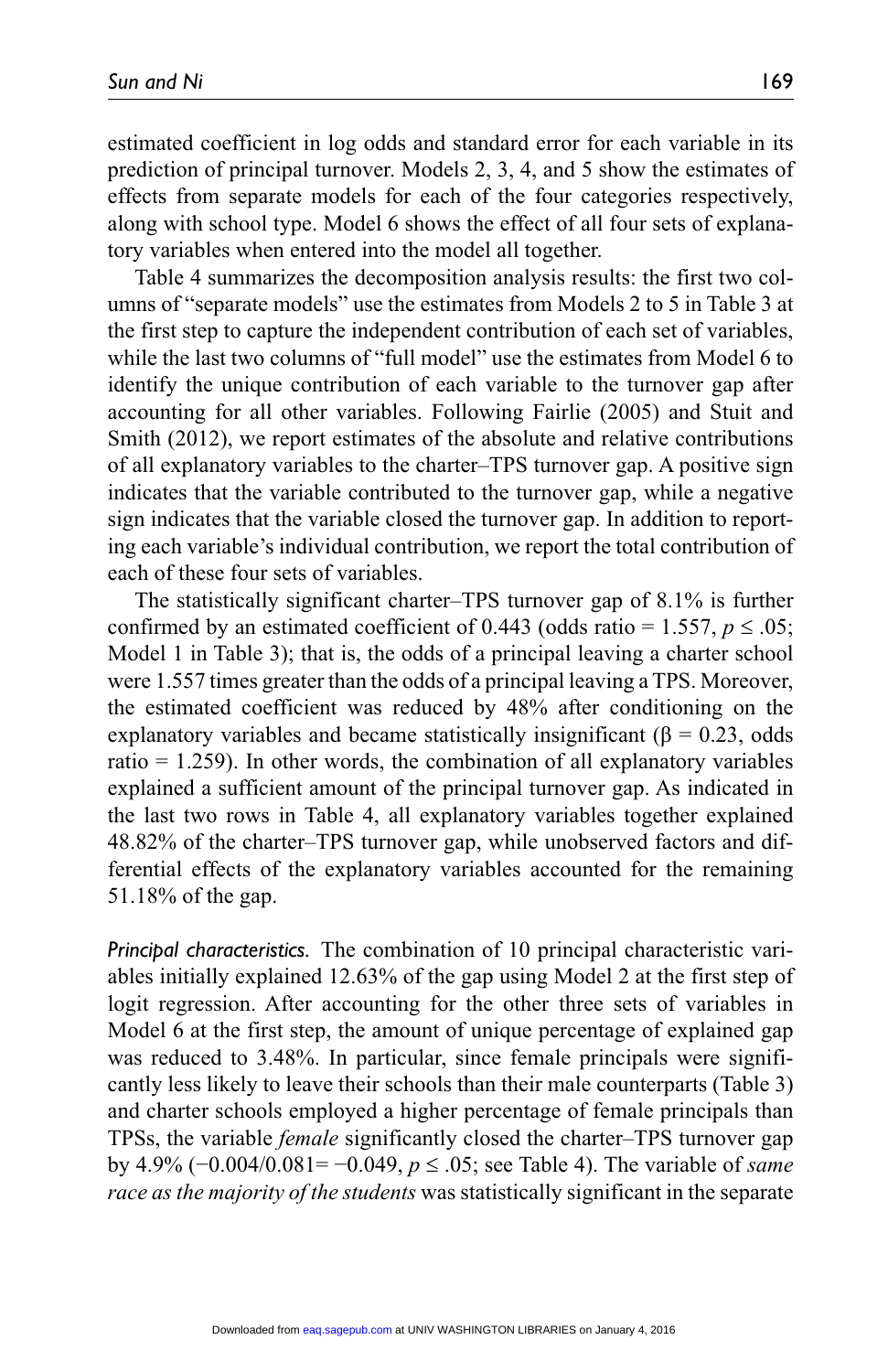model—explaining 4.43% of the gap ( $p \le 0.05$ ), but it turned out to be insignificant in the full model.

Other variables were not statistically significant in explaining the gap, because they either did not significantly predict principal turnover or had no significant group mean differences between charter and TPS schools. For example, although the variable of *older than 50* significantly increased principals' likelihood of leaving the previous year's schools (β = 0.376, *p* ≤ .01; Table 3), the percentage of charter school principals who were older than 50 was similar to that of TPS principals; therefore, this variable did not significantly explain the turnover gap. In addition, as previously reported regarding professional characteristics, charter school principals (a) had less preservice training, (b) were less likely to hold a master's degree, (c) were more likely to have three years or fewer experience of teaching or principalship, and (d) were more experienced outside of education. Since none of these variables significantly predicted principal turnover, none of them was a significant explanation of the charter–TPS turnover gap.7

*Principal leadership practices.* The three variables that measure principal leadership practices jointly explained 7% of the turnover gap if using Model 3 at the first step. The amount was reduced to 3.67% if using Model 6. Among these three variables, the variable of teachers' average ratings on principal leadership was negatively associated with principals' likelihood of leaving (β  $= -0.272$ ,  $p \le 0.05$ ; Table 3), and charter school principals, on average, had a lower rating than counterparts in TPSs; thus, this variable significantly explained 3.67% of the turnover gap  $(0.003/0.081 \approx 0.0367, p \le 0.05;$  Table 4). Although we observed mean differences in principals' influence over teacher hiring, evaluation, and dismissal, none of these variables significantly explained the turnover gap because none of these variables significantly predicted principal turnover.

*School contexts.* The nine explanatory variables of school contexts collectively explained 28.45% of the turnover gap; however, after controlling for other variables, the set of variables uniquely explained about 1.82% of the gap. The amount of the gap explained by some variables (e.g., *suburb, percentage of non-White*) was offset by other variables that closed the gap (e.g., *city, small school*). Particularly, a higher percentage of charter schools served a significantly larger percentage of minority students, as shown in Table 2. Principals who worked in schools with high percentages of non-White students were significantly more likely to leave their schools: A 10% increase in non-White students was associated with an increase in the odds of principals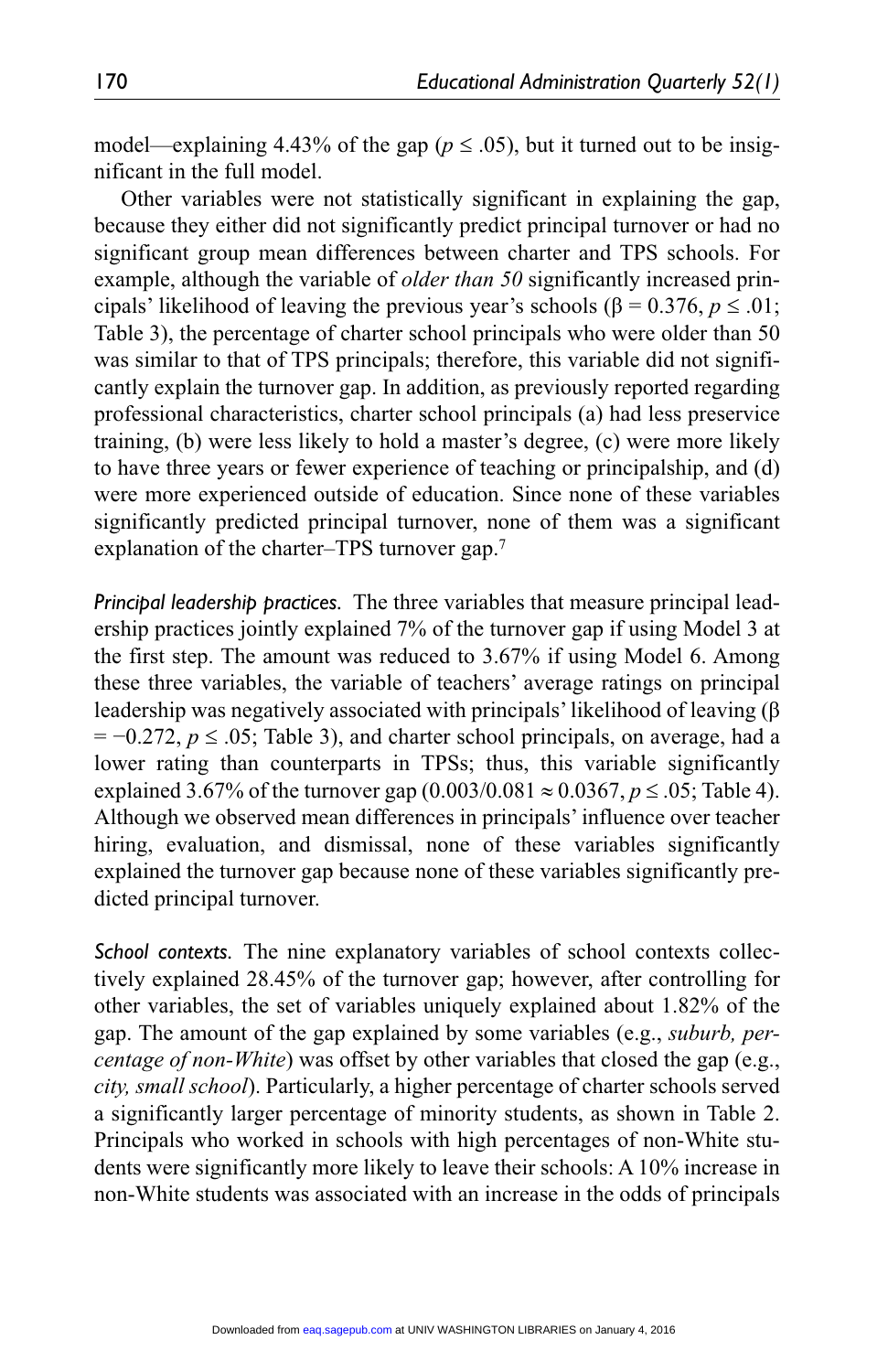leaving their schools by 5% (β = 0.005,  $p \le 0.1$ ; Table 3). Therefore, it is not surprising to see that the variable *percentage of non-White* alone significantly explained close to 20% of the charter–TPS turnover gap  $(0.016/0.081 \approx 0.20,$ *p* ≤ .1; Table 4).

*Working conditions.* The 10 explanatory variables of working conditions collectively explained about 27% of the gap, and the amount was almost the same after adding the other three sets of explanatory variables (Table 4). As noted, the average percentage of new teachers who had 3 or fewer years of teaching experience in the charter schools was twice as high as the percentage in TPSs, and a 10 percentage point increase in new teachers was estimated to increase the odds of principals' leaving by 4%; therefore, the high percentage of new teachers explained about 25% of the turnover gap  $(0.02/0.081 \approx 0.25, p \leq 0.05$ ; Table 4), the largest percentage among all variables. Charter school principals, on average, were paid significantly less than their TPS counterparts. Although the coefficient was not statistically significant, salary explained about 6% of the turnover gap  $(0.005/0.081 \approx 0.06$ , Table 4). Although statistically insignificant, the variable *collective bargaining contract* also contributed about 5%, a sizable portion of the principal turnover gap.

On the other hand, some of the working condition variables closed the turnover gap. For example, principals were more likely to leave their schools if the schools had more frequent occurrences of teacher abuse and disrespect (Table 3). As reported by their principals, charter schools had fewer occurrences of such abuse; therefore, the variable *abuse teachers* significantly closed the charter–TPS principal turnover gap by 2.45% (Table 4).

# *Differential Effects of Explanatory Factors Between Charter Schools and TPSs*

The Fairlie decomposition analyses estimate the amount of principal turnover gap that is explained by the differential distributions of explanatory variables, assuming that these explanatory variables have same influences across school types. We then used logit regression with interaction effects to test conjectures about differential effects of these explanatory variables between these charter schools and TPSs. The addition of interaction effects significantly increased the goodness of fit the model, as the chi-square statistics of Model 6 increased from 127.69 in Table 3 to 186.14 in Table 5 (the *p* value for the increase in chi-square statistics ≈ .003).

The first column of Table 5 includes the main effects of explanatory variables and the second column includes interaction effects between these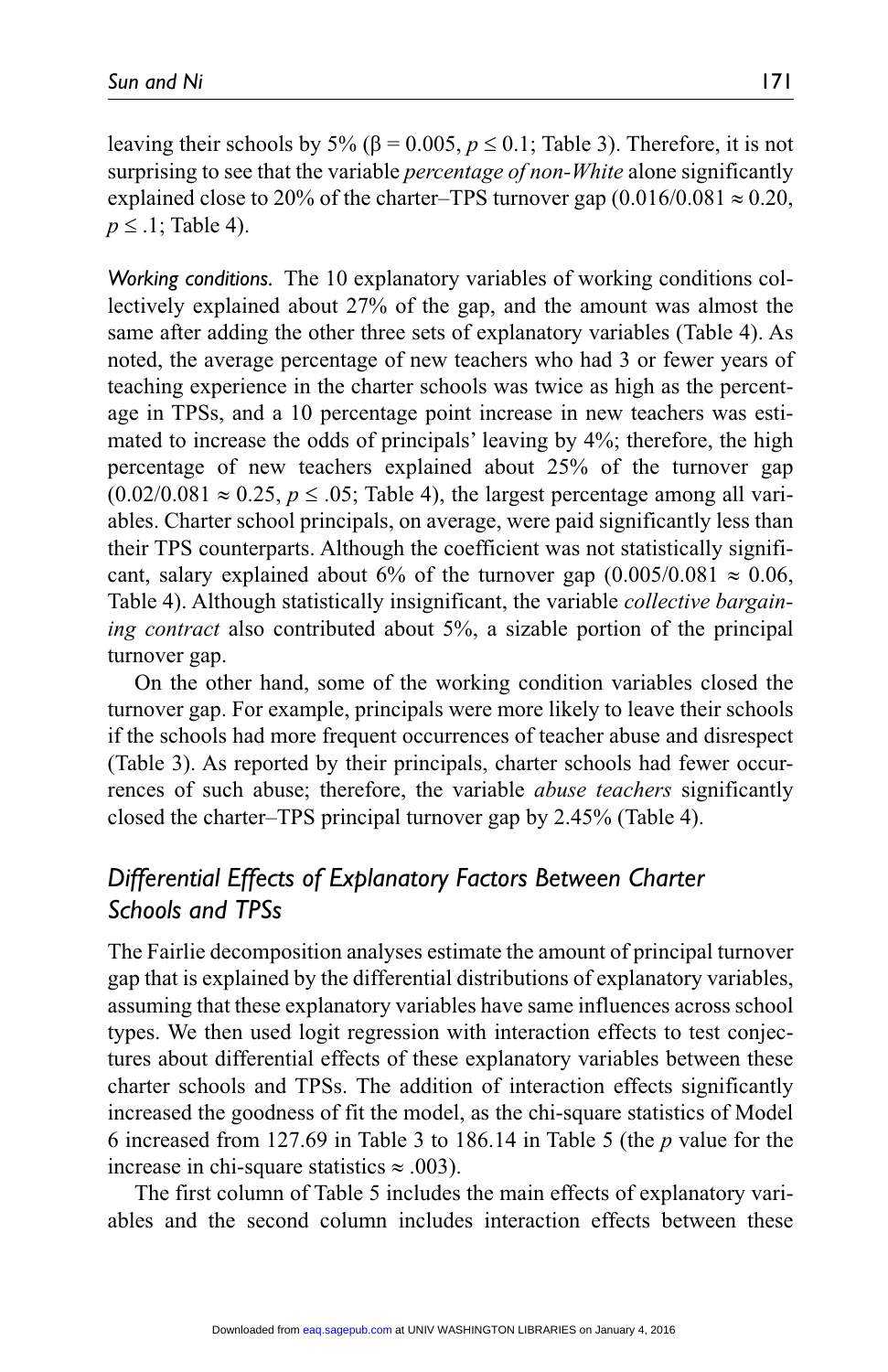| Variables                                                                   | Main Effects                 | Factor × Charter<br>School Dummy |
|-----------------------------------------------------------------------------|------------------------------|----------------------------------|
| Charter school                                                              | 14.967 (11.109)              |                                  |
| Principal characteristics                                                   |                              |                                  |
| Female                                                                      | $-0.379**$ (0.129)           | 0.472(0.458)                     |
| Race/ethnicity                                                              |                              |                                  |
| White                                                                       | $-0.111(0.194)$              | $-0.886(0.673)$                  |
| Same race as the majority of<br>the students                                | $-0.189(0.164)$              | $-0.397(0.674)$                  |
| Age                                                                         |                              |                                  |
| Younger than 35                                                             | 0.054(0.225)                 | 0.721(0.79)                      |
| Older than 50                                                               | $0.417*** (0.124)$           | $-1.157*(0.498)$                 |
| Training                                                                    |                              |                                  |
| Preservice training                                                         | $-0.131(0.122)$              | 0.094(0.49)                      |
| Having a master's degree or<br>higher                                       | $-0.398(0.644)$              | 0.265(0.981)                     |
| Having a master's degree in<br>education administration                     | $0.314$ <sup>†</sup> (0.174) | $-0.742(0.605)$                  |
| Experience                                                                  |                              |                                  |
| New principal in this school                                                | 0.045(0.135)                 | 0.551(0.491)                     |
| Management experience<br>outside of education                               | 0.064(0.118)                 | $-0.201(0.524)$                  |
| Principal leadership                                                        |                              |                                  |
| Principal leadership quality                                                | $-0.252*(0.122)$             | $-0.861$ $(0.47)$                |
| Influence on hiring and evaluating<br>teachers                              | 0.055(0.198)                 | 0.093(1.094)                     |
| Barriers to the dismissal of poor-<br>performing or incompetent<br>teachers | $-0.004(0.031)$              | $0.47***$ (0.128)                |
| School contexts                                                             |                              |                                  |
| Urbanicity                                                                  |                              |                                  |
| City                                                                        | $-0.206(0.168)$              | $-0.216(0.62)$                   |
| Suburb                                                                      | $-0.214(0.156)$              | $-1.517*(0.755)$                 |
| <b>Education level</b>                                                      |                              |                                  |
| Middle school                                                               | $-0.238(0.165)$              | $1.322^{\dagger}$ (0.727)        |
| High school                                                                 | 0.019(0.166)                 | 0.324(0.65)                      |
| School size                                                                 |                              |                                  |
| Small school                                                                | $-0.208(0.189)$              | $-0.067(0.526)$                  |
| Big school                                                                  | 0.045(0.198)                 | 1.47(2.412)                      |
|                                                                             |                              |                                  |

**Table 5.** Marginal Effects of Binomial Models With Interaction Effects.

*(continued)*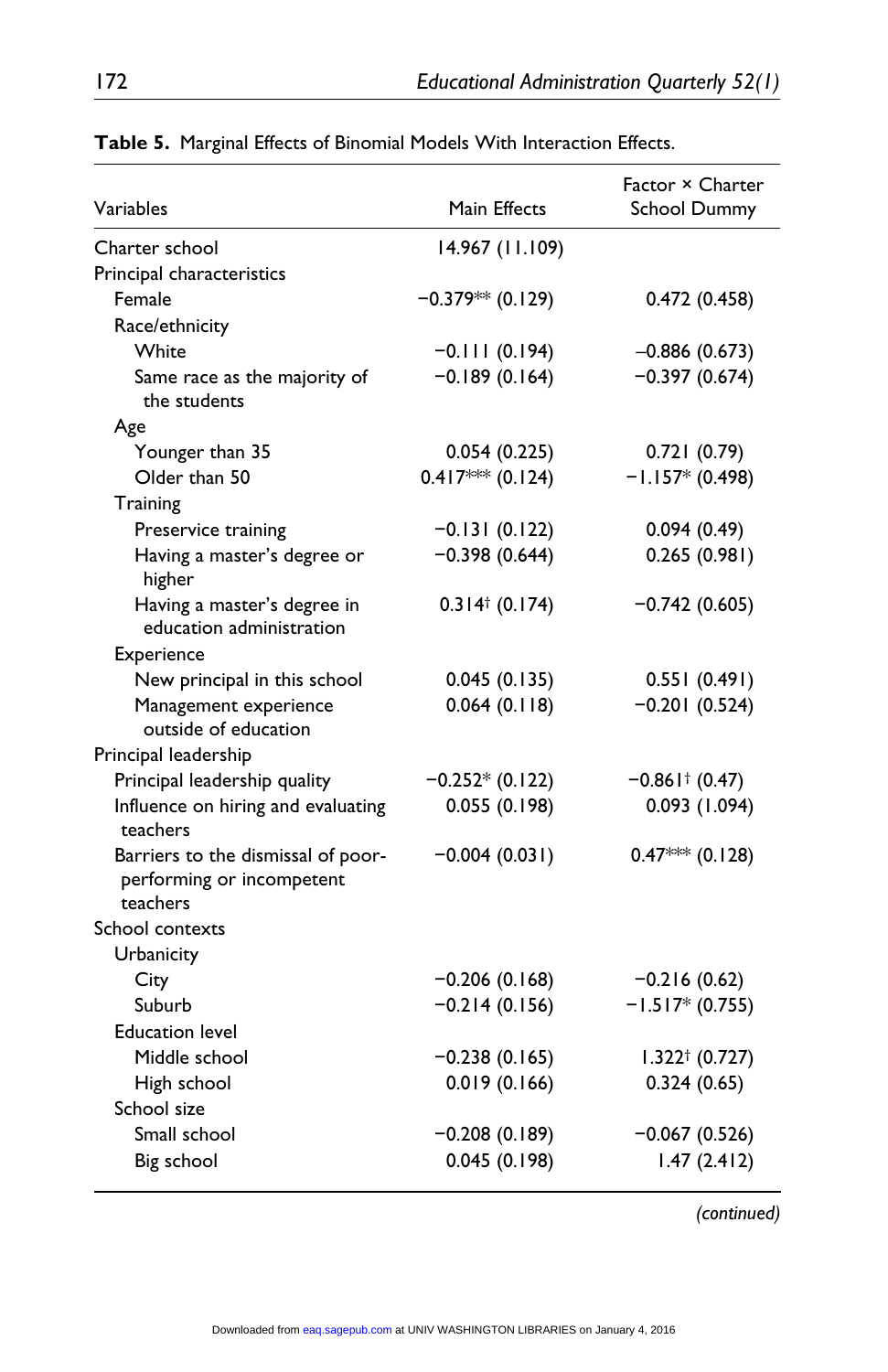#### **Table 5. (continued)**

| Variables                               | Main Effects             | <b>Factor × Charter</b><br><b>School Dummy</b> |
|-----------------------------------------|--------------------------|------------------------------------------------|
| Student demographics                    |                          |                                                |
| $%$ FRL                                 | < 0.001(0.003)           | 0.008(0.009)                                   |
| % non-White                             | $0.005^{\dagger}$ (.003) | $-0.007(0.013)$                                |
| % limited English proficiency           | < 0.001 (< 0.001)        | $-0.001**$ (0.000)                             |
| Working conditions                      |                          |                                                |
| Log (salary)                            | $-0.206(0.374)$          | $-1.776*(0.906)$                               |
| Working hours per week >60              | $-0.089(0.128)$          | $-0.34(0.483)$                                 |
| Under collective bargaining<br>contract | $-0.153(0.133)$          | 0.639(0.818)                                   |
| Professional development                | 0.014(0.436)             | $-0.88$ (1.065)                                |
| % uncertified teachers                  | $< 0.001$ (0.003)        | $-0.019*$ (0.008)                              |
| % new teachers                          | $0.004$ † (0.002)        | 0.001(0.007)                                   |
| Pupil-teacher ratio                     | $-0.019(0.013)$          | $-0.004(0.05)$                                 |
| Made AYP                                | $-0.148(0.127)$          | $-0.612(0.56)$                                 |
| Parental involvement                    | $-0.004(0.089)$          | 0.131(0.259)                                   |
| Abuse teachers                          | 0.136(0.106)             | 0.209(0.559)                                   |
| Model statistics                        |                          |                                                |
| Wald chi-square test statistic          |                          | 186.14***                                      |

*Note*. FRL = free- or reduced-price lunch; AYP = adequately yearly progress. Coefficients are in log odds. The model includes state fixed effects.

†*p* ≤ 0.10. \**p* ≤ .05. \*\**p* ≤ .01.\*\*\**p* ≤ .001.

explanatory variables and charter school indicator. Here we focus on interpreting the interaction effects pertaining to three policy-malleable factors: principal leadership quality, barriers to dismissal of poor-performing or incompetent teachers, and principal salary. Specifically, the increase in principal leadership quality is significantly associated with the likelihood of charter school principal turnover. After controlling for other predictors in the models, an one-unit increase in leadership quality makes the odd ratio for charter school principals leaving be 42% of the odd ratio for TPS peers leaving  $(\exp[\beta = -0.861] = 0.42, p \leq .1$ ; Table 5). Moreover, if there were to increase one more barrier to the dismissal of poor-performing or incompetent teachers, the odd ratio for charter school principals leaving, on average, could be 1.6 times as the odd ratio for TPS peers leaving  $(\exp[\beta = 0.47] = 1.6, p \le$ .001). In addition, an one-unit increase in salary for charter school principals is associated with a greater reduction in their likelihood of leaving than that for TPS peers (β = −1.776, *p* ≤ .05).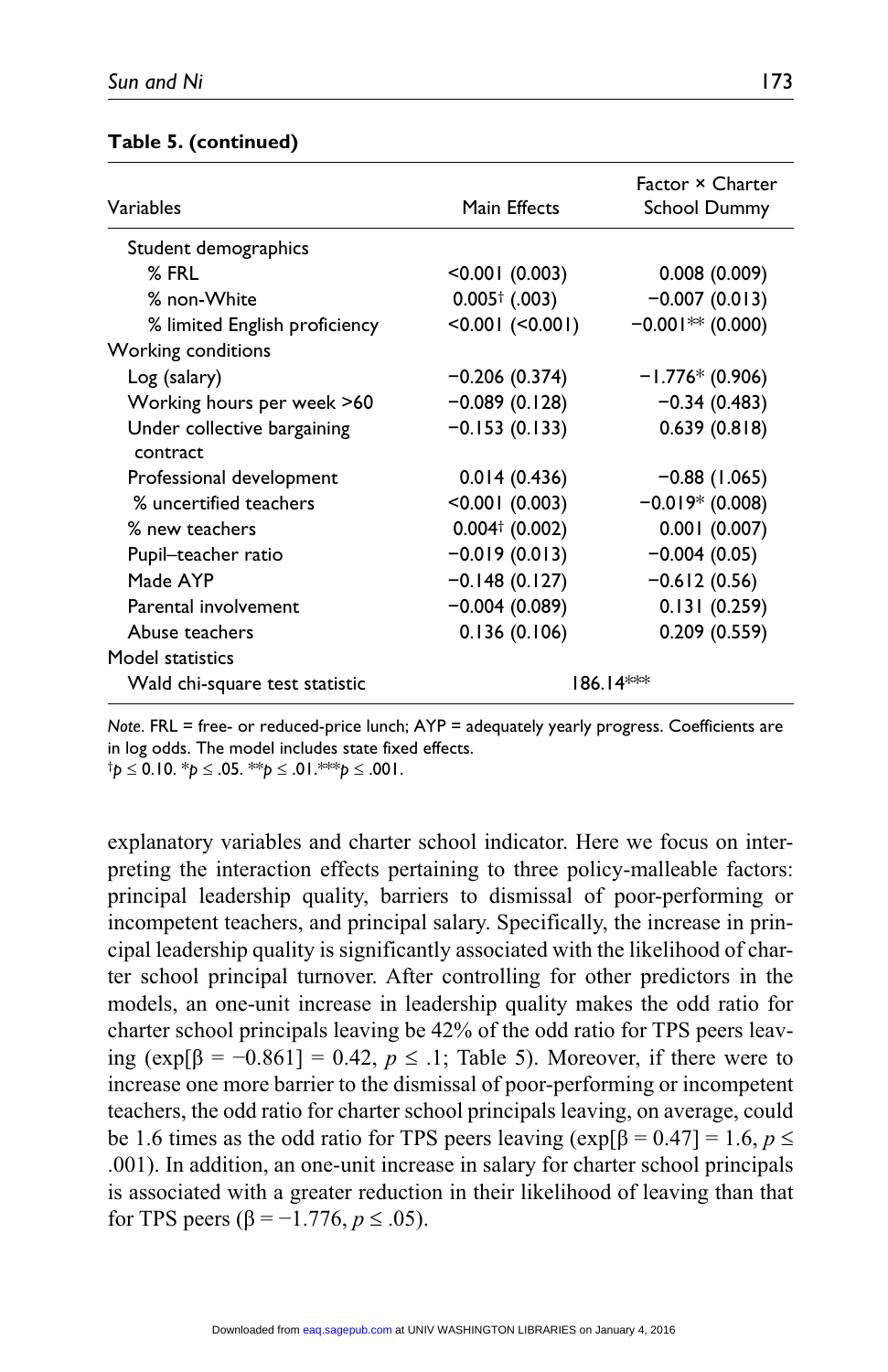Besides, charter school principals who were older than 50 were less likely to leave than TPS peers at the same age ( $\beta = -1.157$ ,  $p \le 0.05$ ). Relative to TPS peers in similar conditions, charter school principals were less likely to leave suburb schools ( $\beta$  = -1.517,  $p \leq 0.05$ ), more likely to leave middle schools ( $\beta$ )  $= 1.322, p \le 1$ , less likely to leave a school with higher percentage of limited English proficiency students ( $\beta$  = -0.001,  $p \le$  .01), and less likely to leave schools with high percentage of uncertified teachers ( $\beta = -0.019$ ,  $p \leq .05$ ).

# **Discussion**

Findings in this study suggest possible reasons for the significantly higher principal turnover rate in the charter schools than that of TPS principals. Differences in the distributions of observed explanatory variables, which include principal characteristics, school contexts, principal leadership practices, and working conditions, explained close to half of the charter–TPS turnover gap. Findings based on the nationally representative sample contribute to the literature on school administrators' career movement in charter schools and have informative implications for the labor markets of the principal workforce.

The main purposes of our analyses were (a) to identify potential reasons for the observed differential rates of principal turnover and (b) to understand the differential movements in principal labor markets in different types of schools. Findings in this study suggest several possible reasons for the significantly higher principal turnover rate in charter schools. However, because we did not have outcome measures on schools' future performance in this analysis, we could not examine whether higher turnover rate in charter schools is detrimental to school performance. In fact, our analysis shows that principals with lower teacher ratings on leadership quality were more likely to exit charter schools than peers with higher ratings, which might imply that this higher turnover rate in charter schools may actually benefit future school performance if these ineffective principals were replaced by effective successors.

Based on the nationally representative sample, our analysis shows that differences in the distributions of observed explanatory variables, including principal characteristics, school contexts, principal leadership practices, and working conditions, explained close to half of the charter–TPS turnover gap. These findings could contribute to the literature on school administrators' career movement in charter schools and have informative implications for the labor markets of the principal workforce. However, it should be noted that our analysis merely identifies associations between a variety of variables and the likelihood of principals leaving the previous year's schools, and therefore it does not prove causality. For example, it might be a vicious circle that the instability of school leaders leads to a higher rate of teacher turnover and results in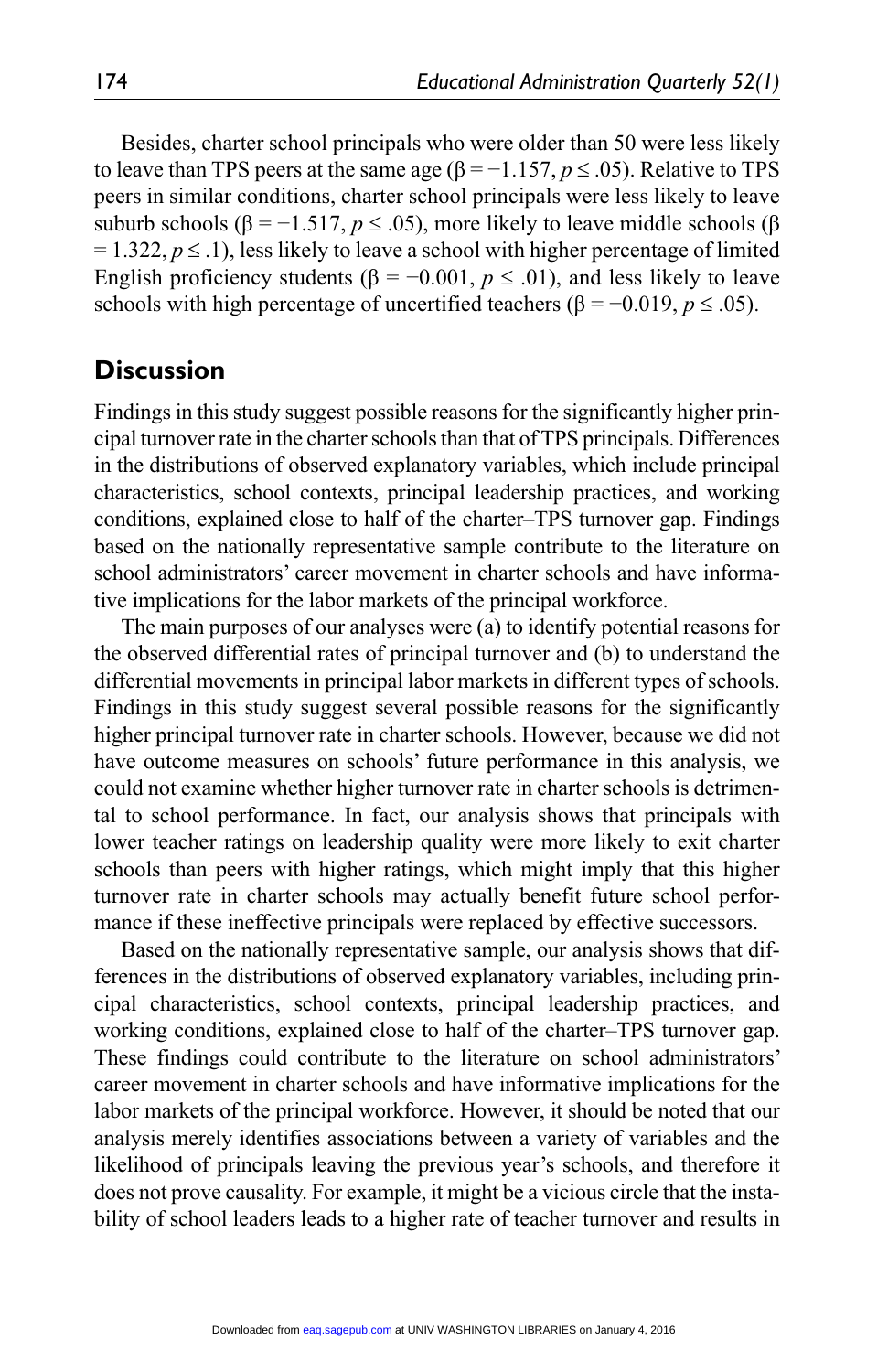a higher percentage of new teachers, which further damages school working conditions and undermines schools' effectiveness, which in turn leads to a higher probability of principals leaving. This question needs to be explored using longitudinal data when they are available in the future. Until then, our recommended strategies to improve principal retention remain as suggestive.

### *Summary of Main Findings*

Analytic results in this study provide us with a relatively comprehensive description of who constitutes the principal workforce in charter schools in comparison to their TPS counterparts and their working conditions in those schools. More importantly, this study identifies several key explanatory variables of principal turnover that could contribute to the literature on principal turnover.

In terms of demographic characteristics, charter school principals were not very different from their TPS peers; these findings generally confirmed our hypothesis that these variables would not be major reasons for the disparities in principal turnover. On the other hand, charter school and TPS principals differed significantly on professional characteristics. Lower percentages of charter school principals had preservice training as aspiring principals, a master's degree or higher, or a master's degree in education administration. A higher percentage of charter school principals were new to the principalship in their current schools and had management experience outside of education. Overall, the differences in principal characteristics between charter schools and TPSs accounted for 3% of the turnover gap.

Moreover, principal leadership practices after entering the profession account for another 4% of the turnover gap, almost all of which was attributed to the measure of leadership quality, the average teacher rating of principals' leadership in school management and instruction. Charter schools were more able to exit principals with lower teacher ratings than TPS schools, due to charter schools' flexibility to fire principals and lower numbers of charter school principals under collective bargaining contracts.

Across the board, principals were more likely to leave schools that served minority students. Since charter schools are often established to respond to the needs of traditionally underserved student populations, the higher turnover rate of their principals seems to be related to these schools' defining type of students served. Interestingly, once accounting for other variables, particularly school working conditions, the amount of turnover gap explained by school contexts dropped significantly from 28% to less than 2%. This finding indicates that the influence of school contexts on the likelihood of principals leaving and on the charter-TPS turnover gap can be reduced by changes in other variables, particularly by improving working conditions of schools. In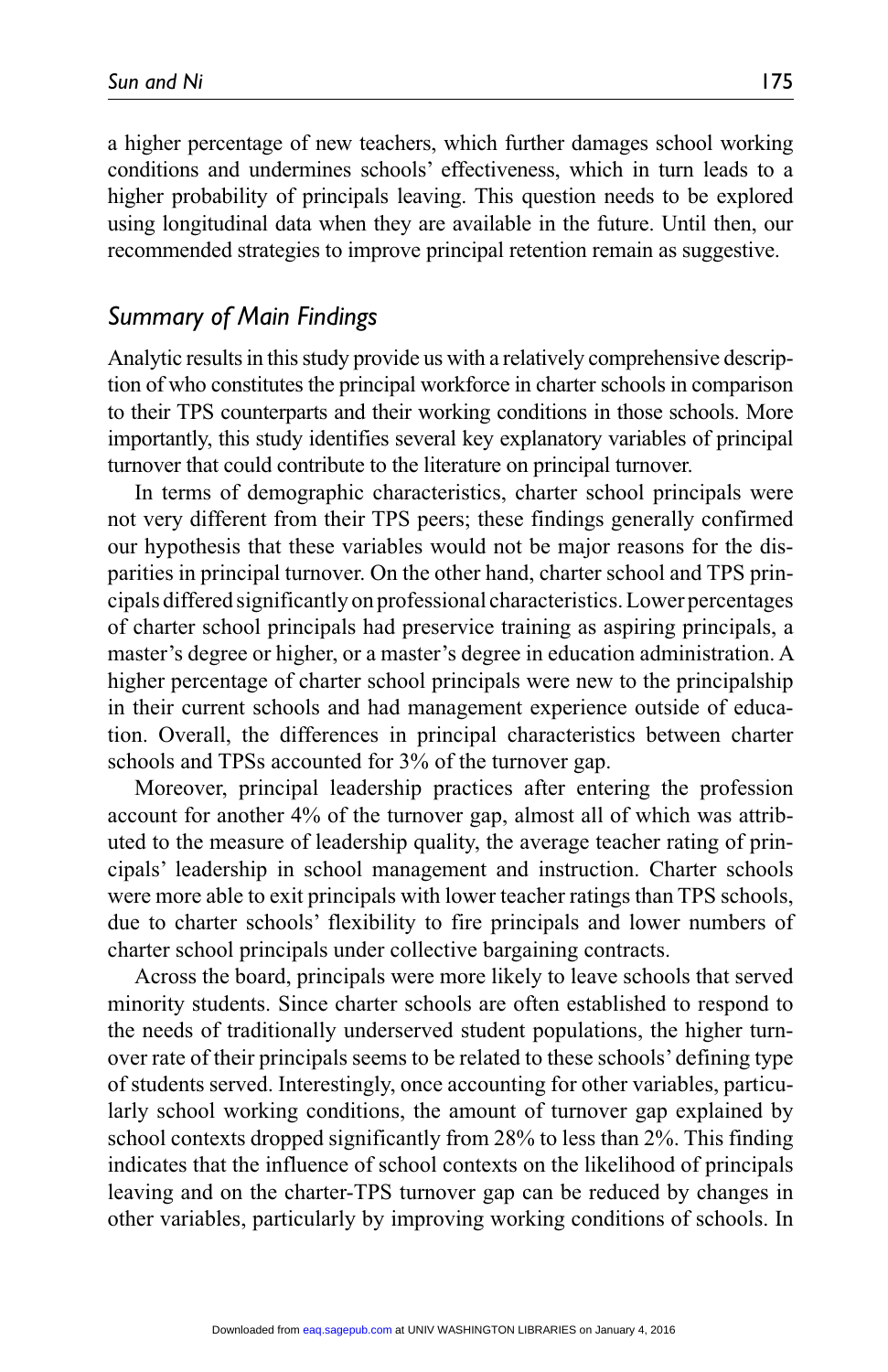contrast to school contexts, the amount of turnover gap explained by the set of variables of school working conditions stayed the same after accounting for school contexts and other variables. This implies that school working conditions are relatively independent of the influences of school contexts and other variables. The set of variables of working conditions uniquely explained about one third of the turnover gap, which is about 3 times as the proportion of gap uniquely explained by the other three sets of variables altogether.

Since principal leadership practices and working conditions are more subject to school improvement strategies than preexisting school contextual factors (e.g., students' demographics and school locations), we urge practitioners to explore strategies of retaining school leaders by improving school working conditions and principal leadership practices. For example, in an average charter school, the principal managed a workforce with more than 60% of teachers who were either new to the profession or new to the school. Teachers are often less effective in their first few years of teaching (e.g., Atteberry, Loeb, & Wyckoff, 2013; Kane, Rockoff, & Staiger, 2008). Even if experienced, teachers' effectiveness can be significantly reduced in a new school when they need to acquire local knowledge about the students and new working environments (Sun, Penuel, Frank, Gallagher, & Youngs, 2013). Supporting and coordinating ineffective workers often consume more time and efforts, which may lead to a quicker burnout of the leader and further increase the instability of principal workforce. This association between the percentage of new teachers and the higher likelihood of principal turnover was observed across school types (as shown in Model 6 in Table 3). Of course, we acknowledge that principal leadership practices can contribute to the development of their own working conditions. Unfortunately, the nature of the data used in this study does not allow us to further separate these two mechanisms. Moreover, as shown in the second column of Table 5, the findings about interaction effects between these explanatory variables and charter school dummy indicator suggest three factors that may have stronger associations with retaining principals in charter schools. These factors include improving principal leadership practices, removing barriers to the dismissal of poor-performing or incompetent teachers, and increasing salary. Charter school principals could be more sensitive to interventions that address these three factors than TPS peers.

### *Limitations and Suggestions for Future Studies*

There are several limitations related to the data sets and data analysis in this study that generate caveats in interpreting the findings. First, the measures in the SASS data had limitations. For example, the number of hours spent on school-related activities may not be the best measure of principals' workload,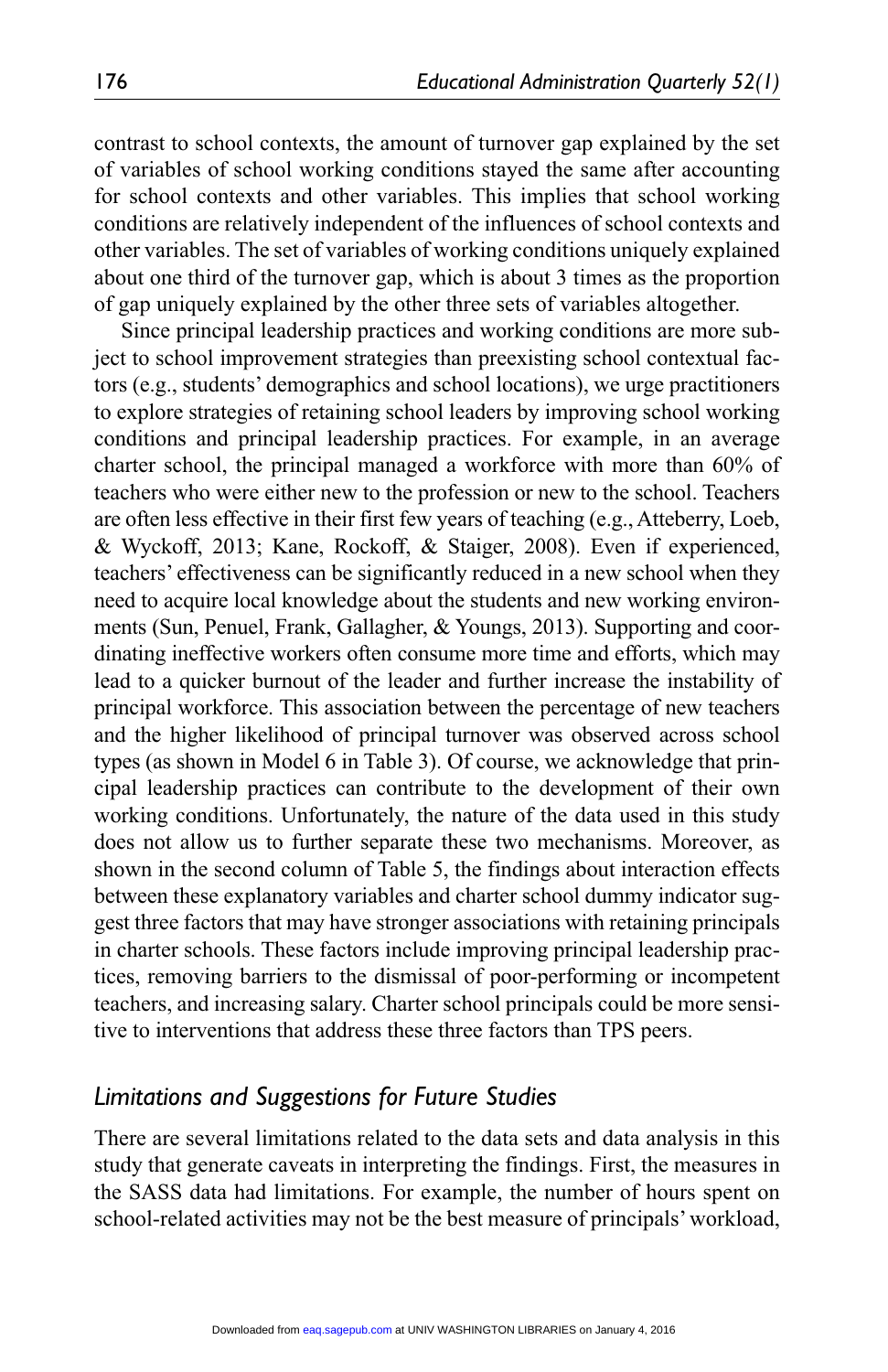since the counted number does not reflect the nature and difficulties of principals' work. Similarly, the measure of professional development participation in this study could not capture the quality of professional development programs in terms of their ability to promote effective principal leadership. More precise and complete measures are needed to collect better evidence to understand who constitutes the principal workforce in charter schools and their career path after entering the principalship. Additionally, there may be other factors contributing to the turnover gap that were not measured or considered in this study. These factors may include other personnel management strategies of hiring, retaining, and developing effective principals. Future studies could examine these factors to inform a more comprehensive policy strategy of staffing charter schools with effective leaders.

Second, due to the structure of the data, we only examined turnover rate and status between two adjacent years. We were not able to distinguish different types of turnover behaviors (e.g., transfer to another school within the district or state, leaving the principal profession, or moving to higher level administrative positions) or to follow a cohort of principals over time to compare the different dynamics of the principal labor market for charter school and TPS systems. We strongly urge future studies to continue this line of inquiry and anticipate that this line of inquiry may yield additional insights on what contributes to the charter–TPS principal turnover gap (Farley-Ripple, Solano, & McDuffie, 2012). Moreover, the practical implications of our findings for retaining effective principals were further constrained by the fact that the PFS did not distinguish between principals leaving their schools voluntarily or involuntarily.

Finally, future studies need to examine the differential impacts of principal turnover on charter schools and TPSs. Studies of the impact of principal turnover on student achievement and teacher retention are emerging (e.g., Béteille et al., 2012). However, more rigorous data are needed to understand how the impact of principal turnover on the effectiveness and capacity building of charter schools differs from that in TPSs. Moreover, we still need data to determine the different desirable retention rates for charter and TPSs, an additional aspect of the principal turnover gap (see also Stuit & Smith, 2012).

# **Conclusion**

This study is a response to a gap in the literature and a practical call to understand the reasons for the higher principal turnover rate in charter schools. Using data from a nationally representative sample of principals and quantitative analyses strategies (e.g., logit models and Fairlie's decomposition), we presented a comparative picture of principal personal and professional characteristics, leadership practices, school contexts, and working conditions for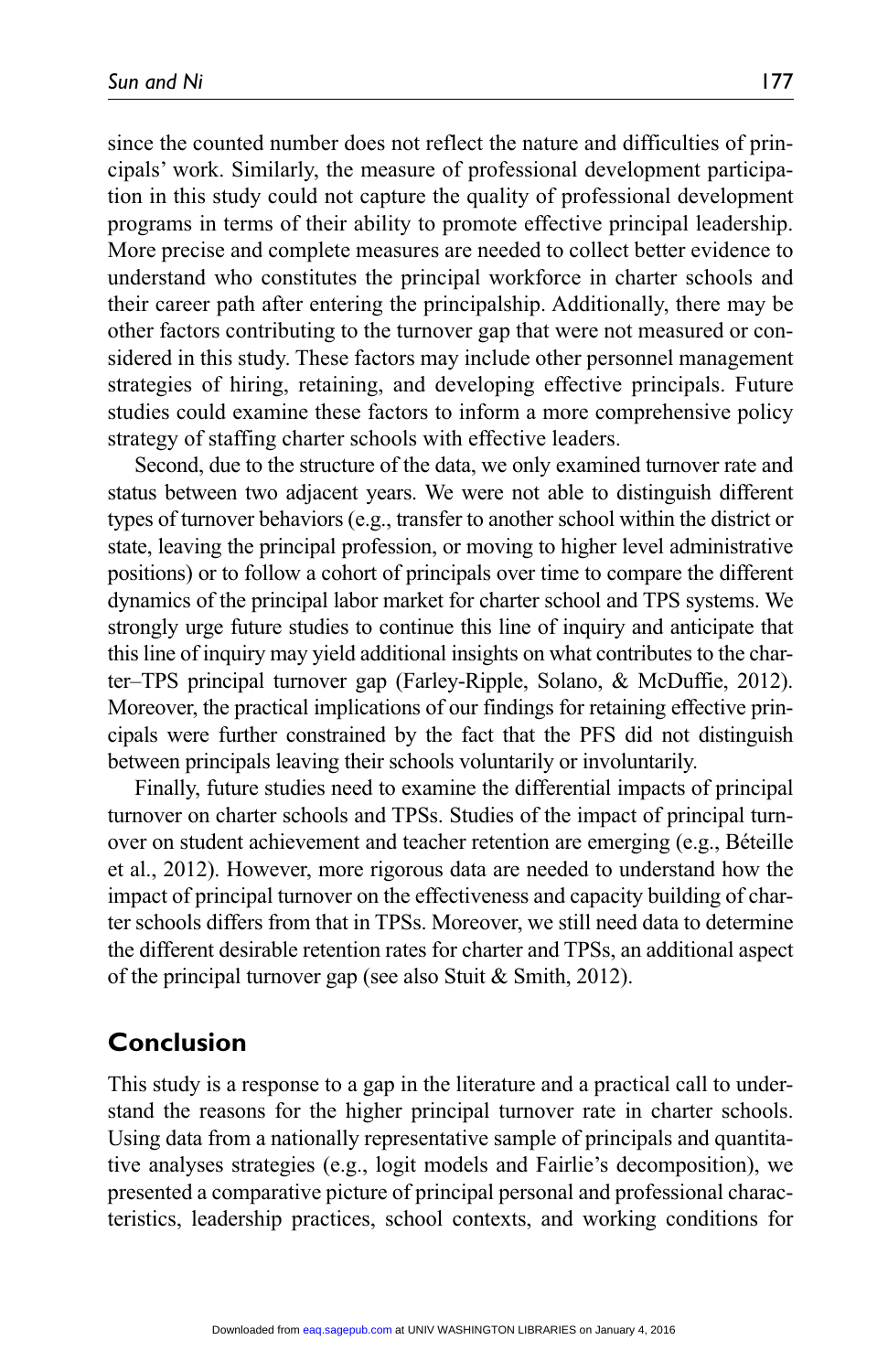charter schools and TPSs. The differential distributions of these observables collectively explained about half of the charter–TPS principal turnover gap. Moreover, relative to TPS peers, the change in three factors could lead to a greater reduction in likelihood of charter school principal turnover: the improvement of principal leadership quality, fewer barriers to the dismissal of poor-performing or incompetent teachers, and higher salary. Despite the limitations of data and data analysis, this is one of first few studies that empirically explore the charter school principal workforce and labor market movements. As the charter school movement and Great Principals Initiatives as a major component of the Race to the Top competition remain in the center of policy discussions, we strongly urge future studies to continue this line of inquiry to enrich our understanding of the organizational effectiveness of charter schools in attracting and managing leaders who are the key to schools' success.

### **Acknowledgments**

We appreciate Yincheng Ye for her excellent research assistance to this article. We also thank all anonymous reviewers and the editors for their very thoughtful comments and suggestions.

### **Declaration of Conflicting Interests**

The authors declared no potential conflicts of interest with respect to the research, authorship, and/or publication of this article.

### **Funding**

The authors received no financial support for the research, authorship, and/or publication of this article.

### **Notes**

1. Schools that serve high proportions of poor, minority, or low-performing students often experience more severe principal turnover. As included in Miami-Dade County Public Schools, an average of 28% to 29% of principals left annually from schools that served the most percentages of free-lunch students, minority students, or the low-performing students (the top quartile), in comparison to the average of 16% to 18% of principals in schools that served the least percentages of poor, minority, or low-performing students (the bottom quartile; Béteille et al., 2012, see Table 3). Similarly, using data from this study, the national average of charter school principal turnover rates was about 29% in 2008-2009 school year, which was about 4% higher than the average turnover rate in TPSs that served the highest percentage of free and reduced-price lunch students or minority students (the top quartile), in comparison to an average 19% principal turnover rate in TPSs that served the least percentage of poor or minority students (the bottom quartile).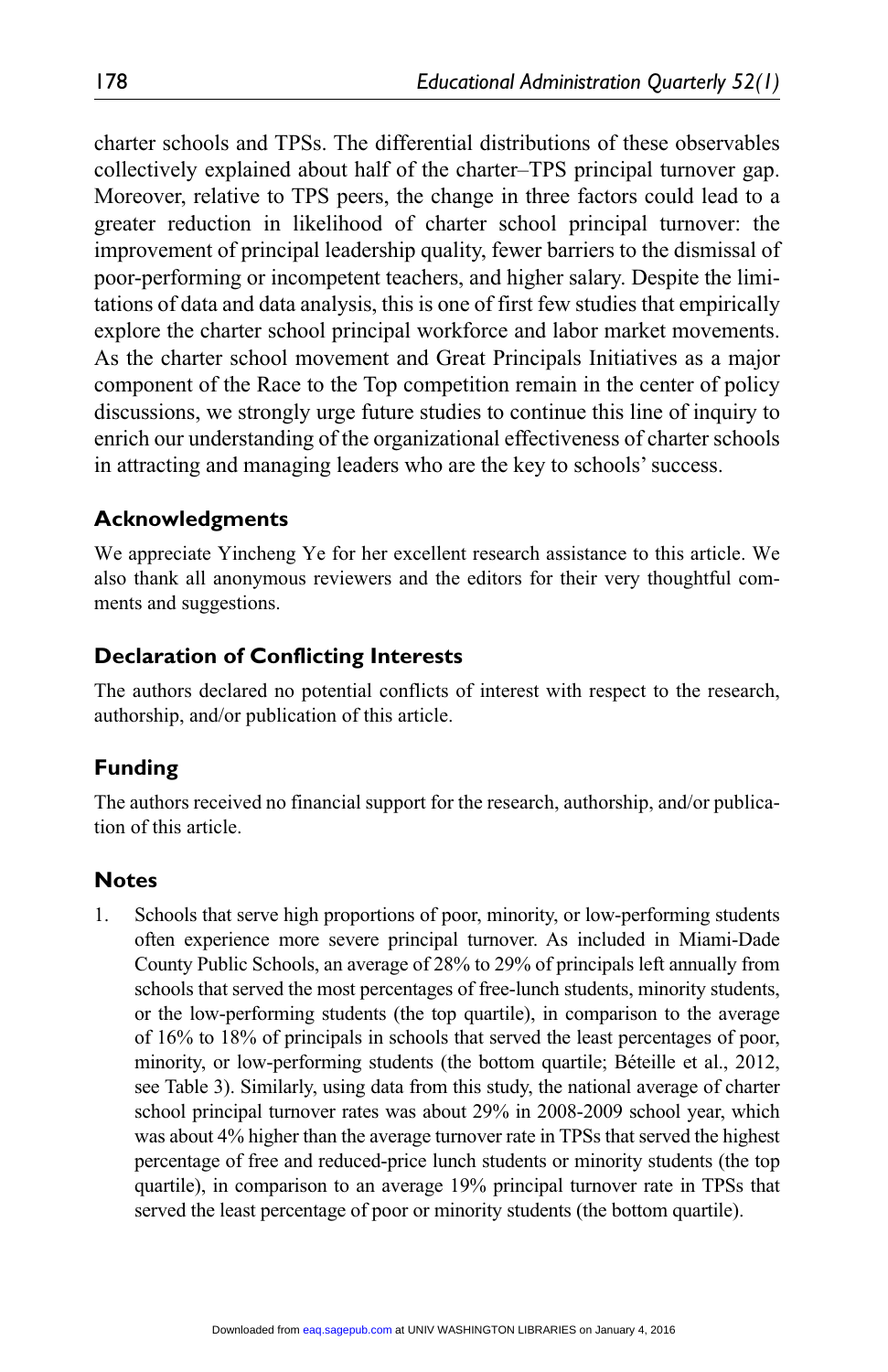- 2. To fill "not answered" items with data, analysts at NCES used two separate stages of imputation. The first stage of imputation involved using other items on the same principal record or items on the corresponding school questionnaire record to impute missing items. The second stage used "hot deck" imputation. This procedure first establishes "donors" who were similar (e.g., similar age, experience, education, etc.) and worked at similar schools (e.g., a school that offered the same grade levels). Then the unanswered items were imputed by using the mean or mode for groups of "donors." Once the first two stages of imputation were complete, there were no more unanswered items. Census Bureau analysts then performed checks on the imputed data to make sure that imputed values were consistent with other data on the same record. For a small number of cases where imputed data were either inconsistent with other data on the same record or appeared to be outlier data, analysts made adjustments to the imputed data during a postimputation data review process (Tourkin et al., 2010).
- 3. According to restricted data use agreement, sample sizes are rounded to the nearest 10.
- 4. The PFS includes four categories of principal turnover status: "stayers" are 2007-2008 principals who were principals in the same schools in 2008-2009; "movers" are 2007-2008 principals who were principals in different schools in 2008-2009; "leavers" are 2007-2008 principals who were no longer principals in 2008-2009; and "other" includes principals who had left their 2007-2008 schools but for whom it was not possible to determine 2008-2009 status. Since the percentage of charter school principals who were categorized as "other" was significantly larger than that in TPSs (7.4% in charter schools vs. 1.5% in TPSs), it would not be a fair comparison between charter school principals and their counterparts in TPSs on "moving to another school" or "leaving the principalship profession all together." Therefore, we only focused on the binary coding of the principal turnover status  $(1 = left, 0 = stayed)$ .
- 5. We considered other measures of school safety, such as students' discipline problems and the number of students expelled or suspended in schools. These measures were highly correlated with the variable of *abuse teachers* but weak predictors of the dependent variable of principal turnover. Therefore, we decided not to include them in the analysis.
- 6. We used the Wald test for two reasons. First, the Wald test statistic is asymptotically equivalent to the statistical inferences yielded from either *t* or chi-square statistics, when sample size (or degree of freedom) goes to infinity. Our sample size after applying final weights is sufficient large enough so that the results from *F* statistics lead to the same inference as either *t* or chi-square statistics. Second, the Wald test was used to adjust the degree of freedom for the complex sampling design used by SASS survey, so that our inferential statistics were calculated at the population level, rather than at the sample level.
- 7. Many variables in Model 6 (Table 3) are not statistically significant, because they are correlated with other variables in the model. The estimated effects are marginal effects after accounting for more than 30 other variables.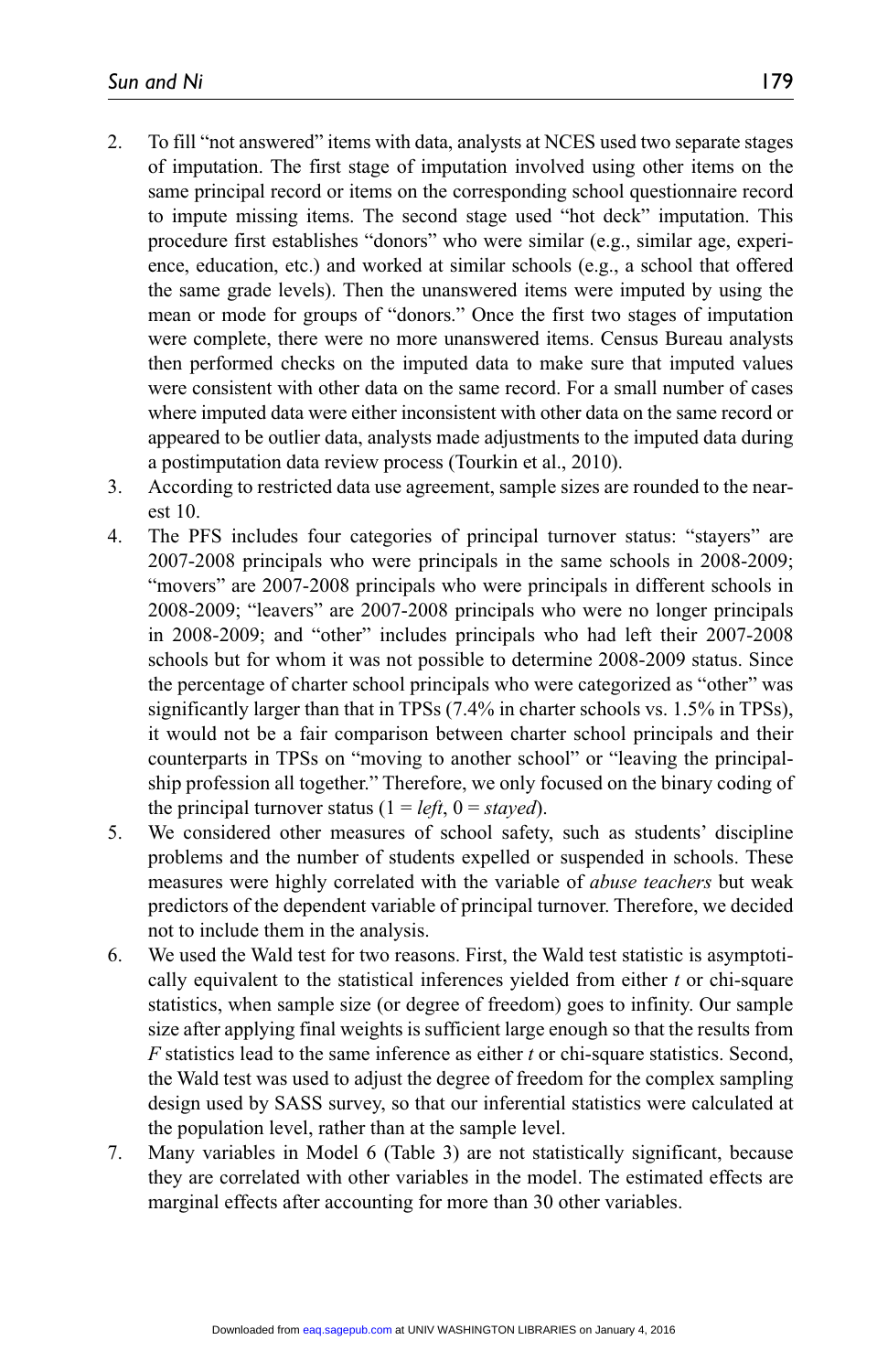#### **References**

- Akiba, M., & Reichardt, R. (2004). What predicts the mobility of elementary school leaders? An analysis of longitudinal data in Colorado. *Education Policy Analysis Archives*, *12*(18). Retrieved from [http://epaa.asu.edu/ojs/index.php/epaa/article/](http://epaa.asu.edu/ojs/index.php/epaa/article/view/173) [view/173](http://epaa.asu.edu/ojs/index.php/epaa/article/view/173)
- Allen, A., & Gawlik, M. A. (2009). Preparing district and charter school leaders: A systems perspective. *NCPEA Education Leadership Review*, *10*, 129-142.
- Arsen, D., Plank, D., & Sykes, G. (1999). *School choice policies in Michigan: The rules matter*. East Lansing: Michigan State University.
- Atteberry, A., Loeb, S., & Wyckoff, J. (2013, February). *Do first impressions matter? Improvement in early career teacher effectiveness* (Working Paper No. 90). Washington, DC: National Center for Analysis of Longitudinal Data in Education Research. Retrieved from<http://www.caldercenter.org/sites/default/files/wp90.pdf>
- Baker, B., Punswick, E., & Belt, C. (2010). School leadership stability, principal moves, and departures: Evidence from Missouri. *Educational Administration Quarterly*, *46*, 523-555.
- Battle, D., & Gruber, K. (2010). *Principal attrition and mobility: Results from the 2008-09 principal follow-up survey* (NCES 2010-337). Washington, DC: U.S. Government Printing Office.
- Berends, M., Watral, C., Teasley, B., & Nicotera, A. (2007). Charter school effects on achievement: Where we are and where we're going. In M. Berends, M. G. Springer, & H. J. Walberg (Eds.), *Charter school outcomes* (pp. 243-266). Mahwah, NJ: Erlbaum.
- Béteille, T., Kalogrides, D., & Loeb, S. (2012). Stepping stones: Principal career paths and school outcomes. *Social Science Research*, *41*, 904-919.
- Betts, J. R., & Loveless, T. (2005). *Getting choice right: Ensuring equity and efficiency in education policy*. Washington, DC: Brookings Institution Press.
- Bifulco, R., & Ladd, H. F. (2006). The impacts of charter schools on student achievement: Evidence from North Carolina. *Education Finance and Policy*, *1*(1), 50-89.
- Blinder, A. S. (1973).Wage discrimination: Reduced form and structural estimates. *Journal of Human Resources*, *8*, 436-455.
- Booker, K., Gilpatric, S., Gronberg, T., & Jansen, D. (2007). The impact of charter school attendance on student performance. *Journal of Public Economics*, *91*, 849-876.
- Branch, G. F., Hanushek, E. A., & Rivkin, S. G. (2013). School leaders matter. *Education Next*, *13*(1), 63-69. Retrieved from [http://educationnext.org/school](http://educationnext.org/school-leaders-matter/)[leaders-matter/](http://educationnext.org/school-leaders-matter/)
- Brown, C., & Corcoran, M. (1997). Sex-based differences in school content and the male-female wage gap. *Journal of Labor Economics*, *15*, 431-465.
- Campbell, C. (2010). *You're leaving? Succession and sustainability in charter schools*. Seattle, WA: Center on Reinventing Public Education, University of Washington.
- Campbell, C., & Gross, B. (2008). *Working without a safety net: How charter school leaders can best survive on the high wire*. Seattle: Center on Reinventing Public Education, University of Washington.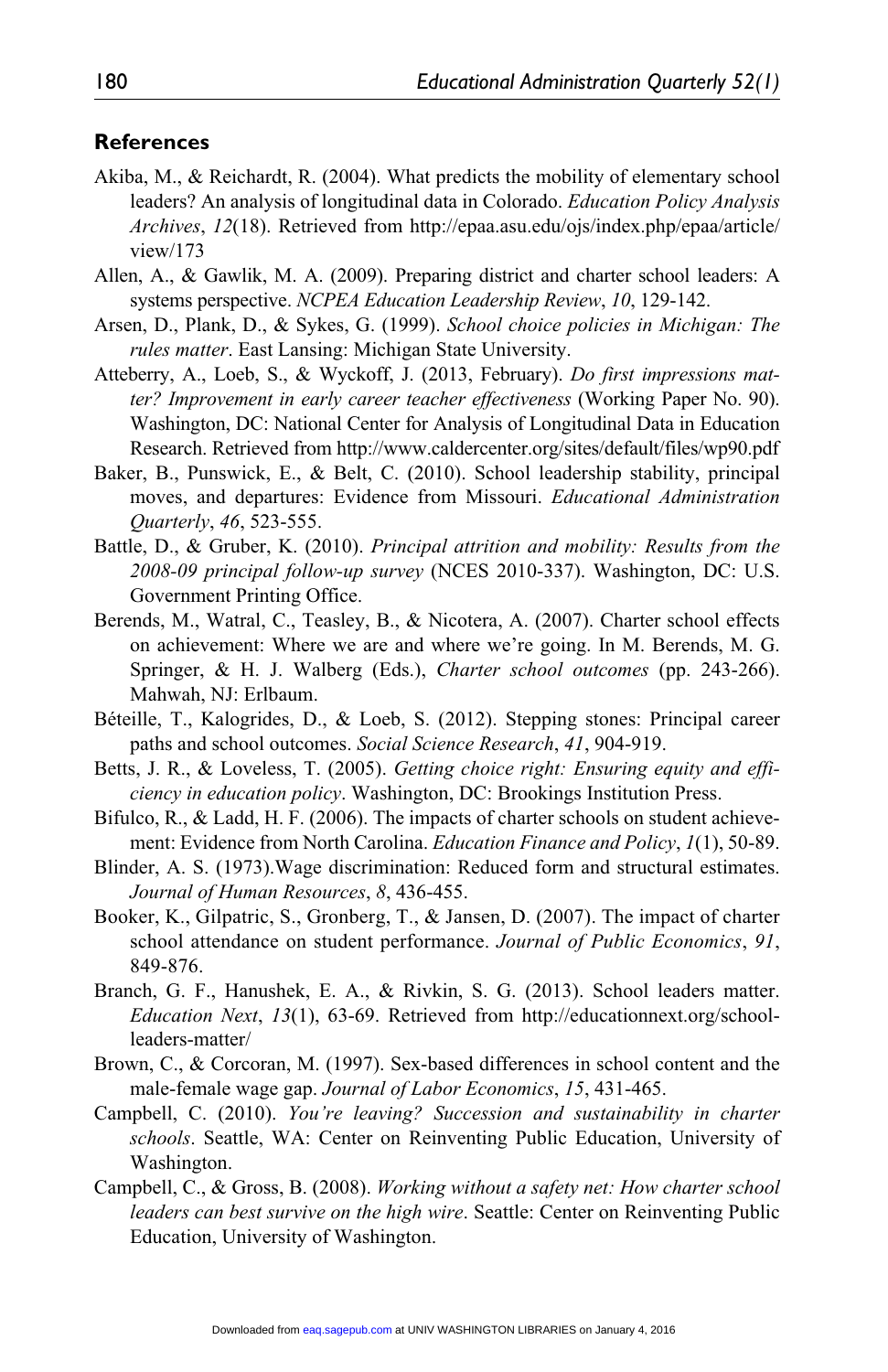- Cannata, M. (2007). Teacher community and elementary charter schools. *Education Policy Analysis Archives*, *15*(11), 1-30.
- Carnoy, M., Jacobsen, R., Mishel, L., & Rothstein, R. (2005). *The charter school dust–up: Examining the evidence on enrollment and achievement*. Washington, DC: Economic Policy Institute.
- Chubb, J. E., & Moe, T. (1990). *Politics, markets, and America's schools*. Washington, DC: Brookings Institution Press.
- Coelli, M., & Green, D. A. (2012). Leadership effects: School principals and student outcomes. *Economics of Education Review*, *31*(1), 92-109.
- DeAngelis, K. J., & White, B. R. (2011). *Principal turnover in Illinois public schools, 2001-2008*. Edwardsville: Illinois Education Research Council.
- Denis, D., & Denis, D. K. (1995). Performance changes following top management dismissals. *Journal of Finance*, *50*, 1029-1057.
- Fairlie, R. W. (2005). An extension of the Blinder-Oaxaca decomposition technique to logit and probit models. *Journal of Economic and Social Measurement*, *30*, 305-316.
- Farley-Ripple, E. N., Solano, P. L., & McDuffie, M. J. (2012). Conceptual and methodological issues in research on school administrator career behavior. *Educational Researcher*, *41*, 220-229.
- Finn, C. E., Jr., Manno, B. V., & Vanourek, G. (2000). *Charter schools in action: Renewing public education*. Princeton, NJ: Princeton University Press.
- Fox, M. L., Dwyer, D. J., & Ganster, D. C. (1993). Effects of stressful job demands and control on physiological and attitudinal outcomes in a hospital setting. *Academy of Management*, *36*, 289-318.
- Fullan, M. (1991). *The new meaning of educational change*. New York, NY: Teachers College Press.
- Fullan, M. (2001). *Leading in a culture of change*. San Francisco, CA: Jossey-Bass.
- Fuller, E., Young, M. D., & Orr, T. (2007, April). *Career pathways of principals in Texas*. Paper presented at the 2007 annual meeting of American Educational Research Association, Chicago, IL.
- Gates, S. M., Ringel, J. S., Santibañez, L., Guarino, C., Ghosh-Dastidar, B., & Brown, A. (2006). Mobility and turnover among school principals. *Economics of Education Review*, *25*, 289-302.
- Gawlik, M. A. (2008). Breaking loose: Principal autonomy in charter and public schools. *Educational Policy*, *22*, 783-804.
- Grissom, J. A., Nicholson-Crotty, S., & Harrington, J. R. (2014). Estimating the effects of No Child Left Behind on teachers' work environments and job attitudes. *Educational Evaluation and Policy Analysis*, *36*, 417-436. doi:10.3102/0162373714533817.
- Hanushek, E., Kain, J., Rivkin, S., & Branch, G. (2007). Charter school quality and parental decision making with school choice. *Journal of Public Economics*, *91*, 823-848.
- Harris, D. (2006). Lowering the bar or moving the target: A wage decomposition of Michigan's charter and traditional public school teachers. *Educational Administration Quarterly*, *42*, 424-460.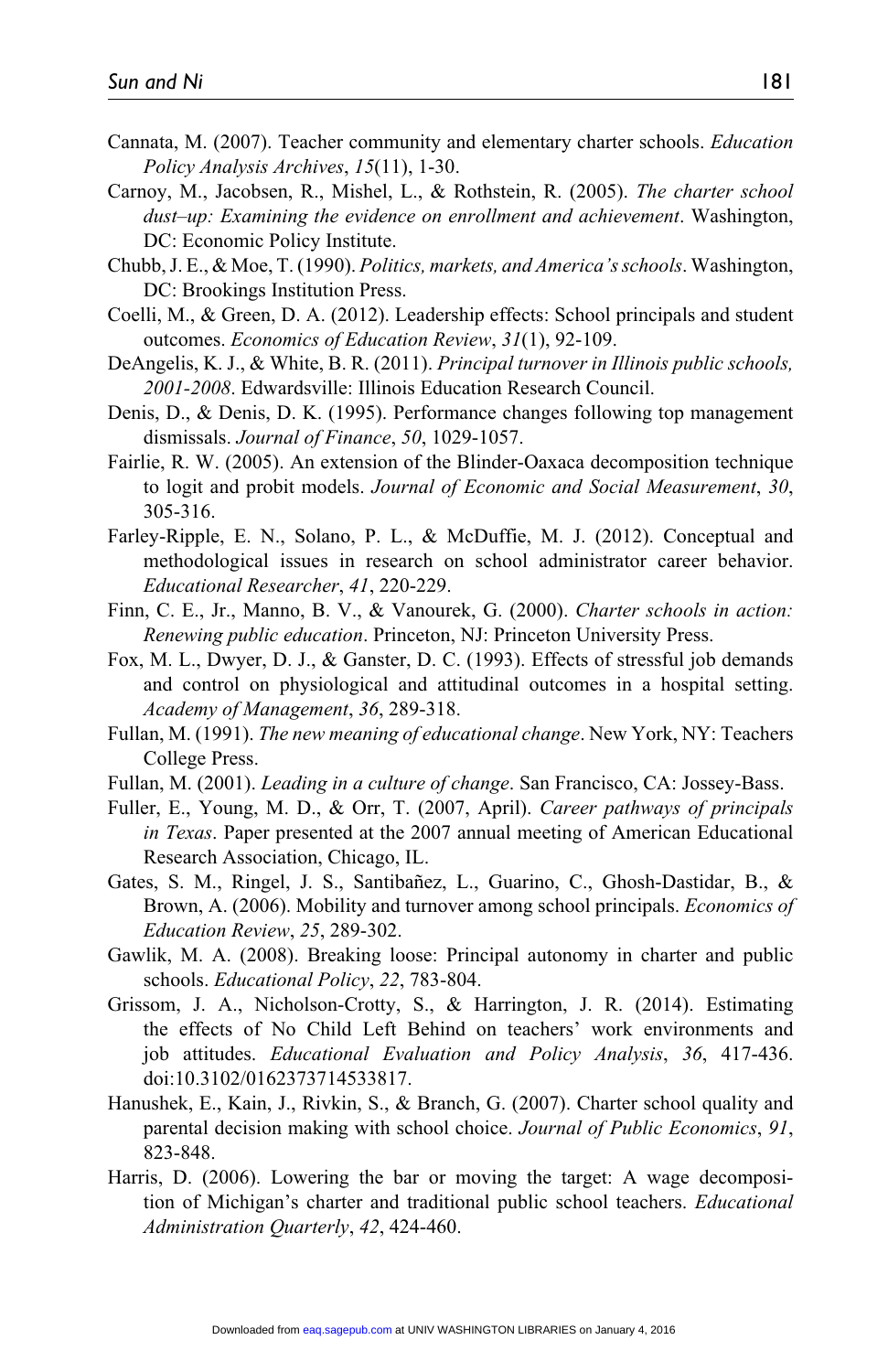- Hawthorne-Clay, S. A. (2010). *A comparative study of principal turnover in union and non-unionized school districts in Ohio* (Unpublished doctoral dissertation). Ashland University, Ashland, OH.
- Hoy, W. K., & Miskel, C. G. (2007). *Educational administration: Theory, research, and practice* (8th ed.). London, England: McGraw-Hill.
- Jann, B. (2006). *Fairlie: Stata module to generate nonlinear decomposition of binary outcome differentials*. Retrieved from<http://ideas.repec.org/c/boc/bocode/s456727.html>
- Jenter, D., & Kanaan, F. (2006). *CEO turnover and relative performance evaluation* (NBER Working Paper No. 12068). Retrieved from [http://www.nber.org/papers/](http://www.nber.org/papers/w12068) [w12068](http://www.nber.org/papers/w12068)
- Kane, T. J., Rockoff, J. E., & Staiger, D. O. (2008). What does certification tell us about teacher effectiveness? Evidence from New York City. *Economics of Education Review*, *27*, 615-631.
- Kolderie, T. (2004). *Creating the capacity for change: How and why governors and legislatures are opening a new-schools sector in public education*. Bethesda, MD: Education Week Press.
- Ladd, H. (2011). Teachers' perceptions of their working conditions: How predictive of planned and actual teacher movement? *Educational Evaluation and Policy Analysis*, *33*, 235-261.
- Leithwood, K., Louis, K. S., Anderson, S., & Wahlstrom, K. (2004). *How leadership influences student learning*. New York, NY: Wallace Foundation. Retrieved from [http://www.wallacefoundation.org/knowledge-center/school-leadership/](http://www.wallacefoundation.org/knowledge-center/school-leadership/key-research/Pages/How-Leadership-Influences-Student-Learning.aspx) [key-research/Pages/How-Leadership-Influences-Student-Learning.aspx](http://www.wallacefoundation.org/knowledge-center/school-leadership/key-research/Pages/How-Leadership-Influences-Student-Learning.aspx)
- Leithwood, K., Harris, A., & Hopkins, D. (2008). Seven strong claims about successful school leadership. *School Leadership & Management*, *28*(1), 27-42.
- Loeb, S., Kalogrides, D., & Horng, E. (2010). Principal preferences and the uneven distribution of principals across schools. *Educational Evaluation and Policy Analysis*, *32*, 205-229.
- MacBeath, J., Gronn, P., Opfer, D., Lowden, K., Forde, C., Cowie, M., & O'Brien, J. (2009). *The recruitment and retention of headteachers in Scotland* [Main report]. Retrieved from <http://www.gov.scot/Resource/Doc/290701/0089341.pdf>
- McAdams, R. P. (1997). A systems approach to school reform. *Phi Delta Kappan*, *79*, 138-142.
- Mitgang, L. (2003). *Beyond the pipeline: Getting the principals we need, where they are needed most*. New York, NY: Wallace Foundation.
- New York City Charter School Center. (2012). *The state of the NYC Charter School sector*. New York, NY: Author.
- Ni, Y. (2012). Teacher working conditions in charter schools and traditional public schools: A comparative study. *Teachers College Record*, *114*(3), 1-26.
- Ni, Y., & Rorrer, A. (2012). Twice considered: Charter schools and student achievement in Utah. *Economics of Education Review*, *31*(5), 835-849.
- Ni, Y., Sun, M., & Rorrer, A. (2015). Principal turnover: Upheaval and uncertainty in charter schools? *Educational Administration Quarterly*, *51*(3), 409-437.
- Oaxaca, R. (1973). Male-female wage differentials in urban labor markets. *International Economic Review*, *14*, 693-709.